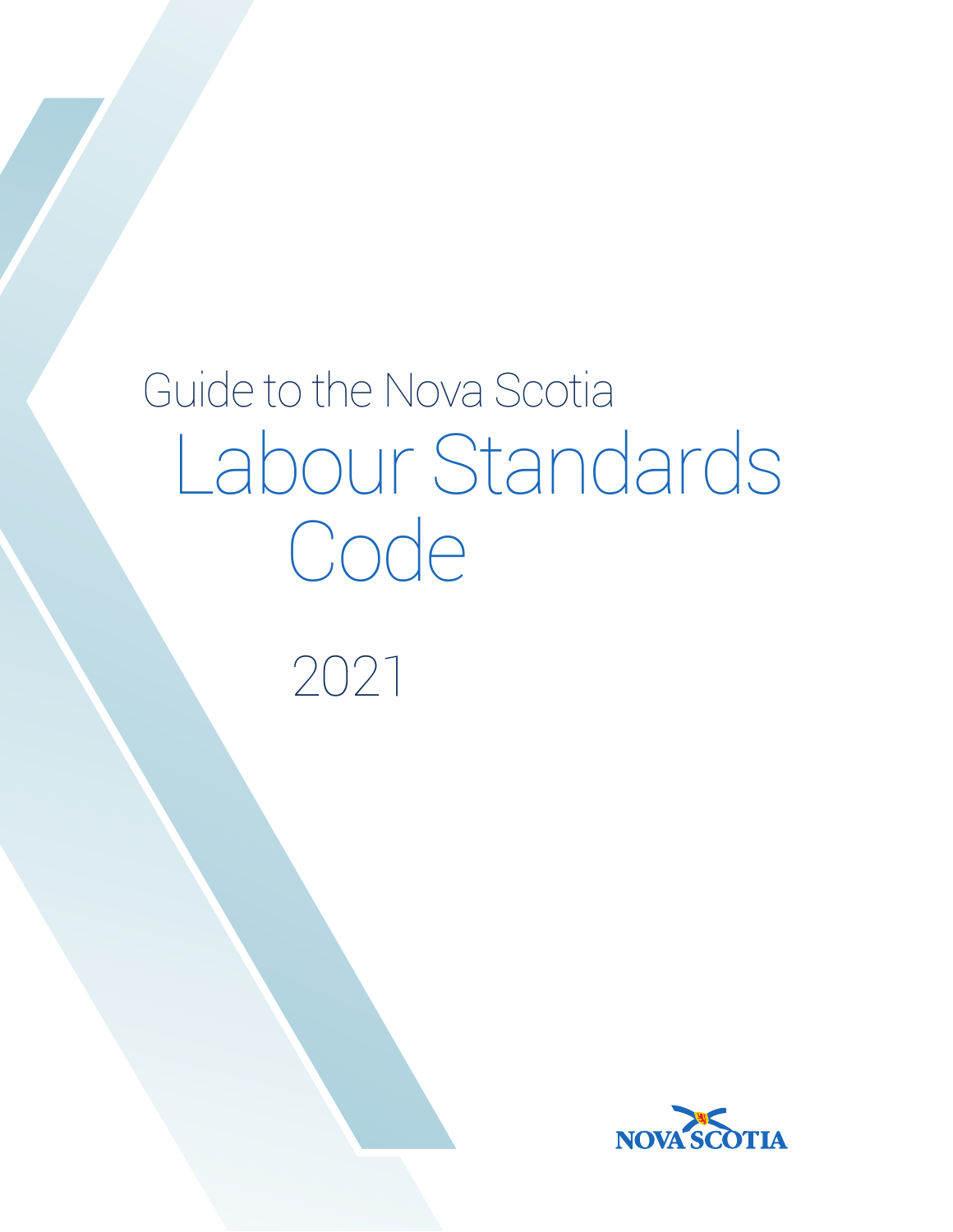© Crown copyright, Province of Nova Scotia, 2021

Guide to the Nova Scotia Labour Standards Code Department of Labour and Advanced Education March 2021 ISBN: 978-1-77448-186-8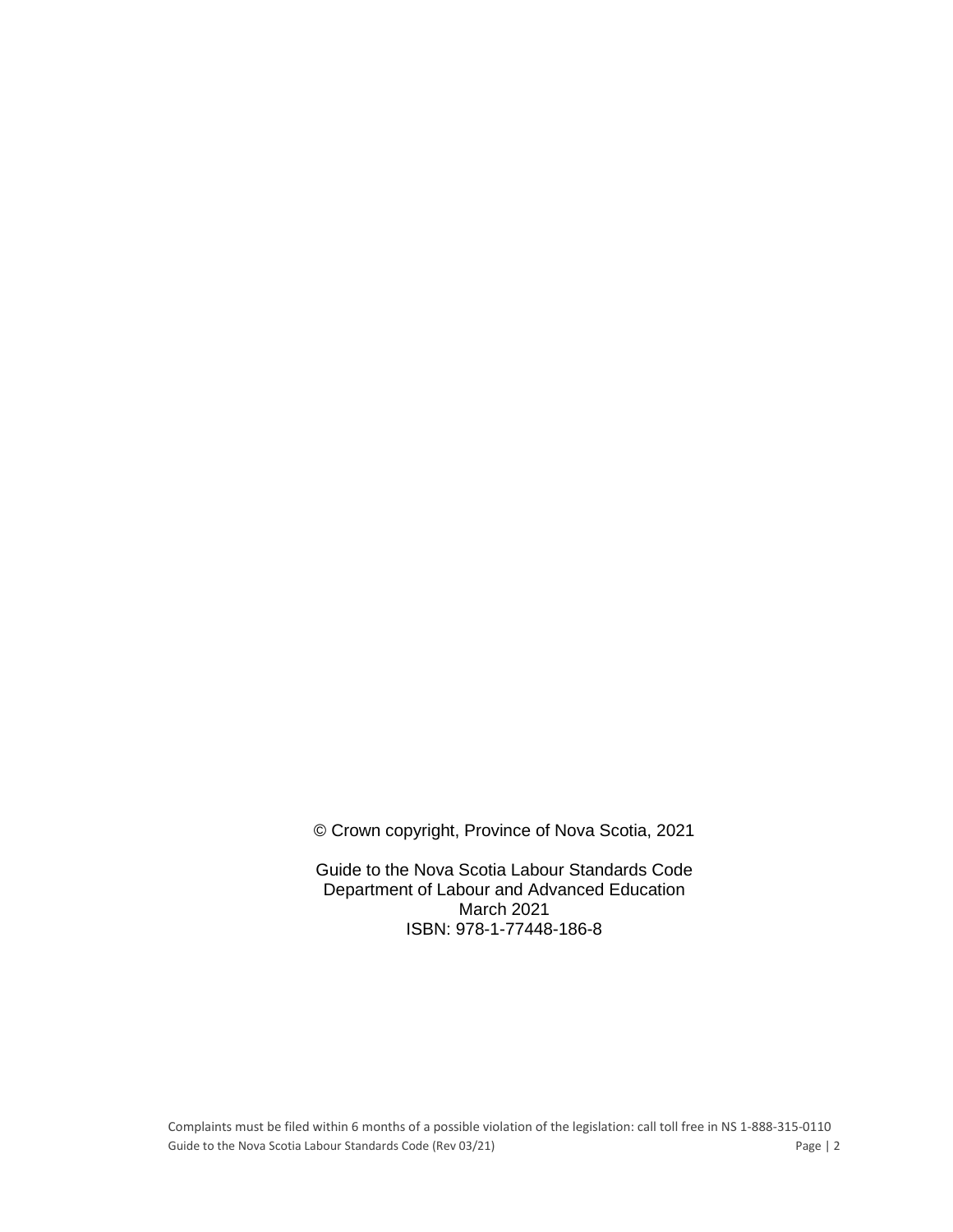# Purpose of this Guide

The purpose of this Guide is to help people understand how Nova Scotia Labour Standards legislation applies to employment relationships, and the role of the Nova Scotia Labour Standards Division in enforcing the legislation.

The Guide provides information on many Labour Standards topics, as follows:

#### Important Note:

This Guide deals only with Nova Scotia Labour Standards legislation. There are other laws that might apply to employment relationships such as Occupational Health and Safety (OHS) legislation and Human Rights legislation. Also, people might have recourse through the courts to deal with workplace issues. For example, an employee might file a court claim against their employer seeking damages for wrongful dismissal. Or an employer might file a court claim against an employee to recover a debt the employee owes the employer.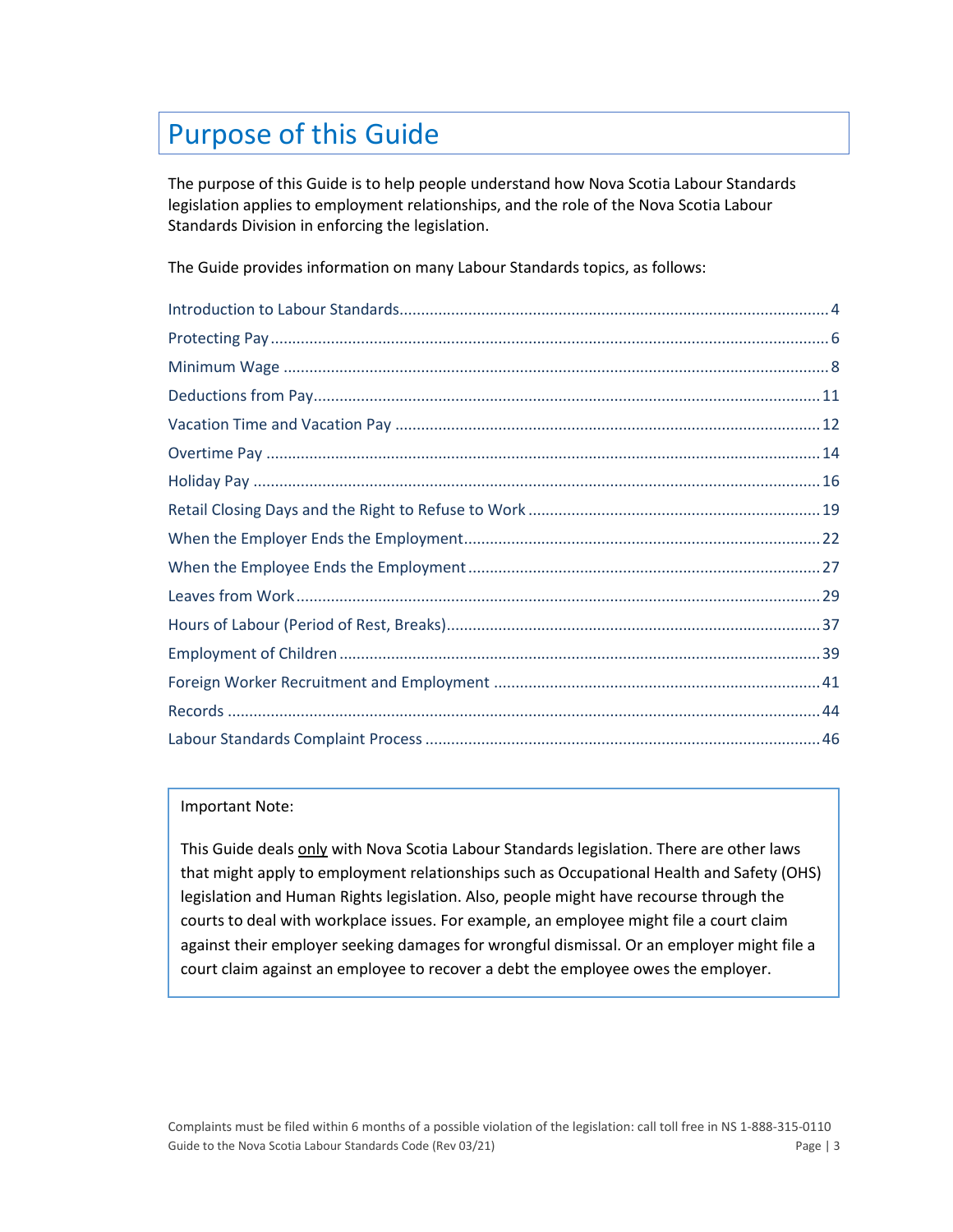# <span id="page-3-0"></span>Introduction to Labour Standards

# **Labour Standards Division**

The Labour Standards Division administers provincial Labour Standards legislation by providing awareness sessions and presentations to employers, employees and recruiters; investigating and resolving Labour Standards complaints; auditing pay and recruitment records; and answering inquiries from the public by phone, email and in person.

# **What the Legislation Does**

Labour Standards legislation establishes the minimum employment rules in Nova Scotia that employers and employees must follow. It includes rules specific to recruiting workers and hiring foreign workers.

These rules also include minimum standards for wages, deductions from pay, vacation pay, overtime pay, holidays with pay, leaves, ending employment, and other things. It is not legal for employers and employees to agree to terms, conditions, and benefits that offer less than the legislation offers. However, employers can give their employees greater benefits than those in the legislation.

Employees, employers and recruiters have rights and responsibilities under these rules. A person who feels they have not received a benefit under the legislation can contact Labour Standards about filing a Labour Standards complaint (see also section on *Labour Standards Complaint Process*).

Generally, Labour Standards legislation applies to:

- employers whose business is regulated by the provincial government
- employees who work for an employer regardless of the number of hours of work, e.g. permanent, full time, part time, casual, seasonal
- recruiters who assist individuals, including foreign workers, in finding work in Nova Scotia and the individuals they assist

However, not all employees are covered by all areas of the legislation. The rules can be complicated. If you have any questions, contact the Labour Standards Division.

The legislation does not apply to:

- employers whose business is regulated by the federal government
- people who are self-employed or an independent contractor
- employees who do domestic service for or give personal care to an immediate family member in a private home and are working for the householder (foreign worker protections *do* apply to this group)
- employees who do domestic service for or give personal care in a private home and are working for the householder for 24 hours or less per week (foreign worker protections *do* apply to this group)

Complaints must be filed within 6 months of a possible violation of the legislation: call toll free in NS 1-888-315-0110 Guide to the Nova Scotia Labour Standards Code (Rev 03/21) Code Processes and the Page | 4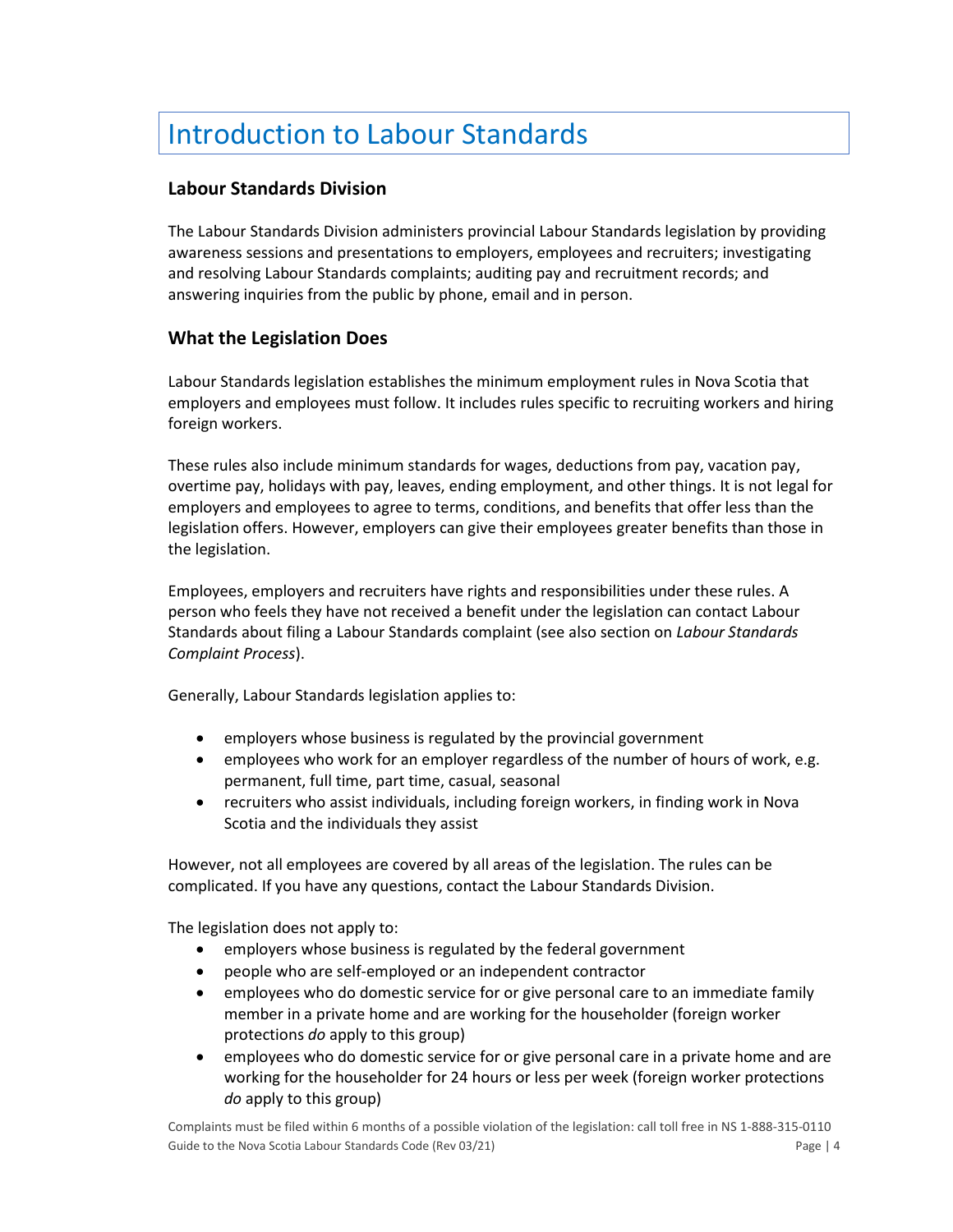As well, we do not process complaints from:

• unionized employees who have access to a grievance process to get what they are entitled to under their collective agreement

# **Discrimination under the Labour Standards Code**

It is against the law to fire, layoff, or discriminate in any way against an employee:

- who has made a complaint, or assisted another employee in making a complaint, under the Labour Standards Code
- who is about to make an inquiry about their rights or another employee's rights under the Labour Standards Code
- who has initiated an inquiry, investigation or proceeding, or has assisted another employee in initiating an inquiry, investigation or proceeding under the Labour Standards Code
- who has testified or is going to testify (or if the employer believes that person is going to testify) in any investigation or hearing that takes place under the Labour Standards Code
- who has disclosed or is about to disclose information that is required under the Labour Standards Code
- who has discussed or disclosed information in the workplace about their wages or the wages of another employee, as permitted by the Labour Standards Code
- who has taken or said that they intend to take (or if the employer believes the employee will take) a leave of absence that an employee may take under the Labour Standards Code
- who has exercised their right to refuse to work on Sundays or Retail Closing Days
- whose wages are being garnished

# **Six Months Limitation Period**

Complaints must be filed with the Nova Scotia Labour Standards Division within six months of a violation of the Nova Scotia *Labour Standards Code* taking place for the Division to have the authority to address the complaint. For example, an employee begins a job on July 1, 2020 and regularly works overtime hours without receiving overtime pay. Ten months later, on April 30, 2021, the employee files a complaint with Labour Standards claiming overtime pay dating back to their first week of employment. Labour Standards cannot order the employer to pay overtime pay owed since July 1, 2020. Labour Standards can only order the employer to pay overtime pay owed between October 31, 2020 and April 30, 2021, which is the 6-month period immediately preceding the date the employee filed the complaint.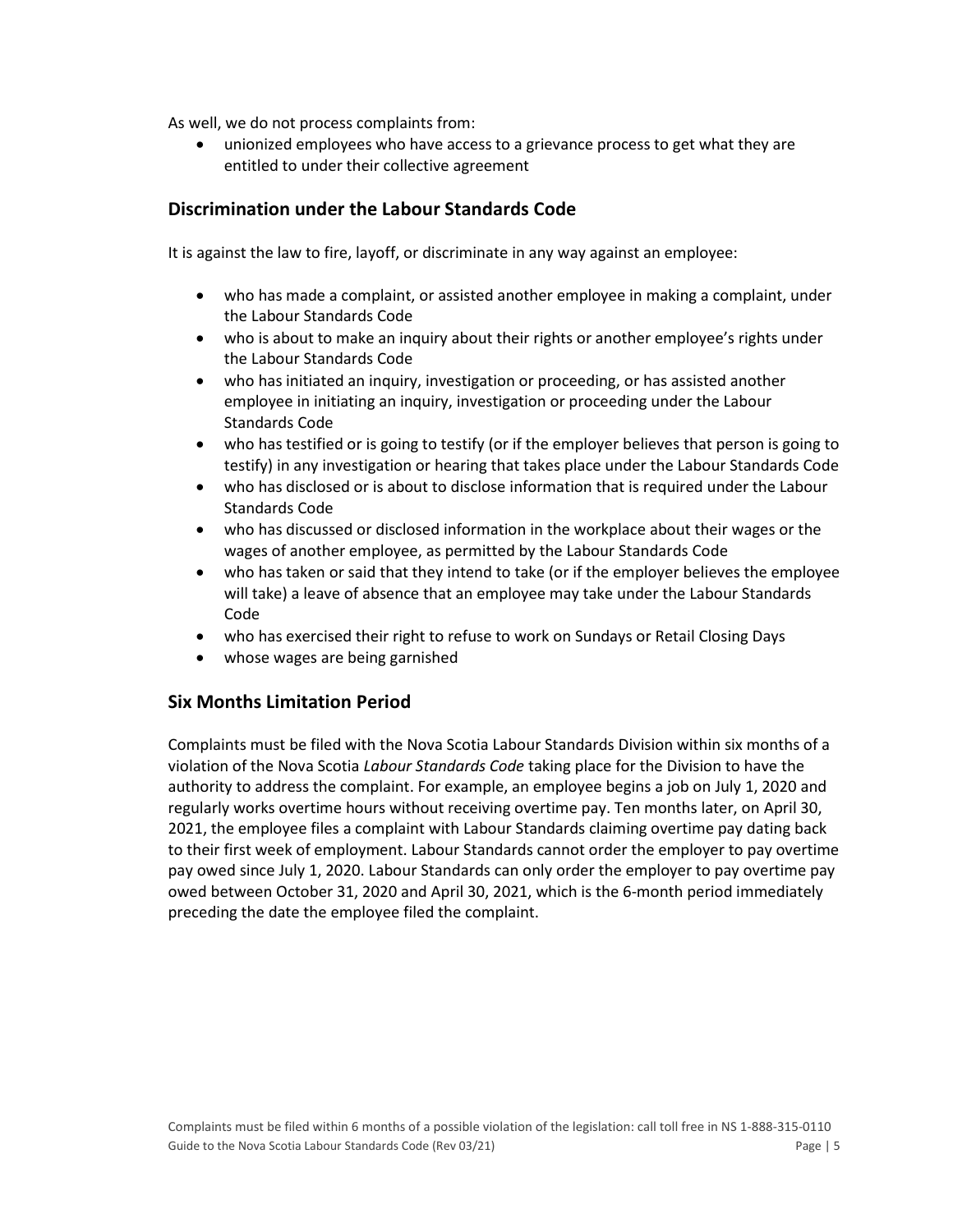# <span id="page-5-0"></span>Protecting Pay

The Labour Standards Code says that employees must be paid for their work. In most cases they must earn a minimum hourly rate as set by the minimum wage orders. There are also strict rules about the types of deductions employers can make from employees' pay (see also sections on *Minimum Wage* and *Deductions from Pay*).

# **Types of Pay**

Pay includes wages (e.g., hourly, salary, commissions, piecework), holiday pay, overtime pay and vacation pay. Pay does not include tips and gratuities. Tips and gratuities are not protected by the Labour Standards Code.

# **Frequency of Pay**

The Labour Standards Code says that:

- employees must be paid at least two times each month
- employees must be paid within five working days after the end of the pay period
- if an employee is not at work when they would normally be paid, or is not paid for any other reason, then that employee must be paid when they ask for it at any time during regular working hours

# **Forms of Payment**

Employers must pay employees by cheque, cash, money order, email transfer or direct deposit.

# **Equal Pay for Equal Work**

An employer cannot pay an employee — who is doing **substantially the same work** as another employee — a different rate of pay based on gender. This rule applies not only to employees who identify as female or male but also employees who do not identify exclusively, or at all, with the gender binary of female or male. Employers may pay different rates of pay only if the difference in pay between employees of different genders is based on:

- a seniority system that pays more experienced employees a higher rate of pay than less experienced employees
- a merit pay system that pays employees more based on a system that objectively measures employees' performance
- a system that pays employees more based on the quality and/or quantity of the work they produce
- a factor other than gender

For example, an employer can hire employees of different genders to do the same job and offer them a different rate of pay based on their level of education and previous work experience.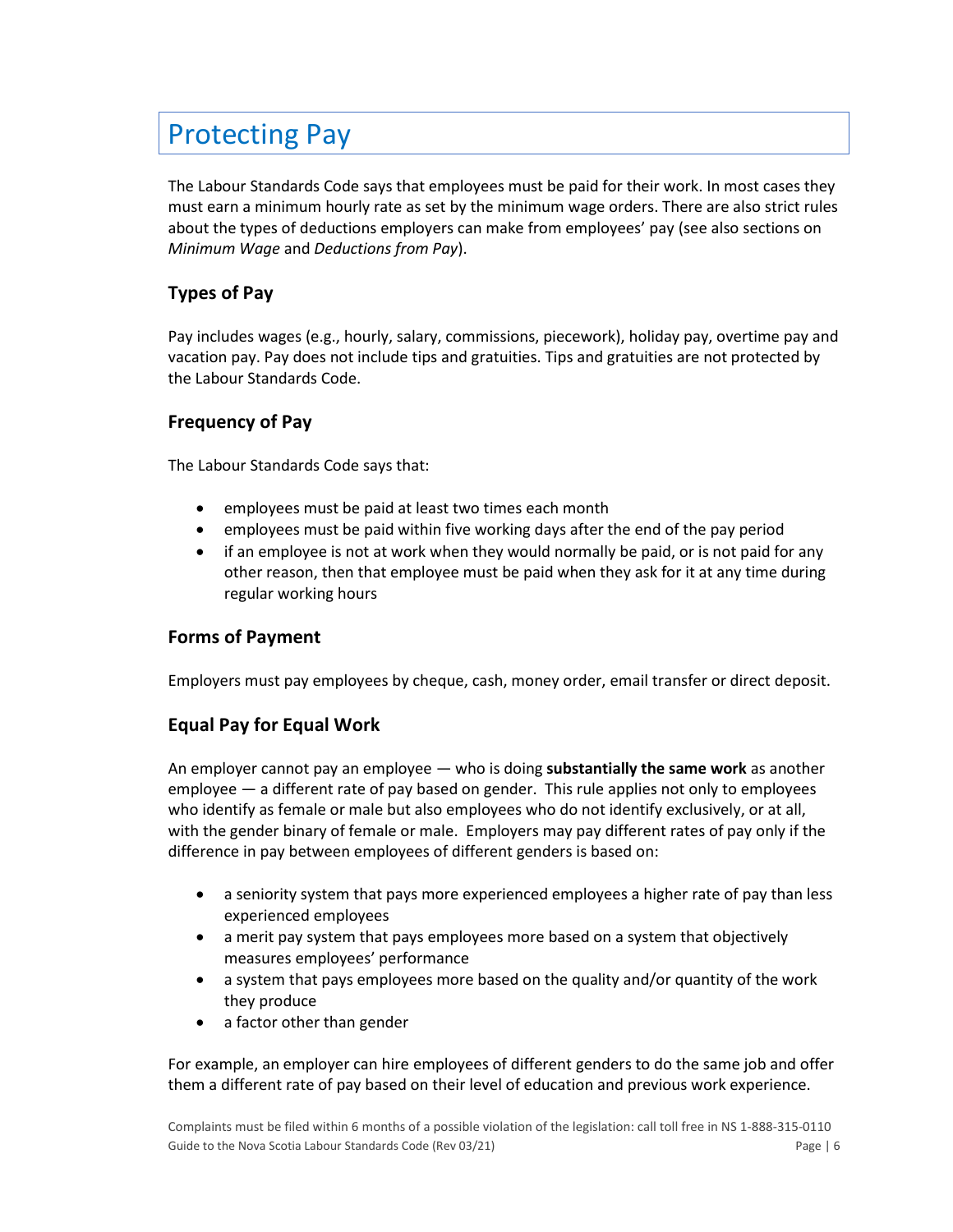Another example, employees of different genders doing the same job could be paid a different rate of pay because one of the employees works the night shift and the other does not.

If employees have not been paid equal pay for equal work, employers must raise wages, not lower them, to achieve equal pay.

The equal pay rules in the Labour Standards Code are different from pay equity or equal pay for work of equal value. For questions about pay equity, contact the Nova Scotia Human Rights Commission.

# **Equal Pay: Wage History and Pay Secrecy**

Employers sometimes ask job applicants about their wage history to determine the applicant's value to the business and give the employer a sense of what compensation the job applicant might be expecting. This practice can perpetuate unfairness for individuals whose pay history reflects unequal pay based on their gender. To address this issue:

- Employers are not allowed to inquire about the wage history of a job applicant or employee. Individuals can, however, voluntarily choose to provide an employer with confirmation of their wage history by providing the employer with written authorization to obtain the information from the individual's current or former employer.
- Employers are prohibited from requiring that a job applicant's wage history meet criteria set by the employer such as a minimum or maximum level.

Some employers forbid employees from discussing their pay with others in the workplace. Pay secrecy rules can prevent employees from identifying situations of unequal pay. To address this issue:

- Employers are not allowed to prohibit employees from discussing or disclosing information in the workplace about their own wages or the wages of other employees.
- Employers are prohibited from disciplining, firing or discriminating in any other manner against employees who have discussed or disclosed information in the workplace about their own wages or those of other employees as permitted by the Labour Standards Code.

# **Meetings and Hours**

Employees are required to be paid for time they spend doing work at the employer's request. Examples: If an employee is required to attend a work-related meeting, that time may be considered work. If an employer requires an employee to stay beyond the scheduled shift to conclude business (such as to close cash, clean, etc.) that may also be considered work.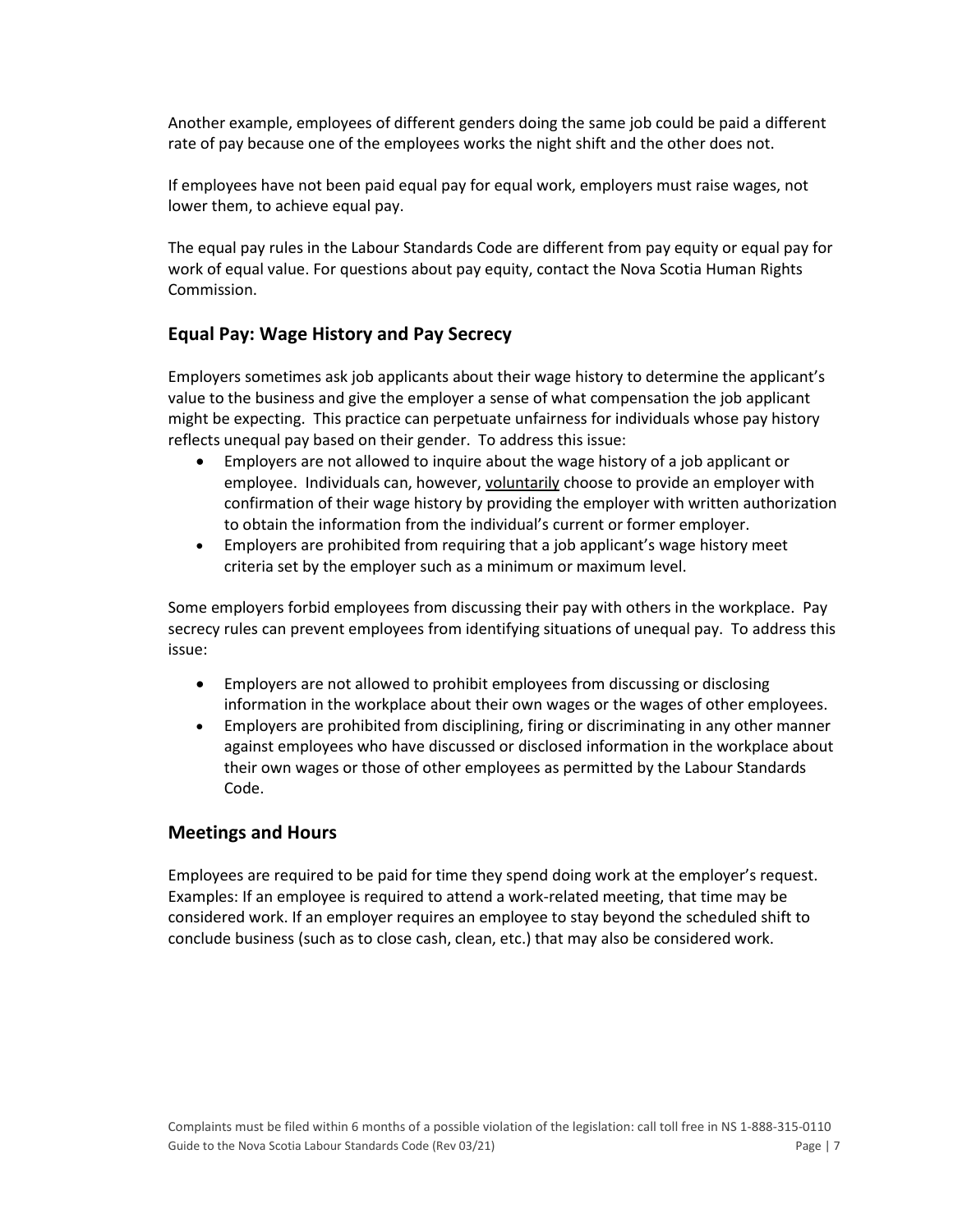# <span id="page-7-0"></span>Minimum Wage

There are three minimum wage orders:

- Minimum Wage Order (General)
- Minimum Wage Order (Construction and Property Maintenance)
- Minimum Wage Order (Logging and Forest Operations)

This section deals with the Minimum Wage Order (General). There are separate minimum wage orders for employees employed in construction and property maintenance as well as those employed in logging and forest operations. For information on those minimum wage orders, contact Labour Standards.

# **Minimum Wage Order (General)**

The Minimum Wage Order (General) sets the minimum wage rate, which is the least amount of money an employer must pay an employee for each hour of work. It also sets employment standards for the following:

- overtime, for some groups
- being called into work at times other than scheduled working hours
- employees waiting for work on the work premises
- piecework
- deductions for board, lodging, and meals
- deductions for uniforms

#### **Minimum Wage Rate**

As of April 1, 2021, employers must pay employees at least \$12.95 per hour. Any increases in minimum wage will occur on April 1st and the public will be notified of the increase in advance in January of that same year.

#### **Overtime**

The Minimum Wage Order (General) contains overtime requirements for some groups. Overtime is also addressed in the Labour Standards Code and in the Construction and Property Maintenance Minimum Wage Order (see *Overtime* section of this document).

#### **Call In**

If an employee is called in to work outside the employee's regular work hours, the employer must pay the employee for at least three hours of work at the minimum wage rate, that is, at least \$38.85 (\$12.95 x 3 hours). This is true even if the employee works only one or two hours. For example, if the employee makes \$15 per hour and the employee is called in for one hour's work, the employer must pay the employee at least \$38.85.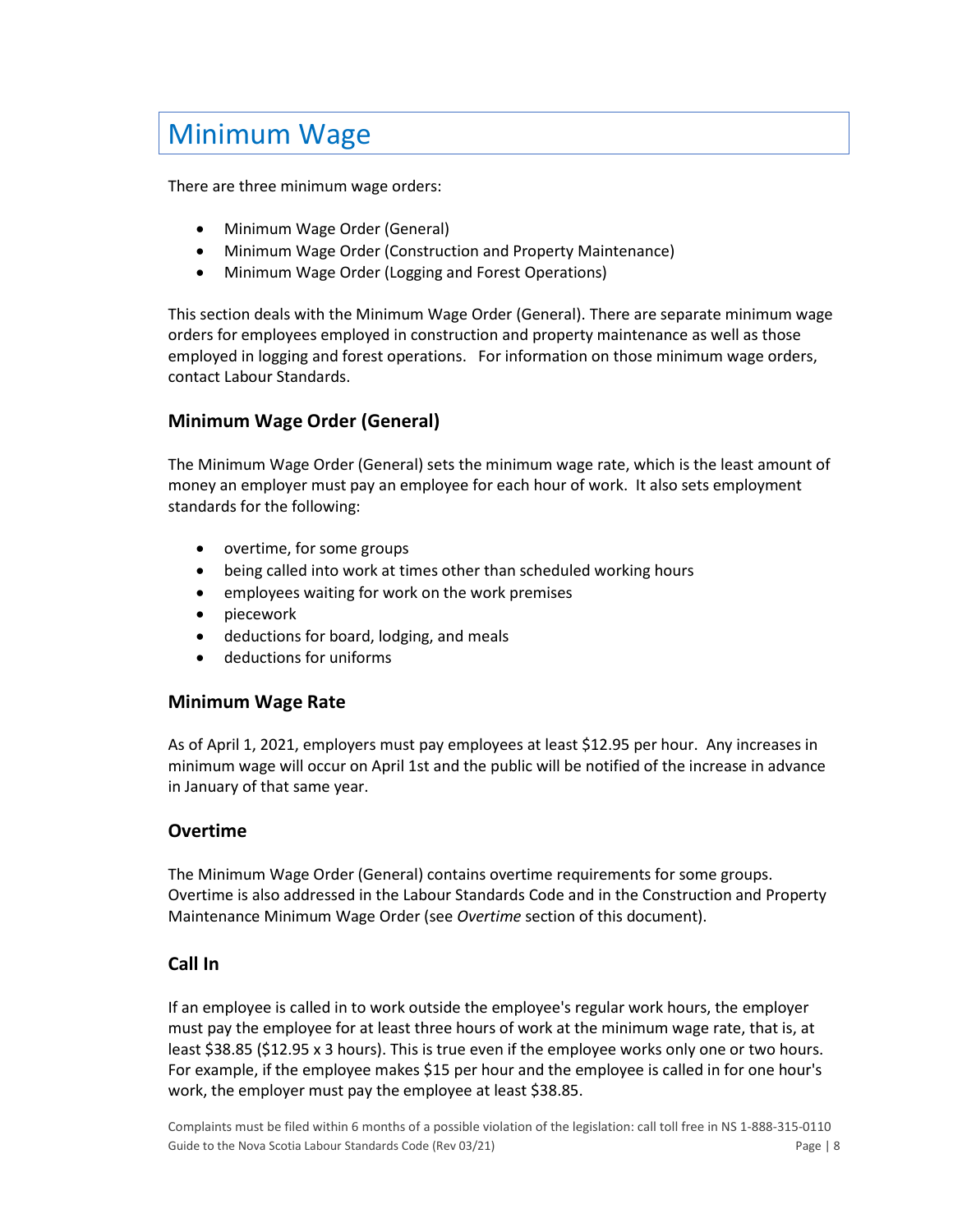# **Waiting for Work**

Employees must be paid at least minimum wage for all time spent at the workplace, at the request of the employer, waiting to perform work. For example, an employee who works at a restaurant is told by the supervisor to be at work by 8:00 am. The employee arrives at work at 8:00 am but does not actually start performing work until 9:00 am when the restaurant gets busy. The employee works serving tables from 9:00 am to 1:00 pm and then leaves for the day. In this situation, the employee would be entitled to pay at the minimum wage rate for the time the employee spent waiting for work from 8:00 am to 9:00 am. The employee would be entitled to their regular rate of pay for those hours worked between 9:00 am and 1:00 pm.

# **Piecework**

Many employers in Nova Scotia pay employees by the amount they produce and not by the hour. This arrangement is called "piecework." The Minimum Wage Order (General) says that an employer cannot pay an employee less for piecework than that employee would have earned at the minimum wage for the number of hours worked. For example, an employee is paid \$8 for each hat the employee sews. During a one-week period the employee produces 40 hats. The employee is entitled to be paid: \$8 per hat x 40 hats, or \$320.00. To produce the 40 hats, the employee worked 30 hours. At the minimum wage the employee would have earned \$388.50 (\$12.95 x 30 hours of work). The employee is entitled to be paid at least the same as if the employee was being paid the minimum wage for each hour worked. The employee is, therefore, owed an additional \$68.50 (\$388.50 - \$320.00).

Note this rule does not apply to employees employed on a farm whose work is directly related to harvesting fruit, vegetables, and tobacco.

# **Board and Lodging**

The Minimum Wage Order (General) tells employers how much they can take from an employee's minimum wage for board and lodging the employer provides. These amounts are as follows:

For board and lodging for each week: \$68.20

For board only for each week: \$55.55

For lodging only for each week: \$15.45

For a single meal: \$3.65

An employer cannot charge an employee for a meal not received.

# **Deductions for Uniforms**

If an employer requires employees to wear uniforms, aprons, or smocks, the employer may not take the cost of the uniform from the employees' wages if doing so will take their hourly rate

Complaints must be filed within 6 months of a possible violation of the legislation: call toll free in NS 1-888-315-0110 Guide to the Nova Scotia Labour Standards Code (Rev 03/21) Code Page | 9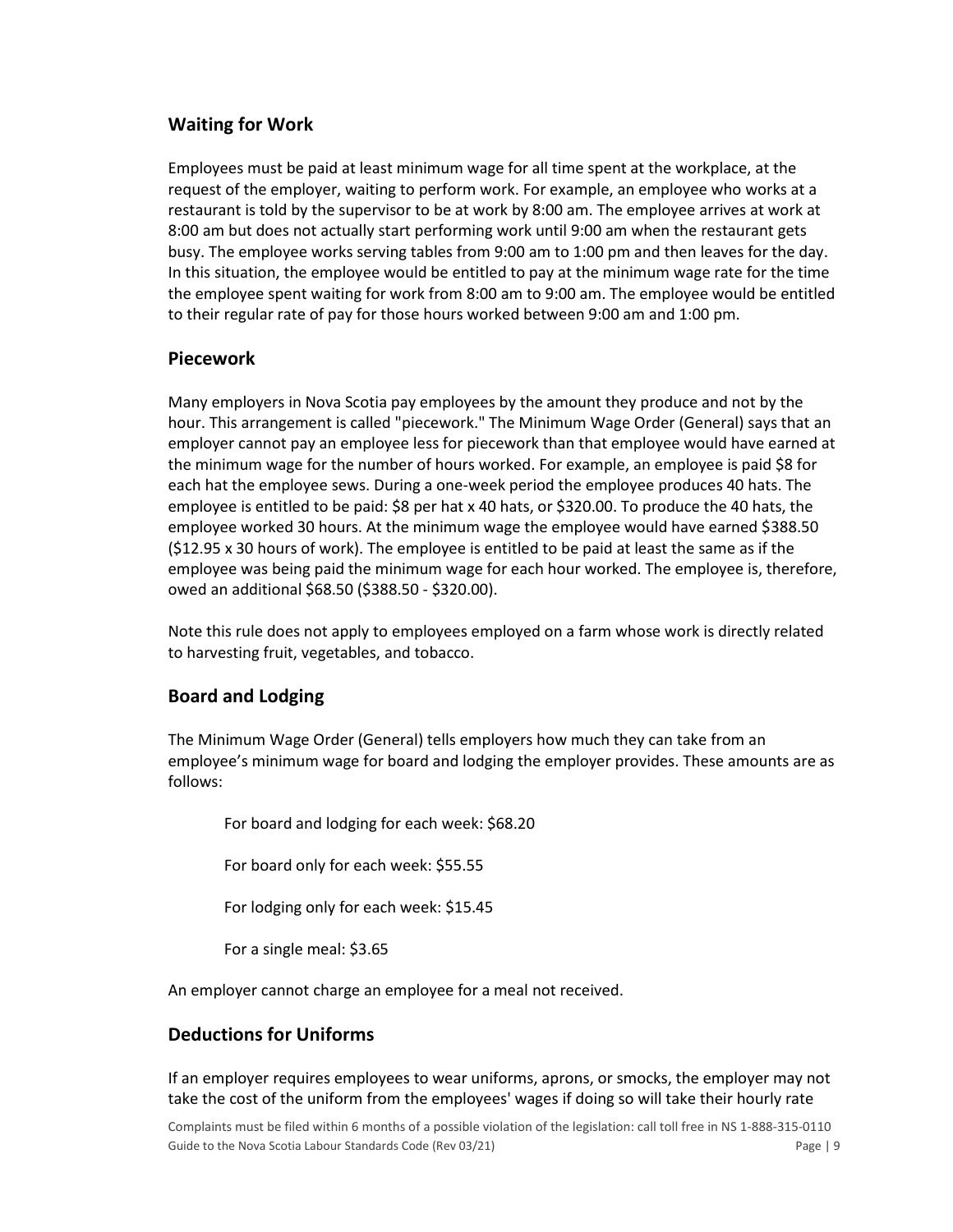below the minimum wage. For example, if an employee works 30 hours each week earning \$13.10 per hour then the employee earns \$393.00 (\$13.10 x 30) each week. If the employer takes \$25 off the weekly pay for a uniform, then the employee will have earned \$368.00 that week, or \$12.27 per hour (368.00  $\div$  30). Since \$12.27 per hour is below the minimum wage, the employer cannot take that much from the employee's wages for the cost of the uniform.

The employer may take from the employee's wages the cost of dry cleaning a uniform that is made of wool or a heavy material. The employer may do this even if the employee's wages then fall below minimum wage.

# **Employees Not Covered by the Rules**

The minimum wage rules do not apply to the following employees:

- certain farm employees
- apprentices employed under the terms of an apprenticeship agreement under the Apprenticeship and Trades Qualifications Act (see NS Apprenticeship Agency)
- anyone receiving training under government sponsored and government approved plans
- anyone employed at a non-profit playground or summer camp
- real estate and car salespeople
- commissioned salespeople who work outside the employer's premises, but not those on established routes
- insurance agents licensed under the Insurance Act
- employees who work on a fishing boat
- employees who fall under the minimum wage orders concerning Logging and Forest Operations and Construction and Property Maintenance
- athletes while engaged in activities related to their athletic endeavour
- other workers: see page 4-5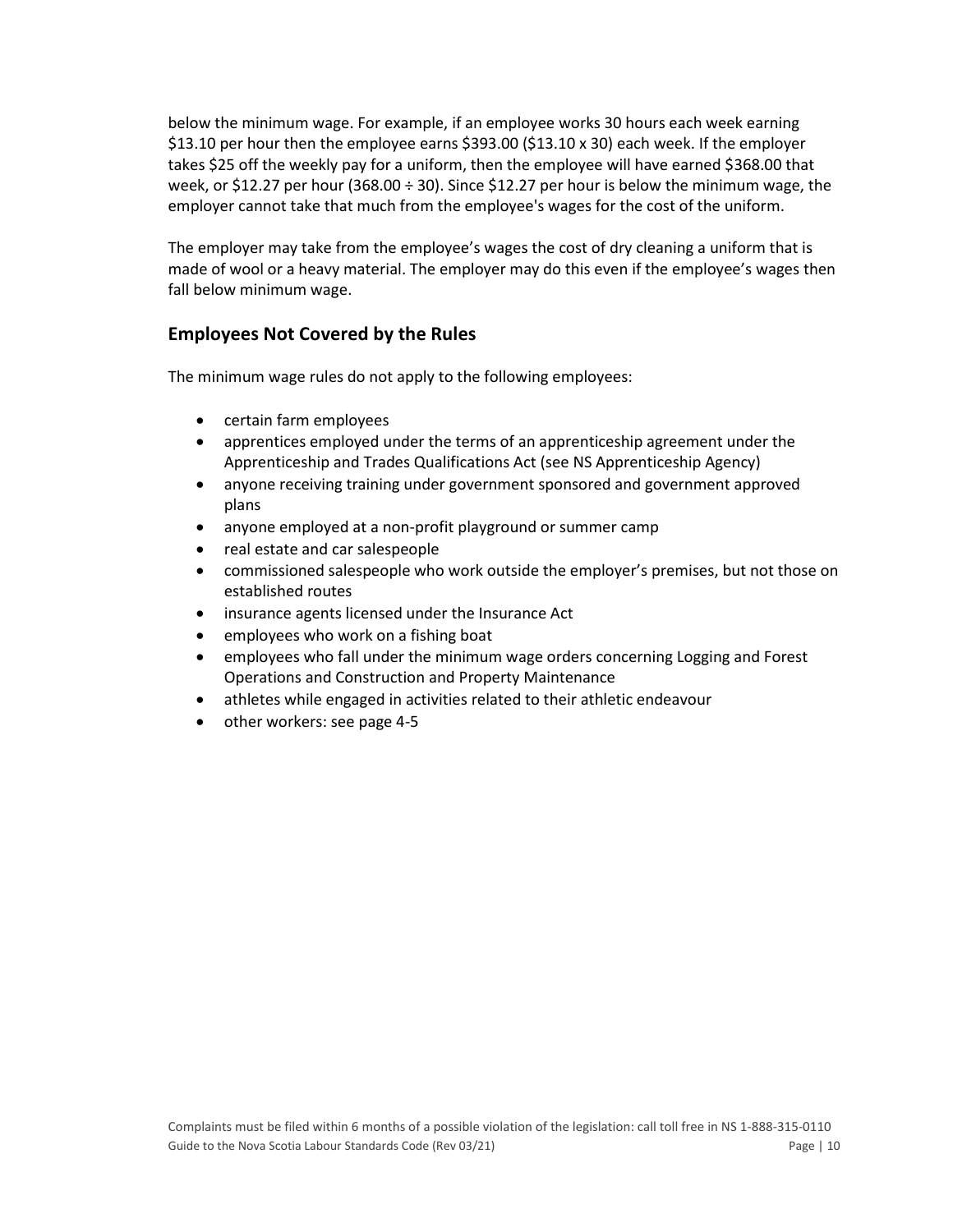# <span id="page-10-0"></span>Deductions from Pay

Employers make deductions from pay for various reasons. Often these deductions are lawful, but sometimes they are not.

# **Lawful Deductions**

Lawful deductions include:

- statutory deductions (income tax, CPP, EI)
- court ordered deductions (for example, garnishment)
- those that provide a benefit to employees (for example, health plans)
- charges for board and lodging as authorized by the Minimum Wage Orders
- recovery of pay advances, overpayments
- deductions for employee purchases from the employer's business on account, if there is a clear agreement between the employee and the employer that these can be deducted
- deductions for dry cleaning of woolen or other heavy material uniforms

These deductions can be made even if they bring the employee's wages below the minimum wage.

# **Other Deductions**

Some employers make deductions from employees' pay for losses, shortages, damage, etc. Also, some employers make deductions for employee debts that are not for purchases on account. These deductions:

- must not take the employee's gross wages below minimum wage
- must be authorized by a clear agreement between the employer and the employee (deductions are authorized by the employee when there is a written agreement or when the employee has acted in a way that shows the employee accepts the deduction - we recommend that employers use written authorizations for all such deductions)

If the deduction is for losses incurred while the employee is working, it must be supported by a written authorization by the employee. The authorization should be made in advance, ideally when the employee is hired. Authorizations made after the loss occurs will be open to challenge. The authorization should specify the kind and amount of deductions that will be made. It should be dated and signed by the employee. If the deduction is for losses caused by customers leaving the employer's business without paying for goods or services, the employer must be able to show that the loss is the fault of the employee.

# **Recovery of Recruitment Costs**

Individuals who recruit workers for employment in Nova Scotia cannot charge the workers, including foreign workers, a fee for recruitment related services. Employers cannot make deductions, directly or indirectly, from employees' pay to cover the costs of recruiting.

Complaints must be filed within 6 months of a possible violation of the legislation: call toll free in NS 1-888-315-0110 Guide to the Nova Scotia Labour Standards Code (Rev 03/21) Code Processors Controller and Department of the Page | 11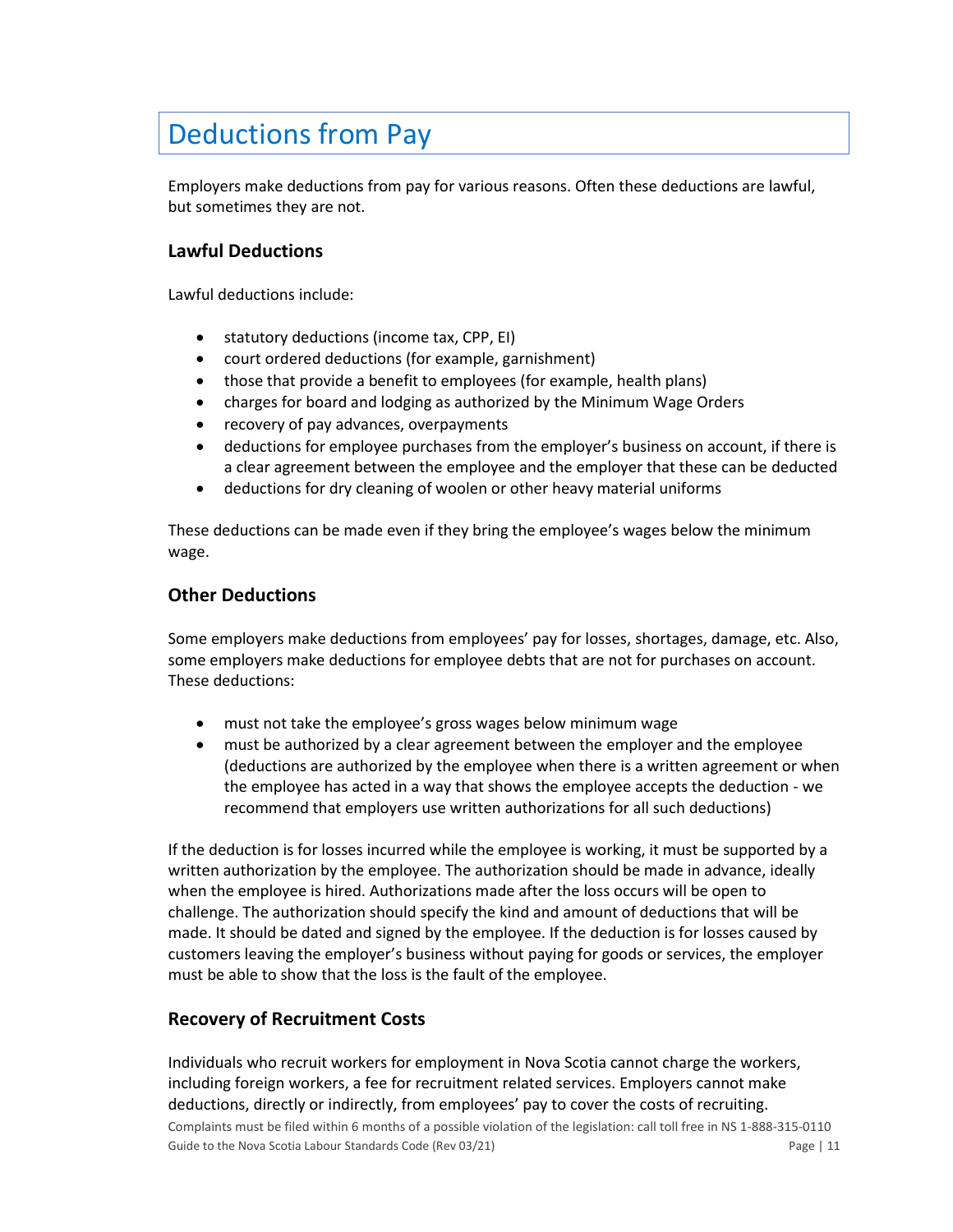# <span id="page-11-0"></span>Vacation Time and Vacation Pay

The Labour Standards Code says that employers must give employees both vacation time and vacation pay.

# **Vacation Time**

#### *Earning Vacation Time*

Employers must give employees vacation time of two weeks after each period of 12 months of work and must give the vacation time within 10 months following the 12-month earning period. Once an employee has completed 8 years of service, the employee must receive three weeks' vacation time.

#### *Taking Vacation Time*

Employers decide when employees will take their vacation time. Employers must tell employees when their vacation will begin at least one week before it begins. Many employers let their employees choose when to take vacation time; however, the employer has the final say.

Employees who work full time must take vacation time. Employees who work less than 90 per cent of the regular working hours during the 12 months when they earned vacation can give up vacation time and just collect their vacation pay (see below for information on vacation pay). When an employee tells an employer in writing that the employee will give up vacation time, the employer must pay the employee vacation pay no later than one month after the date the 12 month earning period ends.

#### *Vacation Time May Be Broken*

If the employer and employee agree, the vacation time may be broken into two or more vacation periods, if the employee receives a full two weeks' vacation (or three weeks after 8 years), and the employee receives at least one unbroken week of vacation.

# **Vacation Pay**

#### *Earning Vacation Pay*

An employee earns vacation pay during the first 12 months of work for an employer and every 12 months after that. Employee status does not affect vacation pay (full-time, part-time, seasonal, etc.). Employers must pay employees vacation pay of at least 4 percent of gross wages<sup>1</sup>. Vacation pay increases to 6 percent of gross wages at the start of an employee's 8<sup>th</sup> year of service (the earning period for 3 weeks' vacation time).

Complaints must be filed within 6 months of a possible violation of the legislation: call toll free in NS 1-888-315-0110 Guide to the Nova Scotia Labour Standards Code (Rev 03/21) Code Processors Controller and Department of the Page | 12  $1$  Wages includes salaries, commissions, and most other forms of compensation except vacation pay.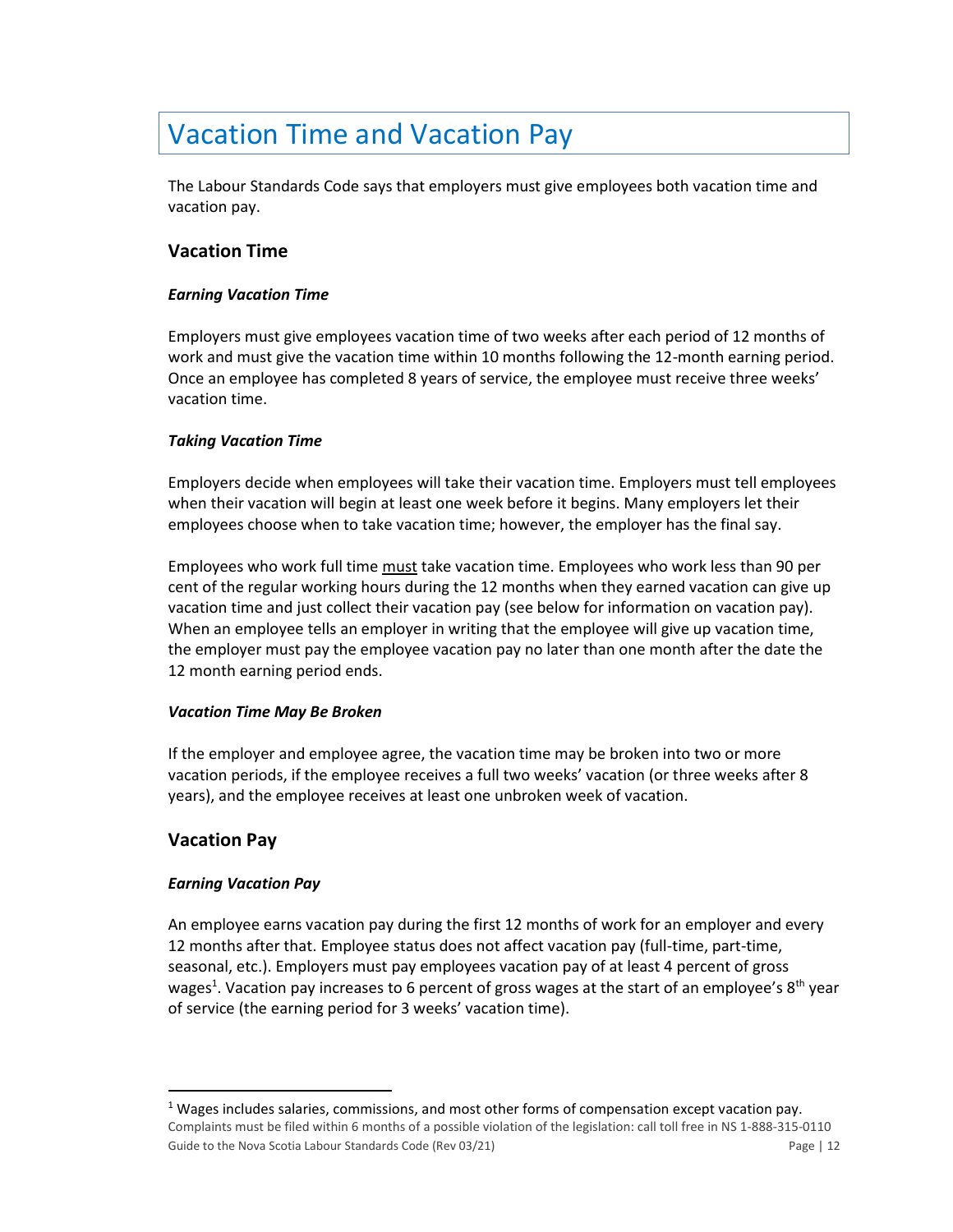#### *Paying Vacation Pay*

An employer can pay vacation by:

- accumulating the vacation pay over the 12-month earning period and paying it out to employees at least one day before they take their vacation time - note an employee can ask for accumulated vacation pay earlier but the employer does not have to provide it until one day before the employee's vacation
- adding the vacation pay to each cheque, or
- including the vacation pay in with the employee's hourly rate (in this case, the employer must ensure the employee's rate of pay is at least minimum wage plus 4 percent, or 6 percent for employees who have completed 7 years with their employer)

The employer must make it clear to each employee how they are being paid their vacation pay. The employer can do this, for example, by showing accumulated vacation pay on every pay stub, showing on the paystub that vacation pay is paid out with each pay, by having employees sign a clear statement acknowledging they are aware that vacation pay is included in their hourly rate of pay, or by stating on each paystub that vacation pay is included in the hourly rate of pay.

Employees do not earn wages when they take their vacation time. Vacation pay is intended to be the employee's pay during their vacation time, even if the employee receives vacation pay on each pay.

If an employee's job ends and the employee has accumulated vacation pay, the employer must pay the accumulated vacation pay within 10 days after the employment ends.

If there is a dispute and the employer cannot show vacation pay was paid, the employer will normally have to pay the vacation pay (see also information section on *Records*).

# **Employees Not Covered by the Rules**

The rules on vacation time and vacation pay do not apply to the following employees:

- real estate and car salespeople
- commissioned salespeople who work outside the employer's place of business, but not anyone with an established route
- a salesperson who sells mobile homes
- employees who work on a fishing boat
- athletes while engaged in activities related to their athletic endeavour
- other workers: see page 4-5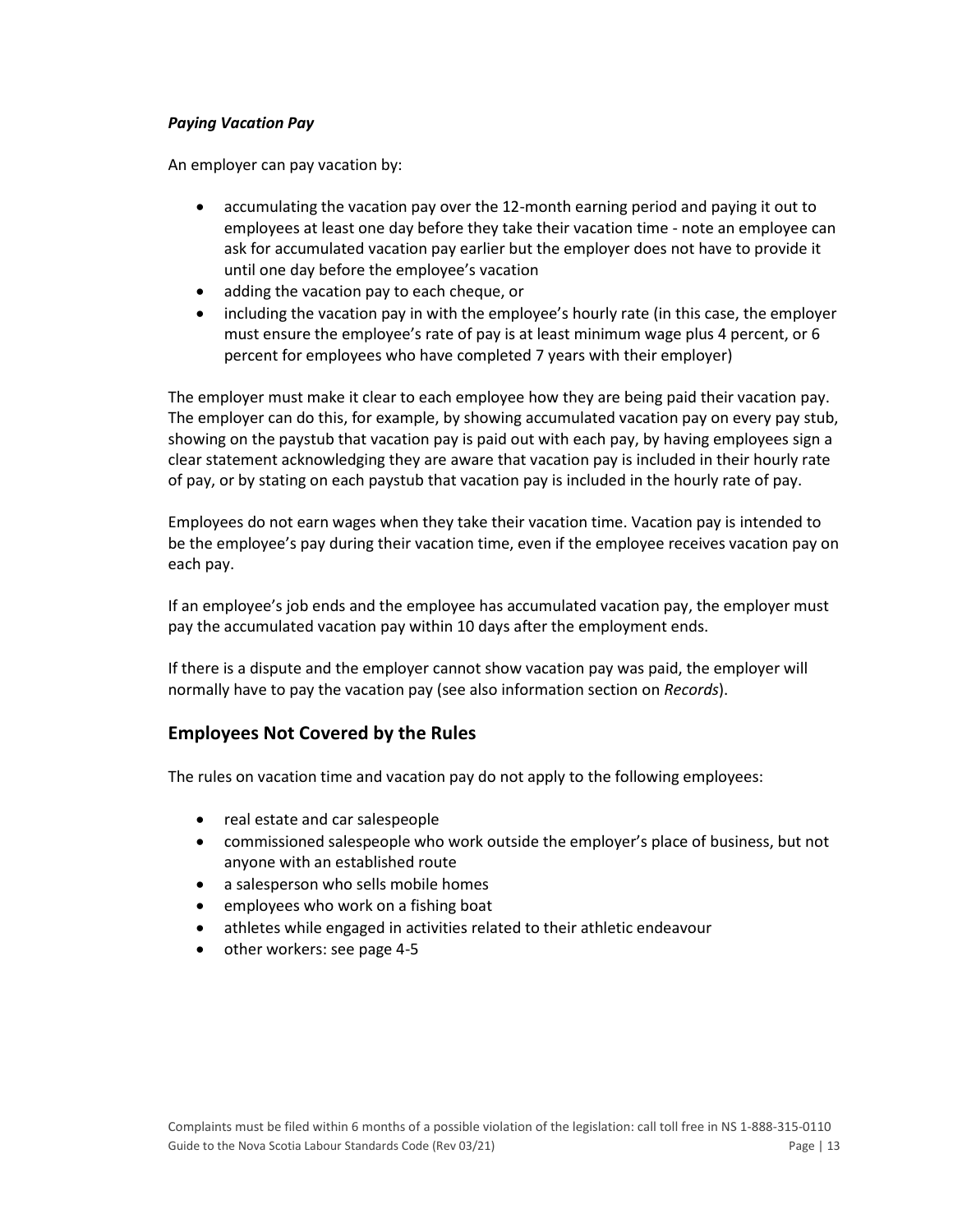# <span id="page-13-0"></span>Overtime Pay

The general rule for overtime is that employees are entitled to receive 1½ times their regular wage for each hour worked after 48 in a week. A week is defined as a consistent seven-day period, e.g., Monday to Sunday, Wednesday to Tuesday. For example, if an employee makes \$14.00 per hour, that employee would make \$21.00 per hour for every hour worked over 48 hours.

These rules also apply to some salaried employees. Certain industries are characterized by irregular working hours and conditions and do not follow the general rule. Some have special rules about overtime and some others are not covered by overtime.

# **Special Rules**

Some groups of employees have special rules to deal with overtime, called wage orders. The jobs covered by these wage orders are listed below.

#### *Minimum Wage Order (General)*

The following groups of employees receive overtime at  $1\frac{1}{2}$  times the minimum wage after 48 hours worked in a week:

- oil and gas employees (but not those in retail)
- managers, supervisors, and employees employed in a confidential capacity. This includes managers and supervisors in the construction industry
- transport (this group can average over 96 hours in two weeks)
- primary fish, aquaculture and agricultural processors (but not meat)
- flat-rate auto mechanics/auto body technicians
- some types of professionals and their trainees
- information technology (IT) professionals (but not employees who provide basic operational/technical support)
- shipbuilders and related employees (but not those in retail)

#### *Minimum Wage Order (Construction and Property Maintenance)*

The following groups of employees receive 1½ times their regular wage after 110 hours worked over a two-week period:

- those constructing, restoring or maintaining roads, streets, sidewalks, structures (such as buildings) or bridges
- those doing paving of all sorts
- water and sewer installers
- landscapers and snow removal employees
- sawmill employees
- metal fabricators and machine shop employees

Complaints must be filed within 6 months of a possible violation of the legislation: call toll free in NS 1-888-315-0110 Guide to the Nova Scotia Labour Standards Code (Rev 03/21) Code Processors Controller and Department of the Page | 14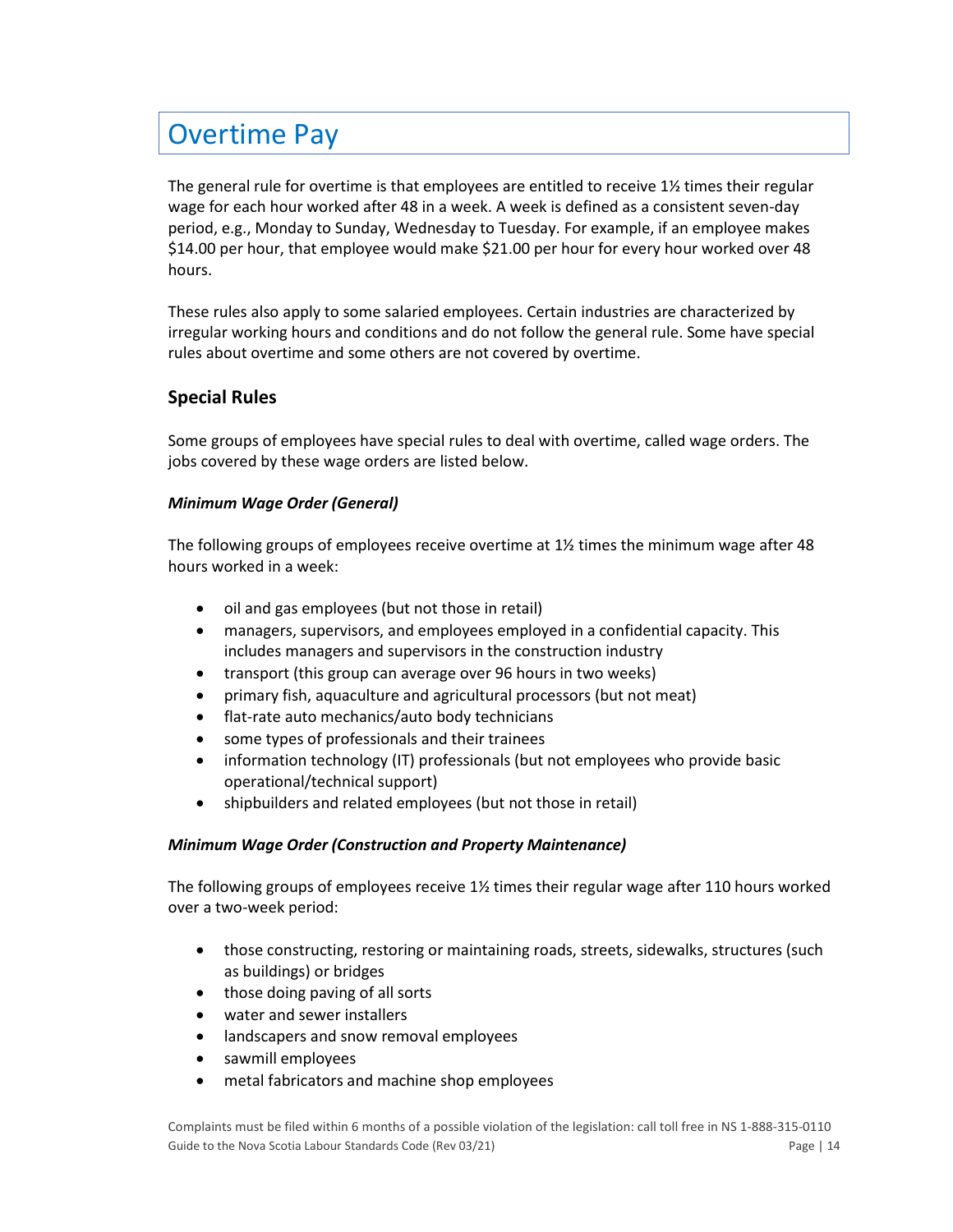For example, these employees could work 60 hours one week and 50 hours the following week without earning overtime because the combined hours do not exceed 110.

Note: For municipal employees doing street construction, restoration or maintenance work, overtime is 1.5 times their regular rate after 48 hours in a week; if these employees are unionized the collective agreement applies instead.

# **Employees Not Covered by the Rules**

The overtime rules do not apply to the following employees:

- most farm employees
- apprentices employed under the terms of an apprenticeship agreement under the Apprenticeship and Trades Qualifications Act (see NS Apprenticeship Agency)
- anyone receiving training under government sponsored and government approved plans
- anyone employed at a non-profit playground or summer camp
- real estate and car salespeople
- commissioned salespeople who work outside the employer's premises, but not those on established routes
- insurance agents licensed under the Insurance Act
- employees working on a fishing boat
- employees in the logging and forest industry
- live-in health care and live-in personal care providers
- janitors and building superintendents in buildings that include their residence
- athletes while engaged in activities related to their athletic endeavour
- employees who work under a collective agreement
- other workers: see page 4-5

# **Fixed Cycle Averaging Agreements**

An employer and employee may agree to average the employee's hours of work over a number of weeks - where there is a pre-determined, fixed cycle of work that repeats over a specific period and provides for extended time off. This means the employer would not need to pay overtime based on the number of hours the employee works in one week. Instead, overtime would be based on hours exceeding the total regular hours worked in the cycle. For example, if the cycle is 4 weeks (48  $\times$  4 = 192) then overtime is payable once the employee exceeds 192 hours of work during the four-week cycle.

There are conditions that must be met for employers and employees to do this: see our website or contact Labour Standards for information on this.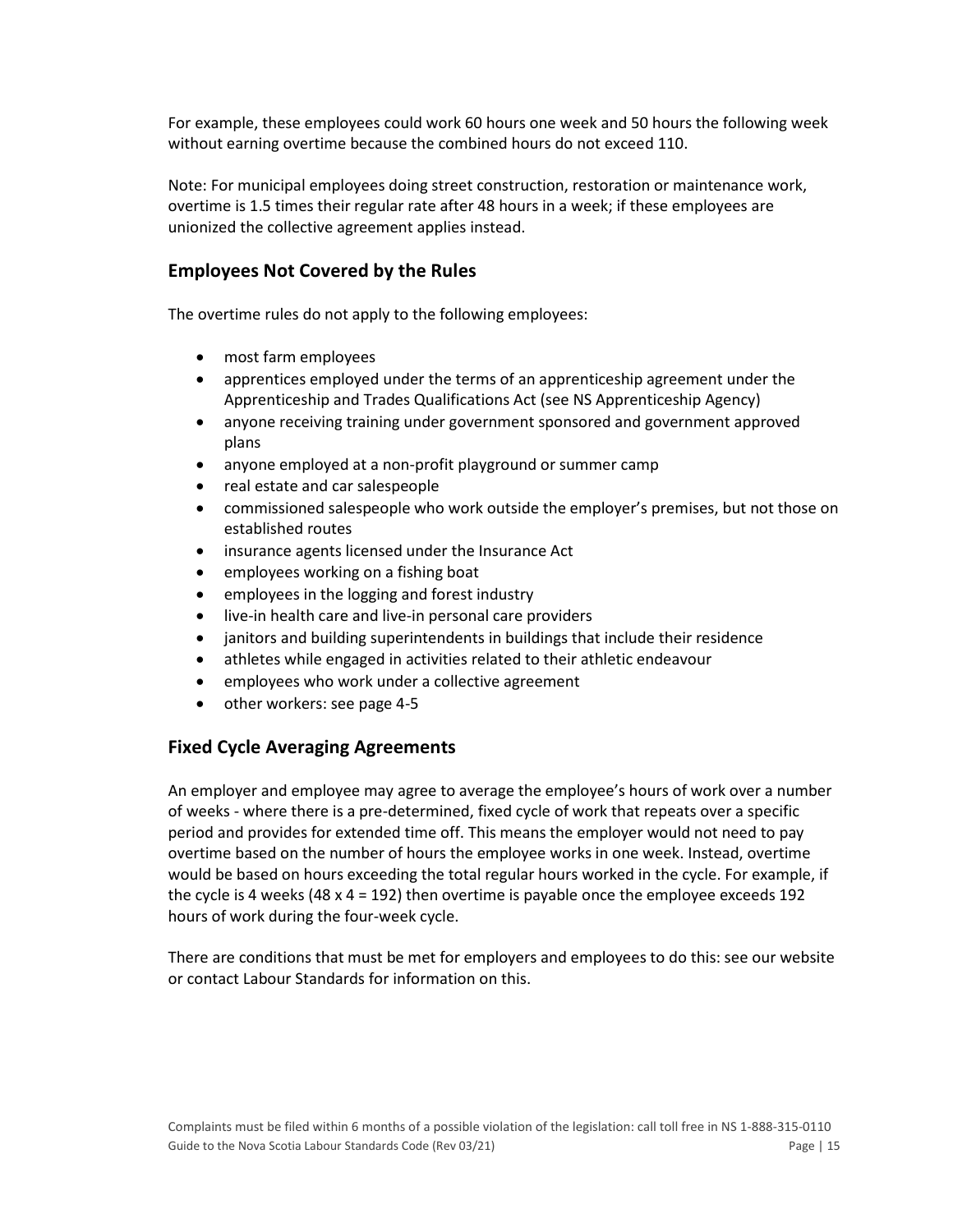# <span id="page-15-0"></span>Holiday Pay

The Labour Standards Code gives employees who qualify six holidays with pay: New Year's Day, Nova Scotia Heritage Day, Good Friday, Canada Day, Labour Day, and Christmas Day.

Note: A separate law covers Remembrance Day; it is explained at the end of this section.

# **Qualifying for Paid Holidays**

To qualify for these holidays, an employee must:

- 1. be entitled to receive pay for at least 15 of the 30 calendar days before the holiday, and
- 2. have worked on their last scheduled shift or day before the holiday and on the first scheduled shift or day after the holiday

First, during the 30 calendar days right before the holiday, the employee must be entitled to receive pay for 15 of those days. This does not mean that the employee must have worked 15 out of 30 days. The important words to remember are "entitled to receive pay." For example, if an employee is sick and the employer has a paid sick time policy, or if the employee is attending a course and is being paid wages for attending, or if the employee has recently taken vacation time, the employee may still qualify for the paid holiday.

Second, the employee must have worked on their last scheduled shift or day before the holiday and on their first scheduled shift or day after the holiday. The important word to remember is "scheduled." Many people believe this means that if the employee does not work the day after the holiday then the employee does not qualify to receive holiday pay. If the day is one when the employee is not scheduled to work, then they may still qualify for the paid holiday.

Note: If an employer tells an employee not to report for work on their last scheduled work day immediately before the holiday, or their next scheduled work day after the holiday, then the employee is still entitled to receive holiday pay if they meet the first qualification.

# **Paying an Employee for a Holiday**

If an employee qualifies for the holiday and is given the day off, the employer must pay a regular day's pay for that holiday. If the employee's hours of work change from day to day, or if wages change from pay to pay, the employer should average hours or wages over the 30-day period immediately before the holiday to calculate what to pay the employee for the holiday. For example:

- if an employee worked 20 of the 30 calendar days before the holiday for a total of 170 hours, the calculations could be as follows:  $170 \div 20 = 8.5$  average hours worked per shift
- if an employee worked 17 of the 30 calendar days before the holiday and earned a total of \$2040 in wages (including commissions), the calculation could be as follows:  $$2040 \div 17 =$  an average day's pay of  $$120$

Complaints must be filed within 6 months of a possible violation of the legislation: call toll free in NS 1-888-315-0110 Guide to the Nova Scotia Labour Standards Code (Rev 03/21) Code Processors Controller and Department of the Page | 16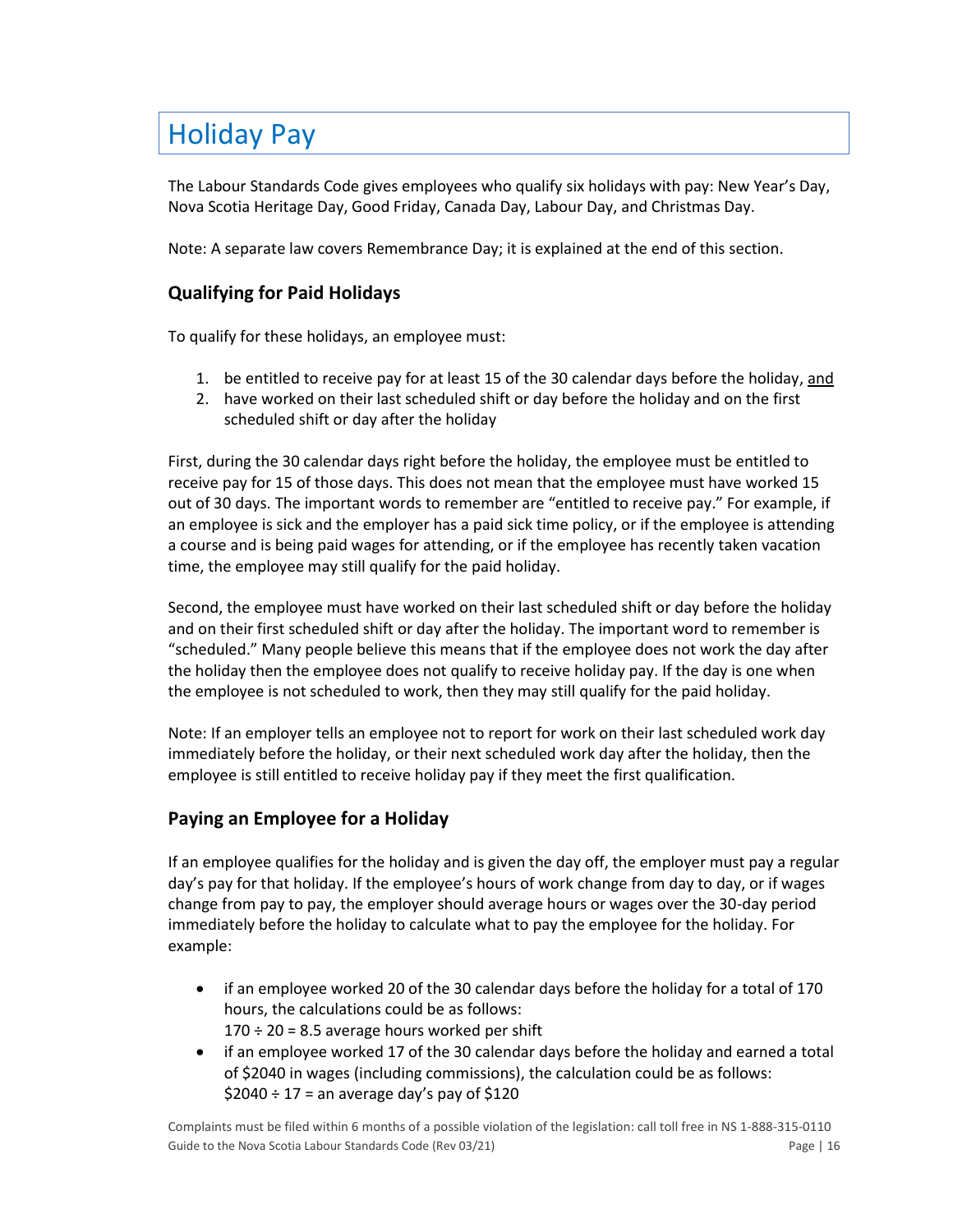Note: Employees earn vacation pay on the wages they receive for a holiday.

#### *When the Holiday Falls on an Employee's Regular Day Off*

If the employee qualifies for the holiday and the holiday falls on the employee's regular day off, the employer must give the employee a different day off with pay. The employer can give the day off with pay on the working day immediately following the holiday, the working day immediately following the employee's vacation, or another day agreed upon by the employee.

# **Calculating Holiday Pay When the Employee Works on a Holiday**

An employee who works on a holiday and who qualifies to be paid holiday pay is entitled to receive both of the following:

- a regular–or average–day's pay (see Paying an Employee for a Holiday, previous section), and
- one and a half times the employee's regular rate of wages for the number of hours worked on that holiday

#### *When the Employee Works on a Holiday in a Continuous Operation*

A continuous operation is:

- any industrial establishment in which production continues without stopping
- any service that runs trucks and other vehicles
- any telephone or other communications service
- any service or production in which employees normally work on Sundays or public holidays

In a continuous operation, the employer can pay for holidays worked in one of two ways:

- according to the calculation already described, or
- by paying straight time for the hours worked and giving the employee a different day off with pay (the employer can give the day off with pay on the working day immediately following the employee's vacation or another day agreed upon by the employee)

Note: An employee in a continuous operation will not be entitled to holiday pay if they do not report for work on the holiday after being called upon to work that day.

#### **Employees Not Covered by the Rules**

The holiday pay rules do not apply to the following employees:

- most farm employees
- real estate and car salespeople
- commissioned salespeople who make sales at locations other than at the employer's premises, except those on an established route

Complaints must be filed within 6 months of a possible violation of the legislation: call toll free in NS 1-888-315-0110 Guide to the Nova Scotia Labour Standards Code (Rev 03/21) Code Property Controller Magnetic Page | 17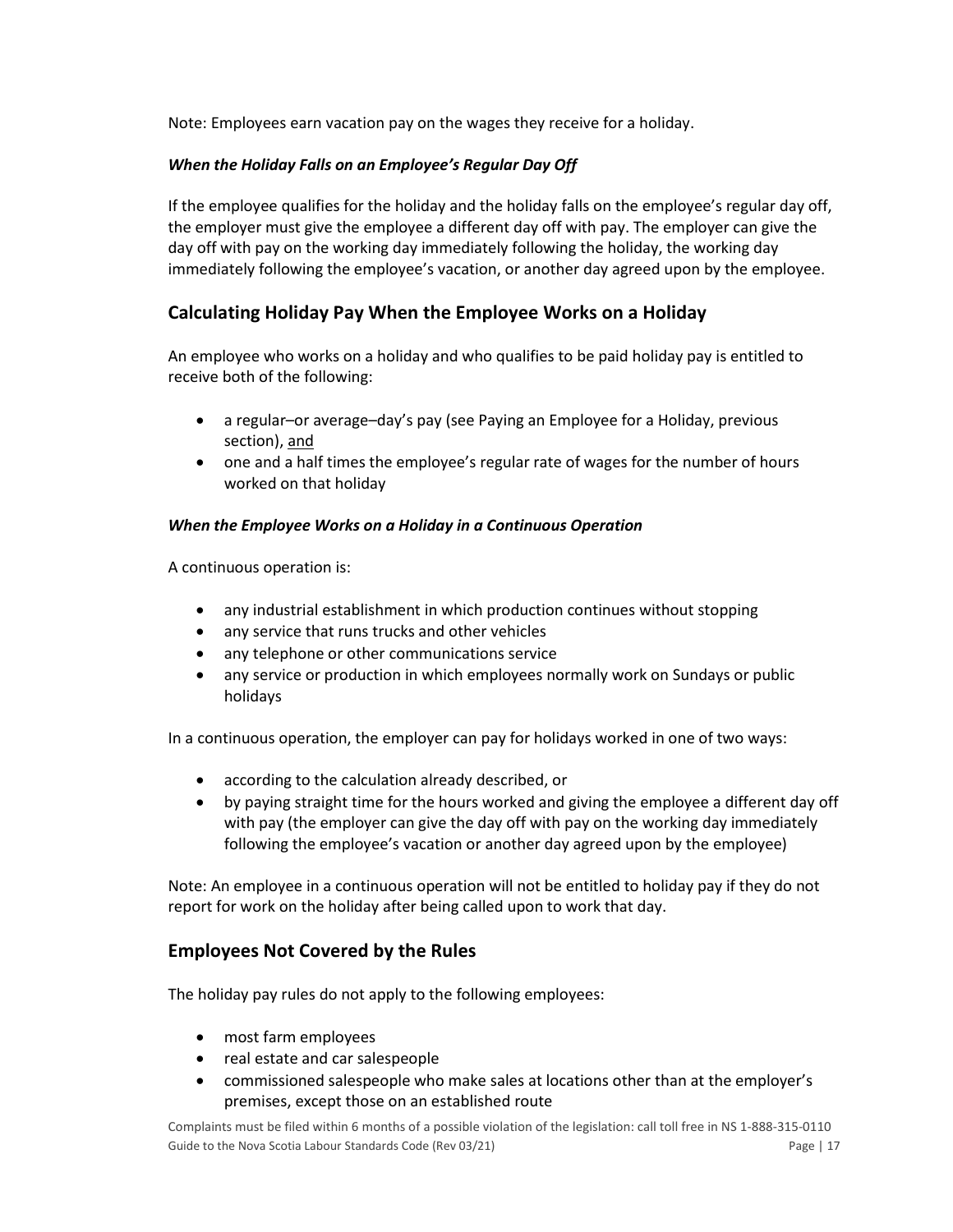- employees who work on a fishing boat
- employees who work in the manufacturing or refining processes of the petrochemical industry
- athletes while engaged in activities related to their athletic endeavour
- employees who work under a collective agreement
- other workers: see page 4-5

#### **Remembrance Day**

An employee who works on Remembrance Day and who is entitled to receive wages for at least 15 of the 30 calendar days immediately before Remembrance Day may be entitled to receive another day off with pay. That day with pay may be taken at the end of the employee's vacation or any other day the employee and employer may agree upon.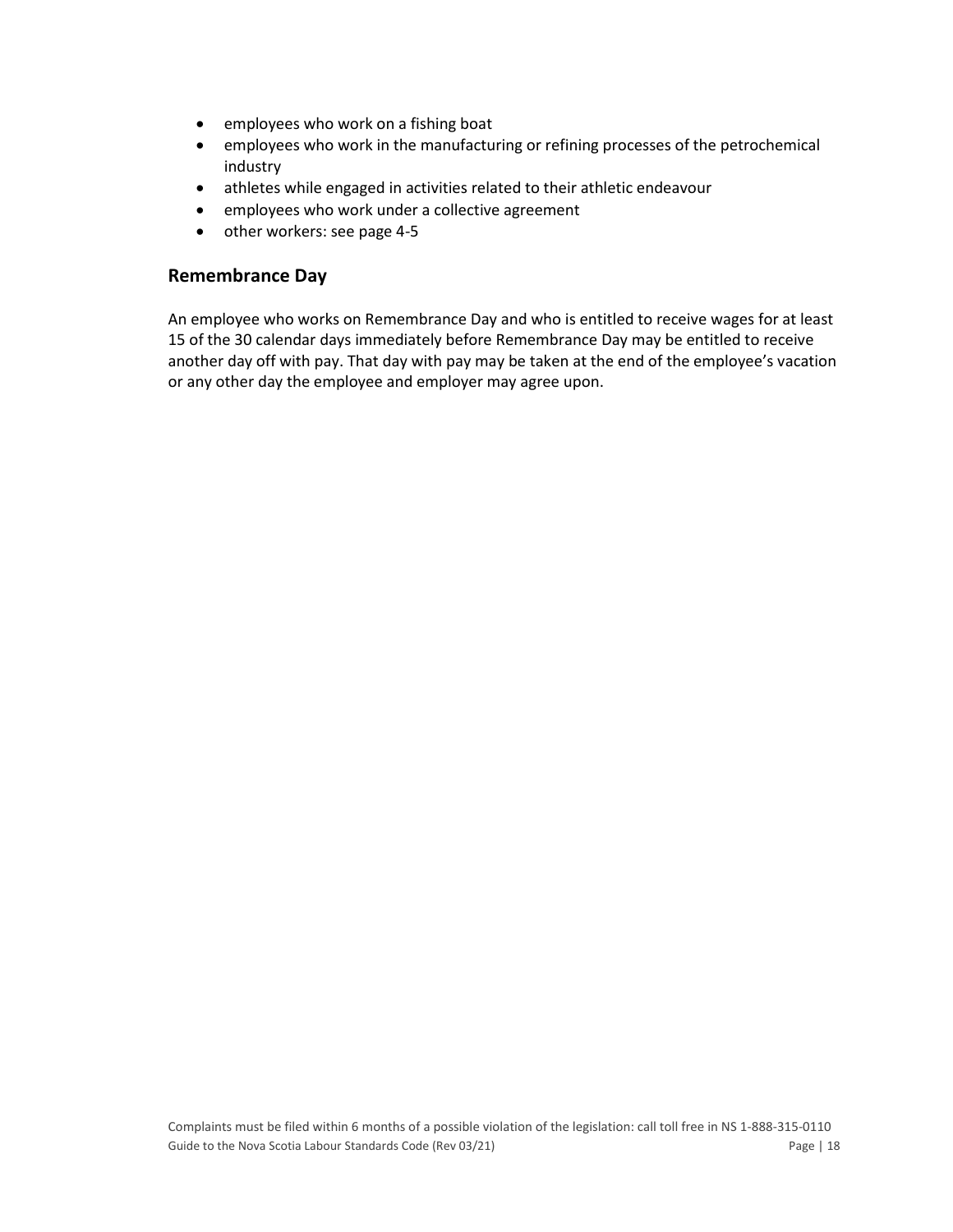# <span id="page-18-0"></span>Retail Closing Days and the Right to Refuse to Work

# **Retail Closing Days**

Some retail businesses are not allowed to open on certain days of the year. These days are:

| New Year's Day           | Labour Day              |
|--------------------------|-------------------------|
| Nova Scotia Heritage Day | <b>Thanksgiving Day</b> |
| Good Friday              | Christmas Day           |
| Easter Sunday            | <b>Boxing Day</b>       |
| Canada Day               |                         |

# **The Right to Refuse to Work**

The Labour Standards Code gives employees of these retail businesses the right to refuse to work on the closing days listed above. For example, if a retail business were to schedule an employee to stock shelves whiles the business was closed on New Year's Day, the employee could refuse to work on that day.

The Labour Standards Code also gives employees of these same retail businesses the right to refuse to work on Sundays.

Employees who have agreed to work on Sundays or closing days must give their employer seven days' notice of their intent not to work on Sundays or closing days in general or on a particular Sunday or closing day. If an employer provides an employee with less than seven days' notice that the employee is scheduled to work on a Sunday or closing day, the employee must notify the employer of their intent not to work that day, within two days of being informed of the schedule.

Employees who have the right to refuse to work are protected against retaliation and can be reinstated to their job with back pay if they are fired because they refused to work on Sundays or closing days.

# **Exceptions**

Retail businesses that are not required to close and whose employees do not have the right to refuse to work on closing days and Sundays include:

• grocery stores that at no time operate in an area greater than 4000 square feet (note if two or more stores selling groceries are owned by related persons and are in the same building or are adjacent or near one another, they are considered one store for the purposes of determining whether the store must close and whether employees have the right to refuse to work)

Complaints must be filed within 6 months of a possible violation of the legislation: call toll free in NS 1-888-315-0110 Guide to the Nova Scotia Labour Standards Code (Rev 03/21) Code Processor Code (Processor Page | 19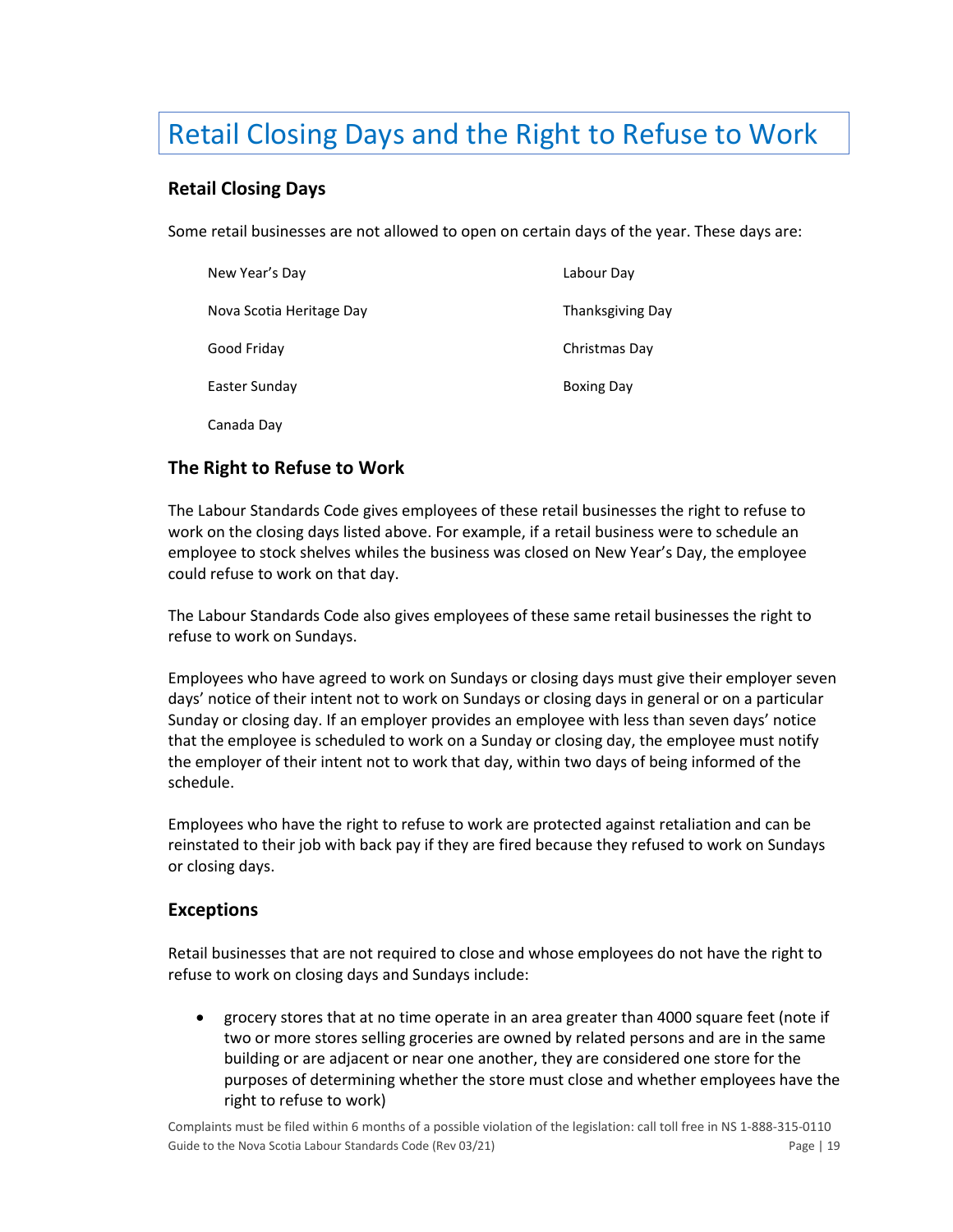- drug stores if they do not have more than 2000 square feet dedicated to food items, are not larger than 20,000 square feet in total, and are not in a department store
- farm sales of agricultural products
- Christmas tree sales
- retail gas stations (motor vehicle service stations)
- restaurants, bars, taverns etc., and tourism/hotel services
- confectionary stores
- stores selling handicrafts and souvenirs to tourists
- canteens
- fruit and vegetable stands selling local produce
- flea markets and rummage sales
- retail fish stores
- laundromats
- billiard and pool halls
- video or DVD rental places
- modular (prefabricated) home sales
- nursery and plant stores
- art galleries
- antique stores
- the sale of books, newspapers, magazines
- used clothing stores
- private clubs, veterans and other clubs, but not clubs set up for retail sales
- public games for gain and reward
- public performances, cinemas
- excursions
- car rental and boat rental operations
- buses, trains and other modes of transportation
- ferry operations
- telephone and telegraph operations
- broadcasting
- newspaper publication
- retail businesses providing goods and services on an emergency basis

Note: The right to refuse to work on closing days and on Sundays does not apply to employees who work under a collective agreement.

# **Making a Complaint**

If an employee feels they are not going to be given the right to refuse to work under these rules, contact the Labour Standards Division right away. Labour Standards will try to resolve the matter.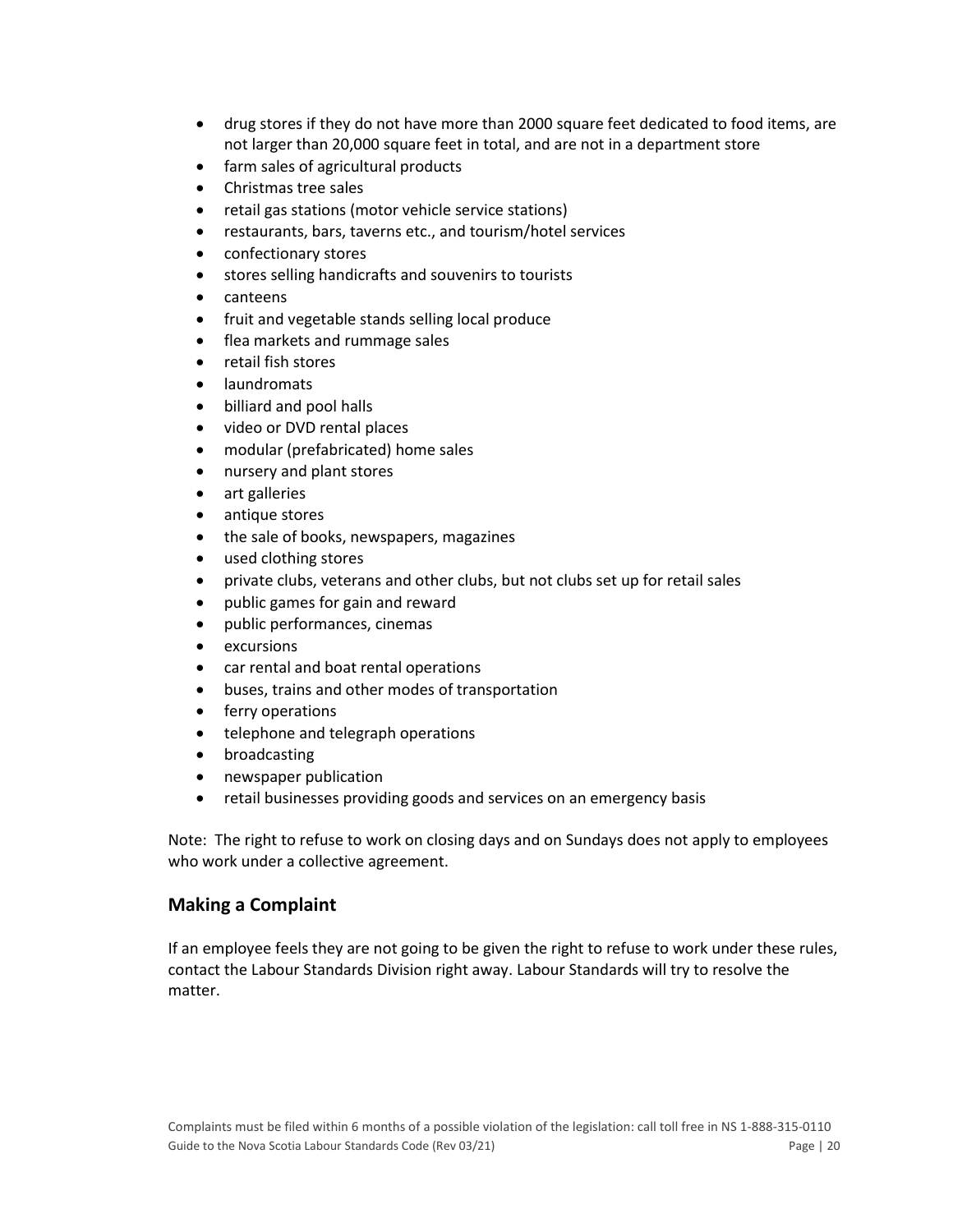# **Remembrance Day Closing Rules**

Remembrance Day has different closing rules. Generally, retail businesses are required to close on Remembrance Day, with the following exceptions

- drug stores, except those in department stores
- service stations
- the hospitality industry
- stores with no more than three persons at any one time operating them
- the operation of a bakery for the baking of products for sale on the next day
- broadcasting
- other retail businesses can remain open until 6am on Remembrance Day to finish a regular shift that started the previous day or to begin, after 9:00pm on Remembrance Day, a regular shift that continues into the following day

The Labour Standards Code does not give employees the right to refuse to work on Remembrance Day.

Note: To report a retail business that is operating on a day it is supposed to be closed, contact your local police agency.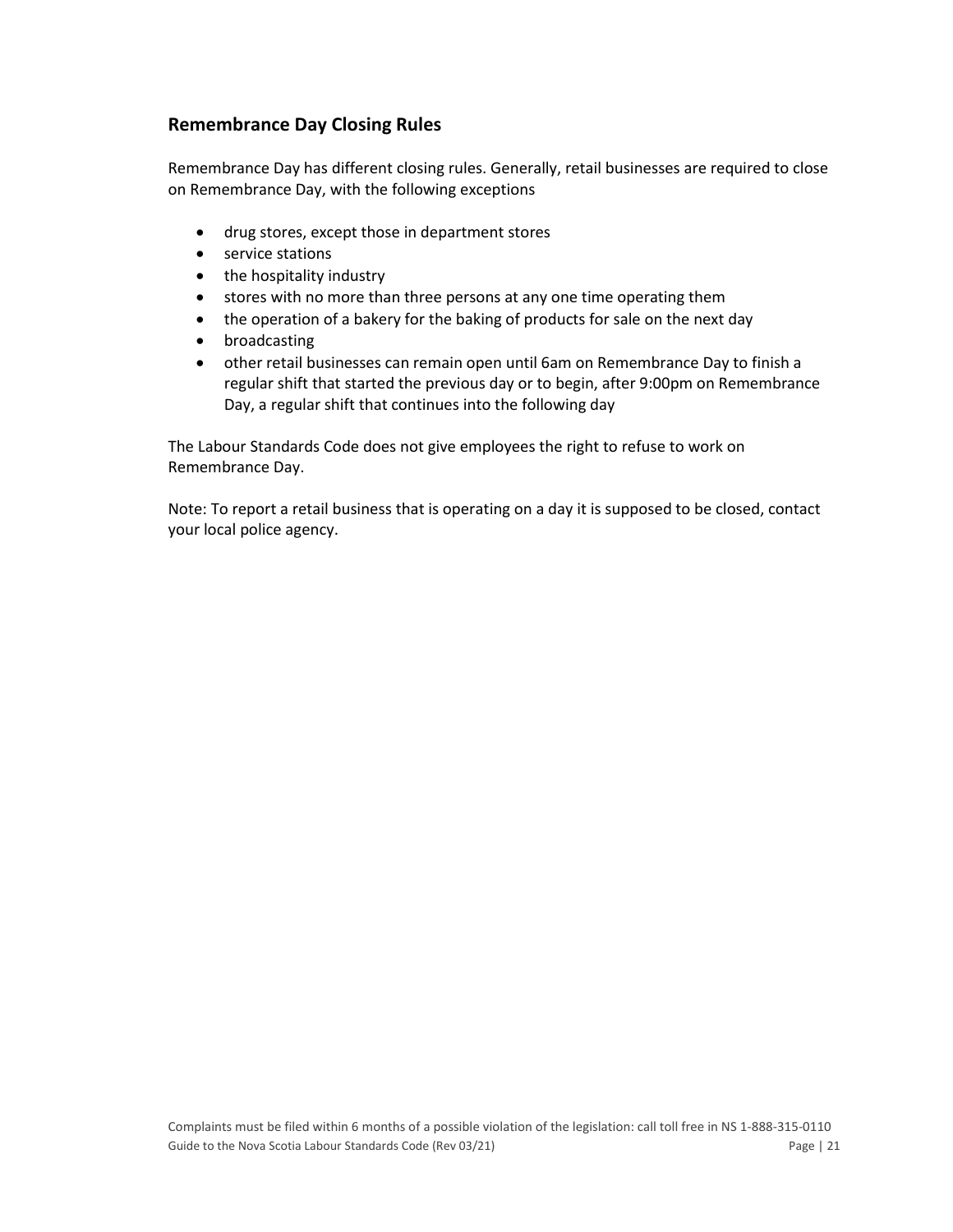# <span id="page-21-0"></span>When the Employer Ends the Employment

Under the Labour Standards Code, employers must tell an employee in writing that they will fire or suspend or lay off that employee. This is called giving notice. "Notice" is the letter telling the employee they will no longer work for the employer after a given date. It is also the time between when the employee receives the letter and the date the letter says is the employee's last day of work. How much notice an employer must give an employee depends upon how long the employee was employed. The following table shows the notice times for each period of employment.

# **Written Notice Requirements**

| If the employee has a period<br>of employment of | The employer<br>must give |
|--------------------------------------------------|---------------------------|
| 3 months or more<br>but less than 2 years        | 1 week                    |
| 2 years or more<br>but less than 5 years         | 2 weeks                   |
| 5 years or more<br>but less than 10 years        | 4 weeks                   |
| 10 years or more                                 | 8 weel                    |

\*The rules are different for employees of ten years or more (see subsection below on *Employees with 10 Years of Service*).

If the employer does not want to give the employee notice, the employer must give the employee pay in lieu of (in place of) notice. This means that the employer must pay the employee as much pay as they would receive if that employee worked during the notice period. Pay in lieu of notice is due, as one lump sum, within five working days after the expiration of the pay period in which the termination occurred (generally the employee's regular pay day).

# **Periods of Employment/Length of Service**

An employee's period of employment (how long they worked for the employer) may be broken because the employee is laid off, suspended, or fired. The Labour Standards Code states that an employee's period of employment is considered unbroken unless it is broken:

- by 12 months or more of lay off or suspension
- by more than 13 weeks that resulted from the employer firing the employee

Also, if an employee quits and is rehired, their period of employment is broken, and they start a new period of employment based on their rehire date.

Complaints must be filed within 6 months of a possible violation of the legislation: call toll free in NS 1-888-315-0110 Guide to the Nova Scotia Labour Standards Code (Rev 03/21) Code Processors Controller and Department of the Page | 22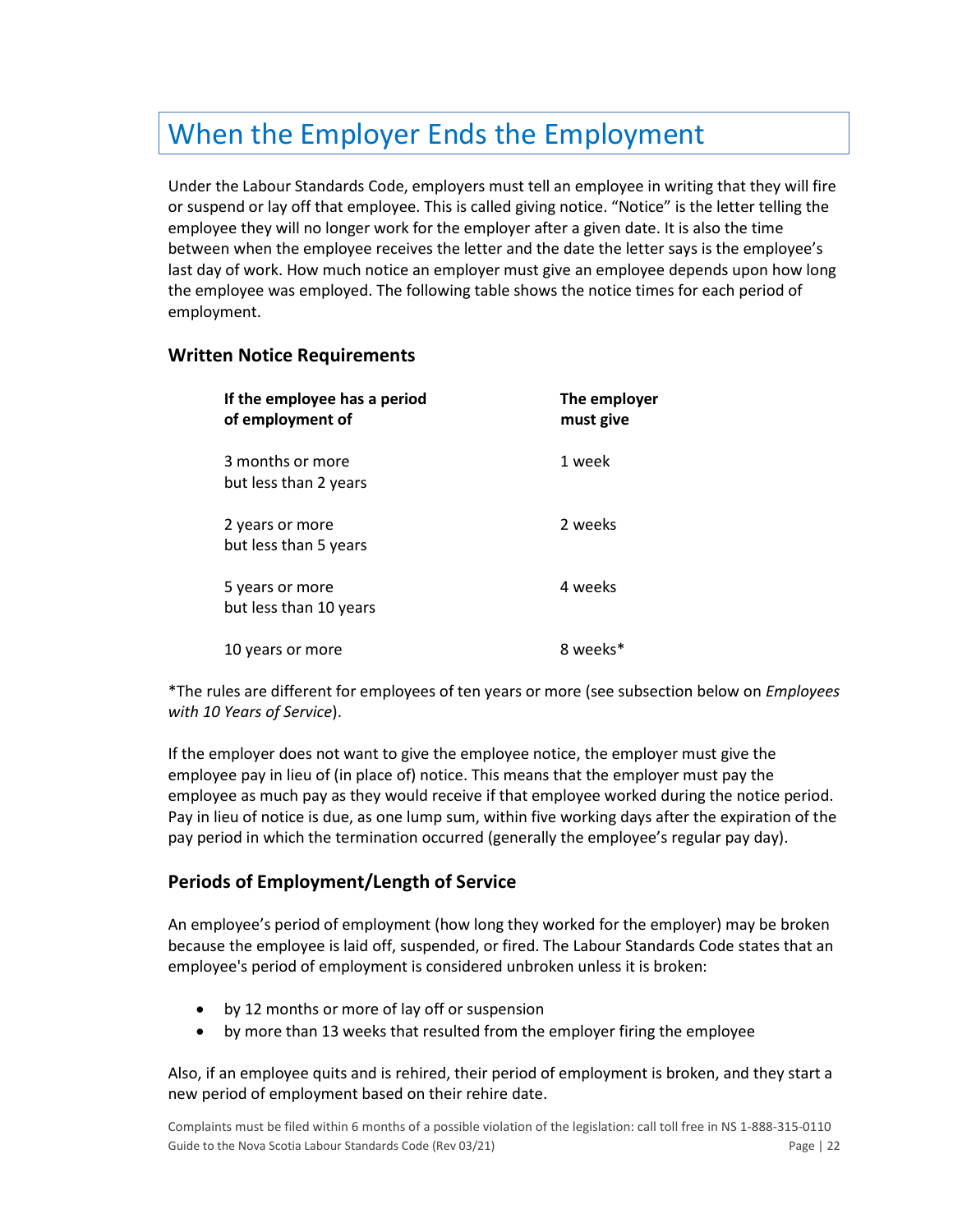# **When the Employer Gives Notice**

When an employer has given the employee proper notice that the job is ending, the employer:

- may not change the employee's rate of pay or any other condition of employment, such as benefits
- may not require the employee to use remaining vacation during the notice period unless the employee agrees
- must pay the employee all the wages they are entitled to receive (within 5 working days after the end of the pay period in which the final wages were earned)
- must pay accumulated vacation pay within 10 days after the employment ends

# **Change in Terms and Conditions of Employment**

If the employer makes a significant change to fundamental terms and conditions of an employee's employment (e.g., reduces pay, hours of work, demotes the employee) and the employee doesn't agree to the change, the situation might fall under the termination rules in the legislation. For example, if an employer reduces an employee's weekly hours from 40 to 20 without proper notice, and the employee quits within a reasonable period because of the change, the employee might be able to file a Labour Standards complaint for pay in lieu of notice.

# **The Right to End Employment Without Notice**

The Labour Standards Code says that there are times when an employer does not have to give notice or pay in lieu of notice that the employee will be fired or laid off. Some examples are listed below:

- when an employee works for the employer for less than three months
- when an employee works for the employer for a set term or task no longer than 12 months and the employee's job ends when the set term or task ends
- when there is a sudden and unexpected lack of work that the employer could not avoid, e.g., because of an explosion in the workplace
- when the employer offers the employee other reasonable employment
- when an employee has reached the age of retirement based on a bona fide occupational requirement (for most jobs, mandatory retirement is not allowed)
- when a person is laid off or suspended for 6 days or less note employees with 10 or more years of service cannot be suspended without just cause

An employer can also end employment without notice or pay in lieu of notice when an employee has been guilty of wilful misconduct or disobedience or neglect of duty that has not been condoned by the employer. To end an employee's job without notice, the employer must usually show that the employee has been given progressive discipline but their behaviour/performance has not improved.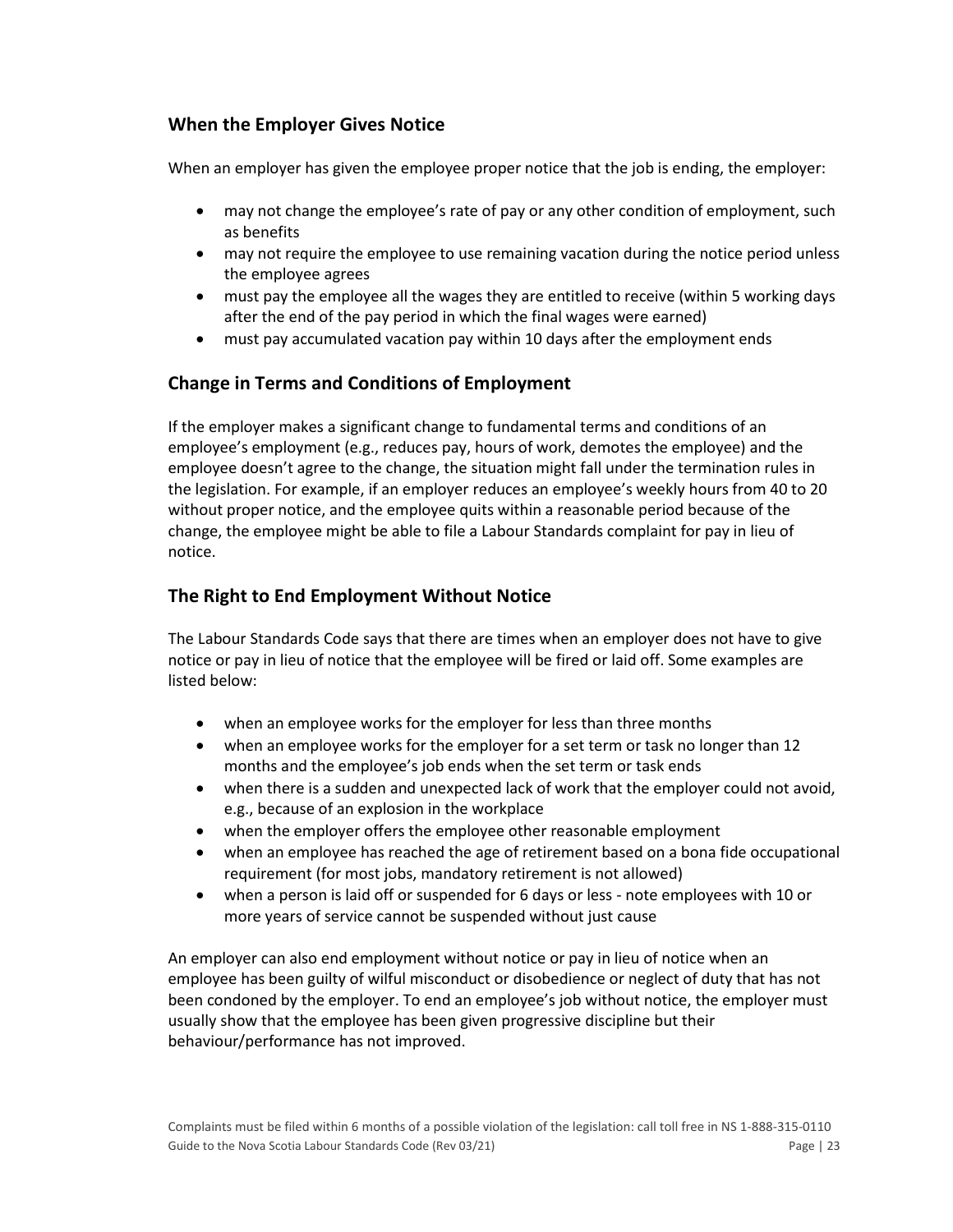#### *Condonation*

Condonation means that the employer has not corrected a behaviour in the past. Condonation is an issue if, for example, an employer ignores an employee's poor performance at work and then one day fires the employee for the same poor behaviour. If an employer condones an employee's behaviour and then fires him/her without notice, the employer may be in violation of the Labour Standards Code. An employee must be told that the employer will no longer allow the poor performance. The employee must understand what will happen if their performance does not improve.

#### *Progressive Discipline*

Depending on the problem an employer is having with an employee, it may be better to correct the problem by using progressive discipline rather than by ending the employee's job.

Progressive discipline can begin with spoken warnings, move to written warnings and suspensions, and then end with firing the employee. For example, an employee who is a good worker but does not follow work procedures properly may just need spoken and written warnings to correct the problem. The discipline should match the seriousness of the problem.

There are times when the steps above would not need to be followed because of the seriousness of the employee's behaviour. For example, if the employer can prove that the employee has stolen from the employer, then the employer may be able to fire the employee without warning or notice.

# **Employees with 10 Years of Service**

The Labour Standards Code says that an employee with 10 years or more of service cannot be fired or suspended without good reason or just cause. What is good reason will depend on the employee's and employer's circumstances.

To show that the employer had good reason, the employer may have to show all the following:

- 1. the employer has made their expectations clear to the employee
- 2. the employer has warned the employee to change behaviour
- 3. the employer has given the employee a reasonable chance to change behaviour
- 4. the employer has warned the employee that not improving behaviour could lead to being fired

There may be limited circumstances, like a theft, in which an employer may fire an employee with 10 years of service and not have to follow the four steps.

When Labour Standards finds that an employee with 10 years or more of service has been fired without good reason, the employer may be ordered to bring the employee back to the job with full back pay dating to the date the employee was fired. If the employee does not wish to go back to the job, Labour Standards may order pay in lieu of reasonable notice, which could be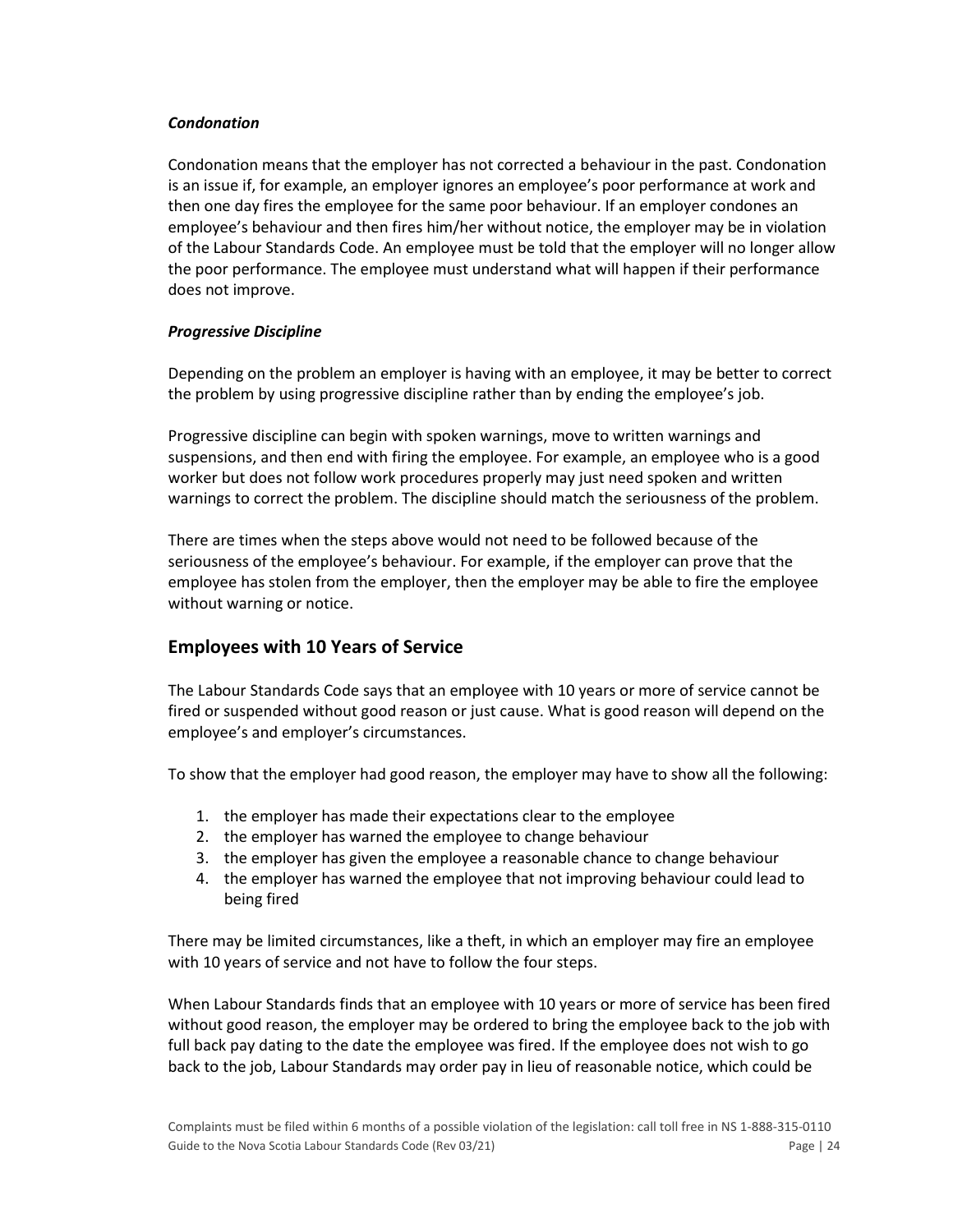more than the 8 weeks' statutory notice required for an employee with 10 or more years of service.

Note: An employee of ten years or more can be laid off with 8 weeks' statutory notice for shortage of work or due to the employer eliminating the employee's position. The law requires that an employer must act in good faith in deciding whether to eliminate a particular position.

# **Exceptions to the Requirement to have Just Cause or to Give Notice**

The Labour Standards Code says there are times when an employer can end the employment of an employee with 10 years or more of service without just cause and without notice or pay in lieu of notice. This includes:

- when there is a sudden and unexpected lack of work that the employer could not avoid, e.g., because of an explosion in the workplace
- when the employer offers the employee other reasonable employment
- when an employee has reached the age of retirement based on a bona fide occupational requirement (for most jobs, mandatory retirement is not allowed)

# **Ending the Employment of 10 or More Employees (Group Notice)**

The Labour Standards Code says that an employer must give notice to employees and the Minister of Labour and Advanced Education when firing or laying off 10 or more employees within any period of 4 weeks or less. The amount of notice groups of employees are entitled to receive depends on the numbers being laid off:

- 8 weeks' notice for a group of 10 to 99 employees
- 12 weeks' notice for a group of 100 to 299 employees
- 16 weeks' notice for a group of 300 or more employees

#### *Notice to the Minister*

When an employer is required to give group notice under the Labour Standards Code, the employer must also notify the Minister of Labour and Advanced Education, in writing, of the situation. Written notice to the Minister should include the following information:

- the name and address of the company laying off employees
- the reason employees are being laid off
- the number of employees being laid off
- if more than one location of the business is affected, the number of employees being laid off at each location and the address of each location
- the date written notice is being given to employees
- the date employees' employment is ending
- the number of weeks' notice and/or pay in lieu of notice being given to employees
- contact information for an individual who the Department of Labour and Advanced Education can get in touch with if more information about the lay off is needed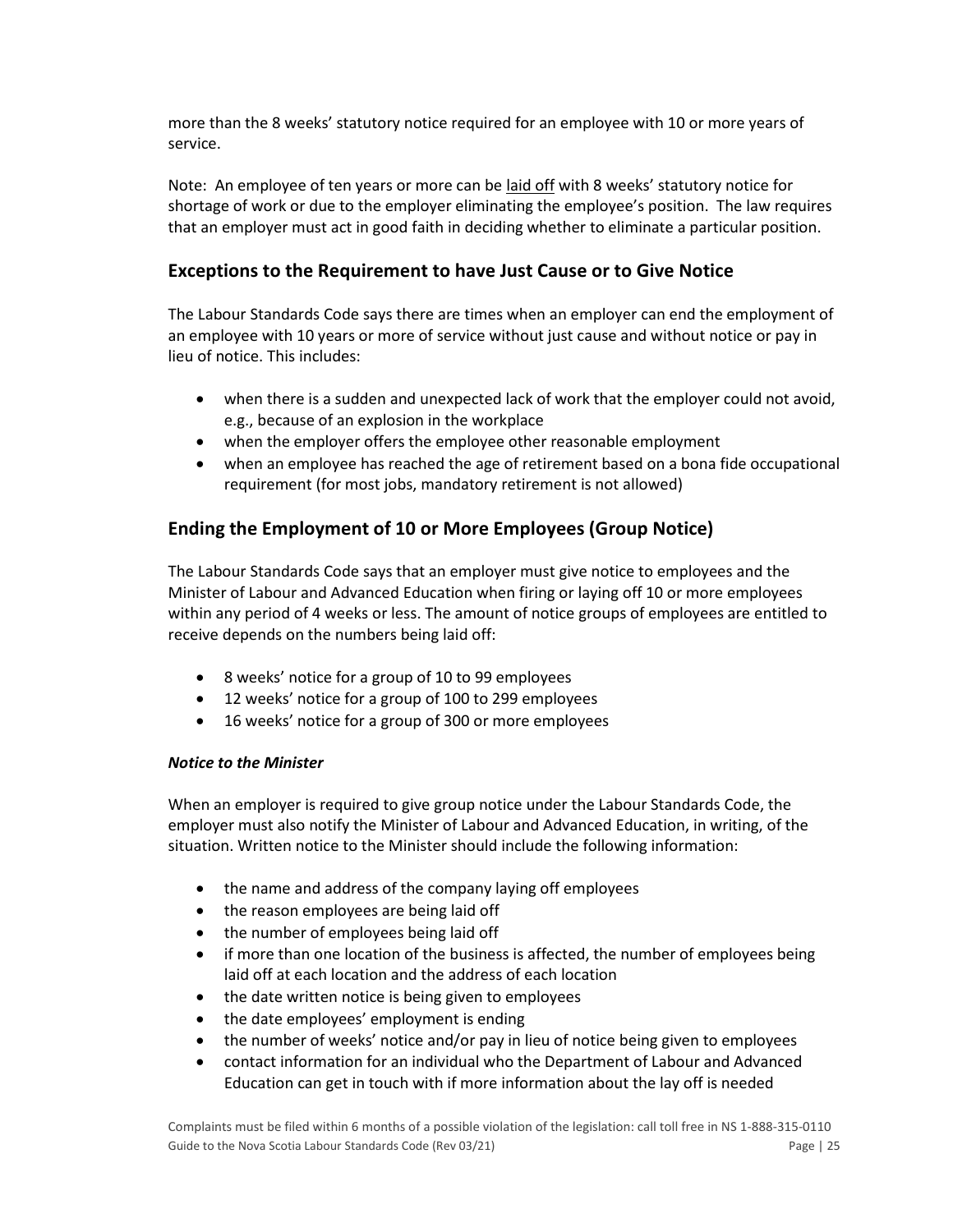# **When a Business Is Transferred or Sold**

It is important to know that the Labour Standards Code says that an employee's employment is not broken if a business is transferred or sold in any manner. If an employee worked for both the seller and purchaser of a business, when the employee's employment comes to end, the employee may be entitled to notice that the job is ending or pay in lieu of notice based on how long the employee worked with both the past owner and the person who bought the business.

# **Employees Not Covered by the Rules**

The rules about the employer ending the employment do not apply to the following employees:

- employees employed in the construction industry (doing onsite work). For example, this rule would not apply to an employee operating an excavator at the worksite but would apply to an administrative assistant working in the office
- real estate and car salespeople
- commissioned salespeople who work outside the employer's place of business, but not those on an established route
- employees who work on a fishing boat
- practitioners or students in training for architecture, dentistry, law, medicine, chiropody, professional engineering, public or chartered accounting, psychology, surveying, veterinary science, optometry, or pharmacy (for the purposes of reinstatement claims for 10-year employees only)
- athletes while engaged in activities related to their athletic endeavour
- employees who work under a collective agreement
- other workers: see page 4-5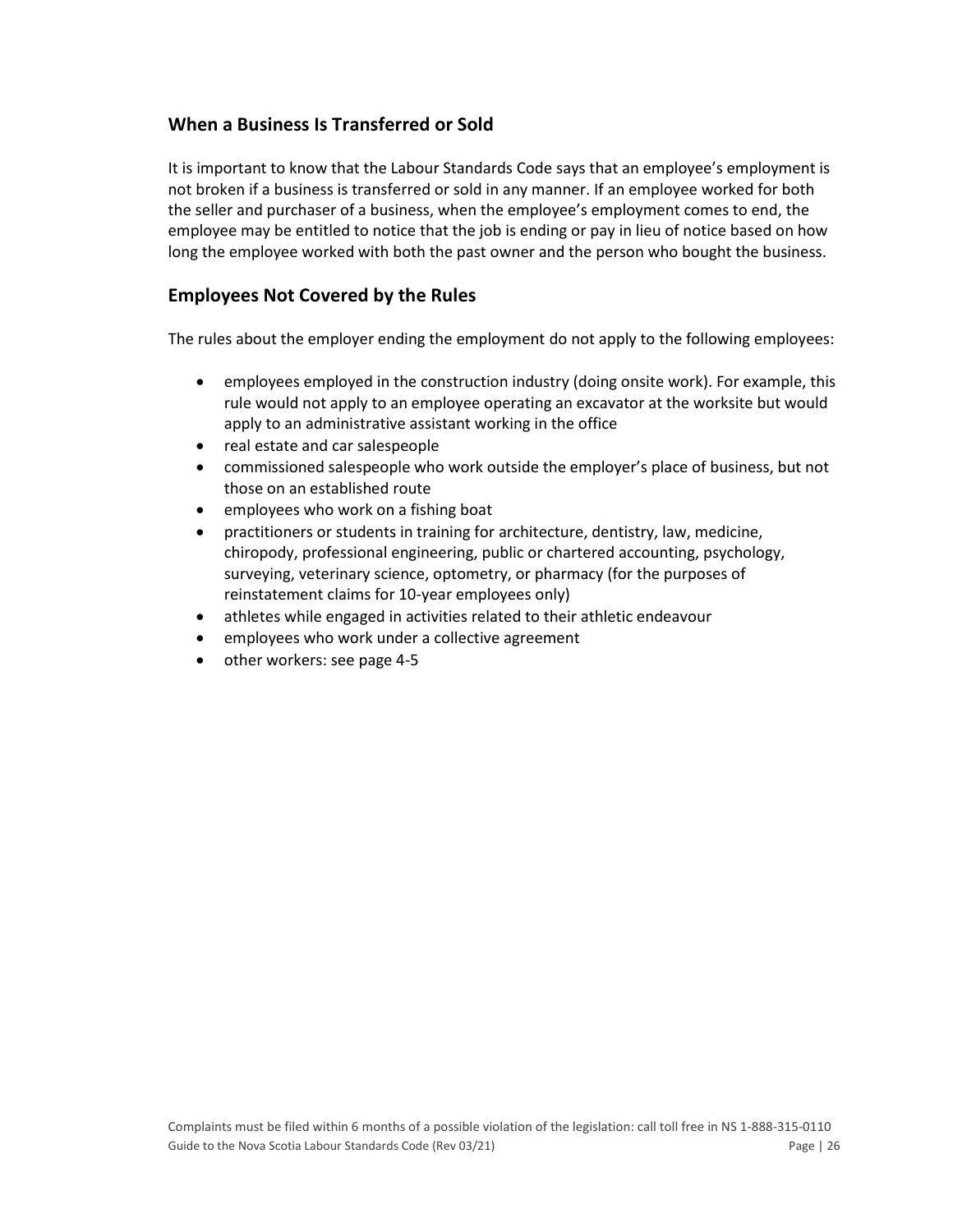# <span id="page-26-0"></span>When the Employee Ends the Employment

Employees normally must give their employers written notice that they are quitting their jobs. "Notice" in this case is the amount of time between when the employee tells the employer in writing that they are leaving their job and the time the employee actually leaves.

How much written notice an employee must give depends on how long they have worked for the same employer.

An employee must give:

- one week's written notice if they have a period of employment three months or more but less than two years
- two weeks' written notice if they have a period of employment of two years or more

#### **Duty of the Employer When Notice Is Given**

When an employee has given the employer proper notice that they are quitting, the employer:

- may not change the employee's rate of pay or any other condition of employment, such as hours of work or benefits
- must pay the employee all the wages they are entitled to receive (within 5 working days after the end of the pay period in which the final wages were earned)
- must pay accumulated vacation pay within 10 days after the employment ends

#### **Periods of Employment**

An employee's period of employment (how long they worked) at one workplace may have been broken because the employee was laid off, suspended, or fired.

This is important to know if the employee is about to resign and must decide whether to give their employer one or two weeks' notice.

The Labour Standards Code states that an employee's period of employment is considered unbroken unless it is broken:

- by 12 months or more of layoff or suspension
- by more than 13 weeks that resulted from the employer firing the employee

Also, if an employee quits and is rehired, their period of employment is broken, and they start a new period of employment based on their rehire date.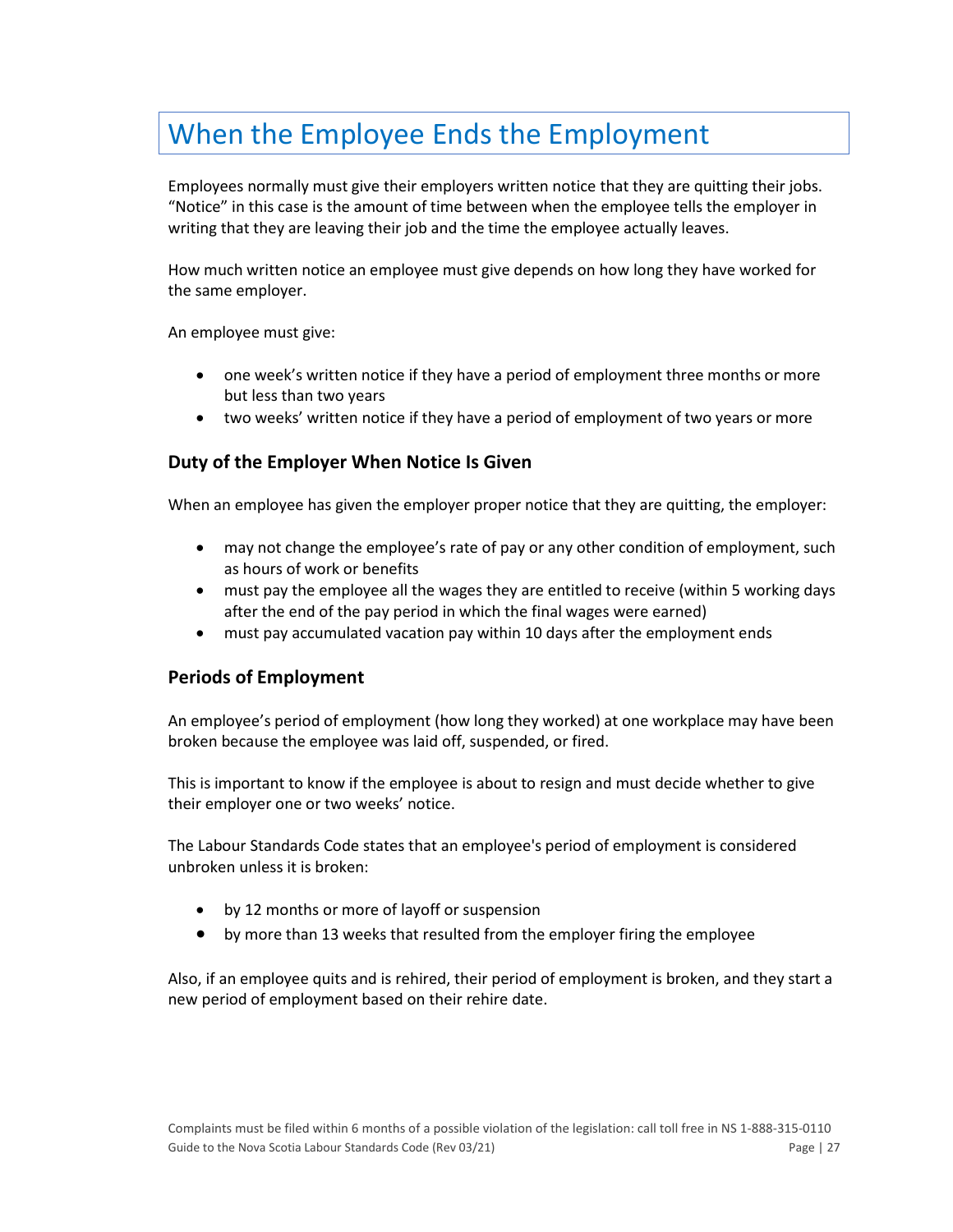# **When an Employee Does Not Need to Give Notice**

Just as an employer sometimes does not always need to give an employee notice their employment is ending, there are also times when employees do not need to give notice. These are:

- when the employee has been employed less than three months
- when the employer breaks the terms and conditions of employment (for example, the employer fails to pay the employee wages or reduces the employee's rate of pay or hours of work)

# **When an Employee Does Not Give Notice**

When an employee quits without notice, the employer may file a complaint with the Labour Standards Division and claim any pay owed to the employee. The maximum amount the employer may receive is the amount of pay the employee would earn in the notice period. For example, if an employee must give the employer one week's written notice, but quits without notice, then the employer may make a claim on unpaid wages equal to one week's pay.

To claim the employee's unpaid wages the employer must be able to show that they lost money or had extra costs because of the employee quitting without notice. As an example, an employer may be able to claim the cost of paying employees overtime to finish work the employee would have completed if they had not quit abruptly.

# **Employees Not Covered by the Rules**

The rules about employees giving notice of quitting their jobs do not apply for the following employees:

- employees employed in the construction industry (doing onsite work). For example, this rule would not apply to an employee operating an excavator at the worksite but would apply to an administrative assistant working in the office
- real estate and automobile salespersons
- commissioned salespersons who work outside the employer's place of business, except those on established routes
- employees who work on a fishing boat
- athletes while engaged in activities related to their athletic endeavour
- employees who work under a collective agreement
- other workers: see page 4-5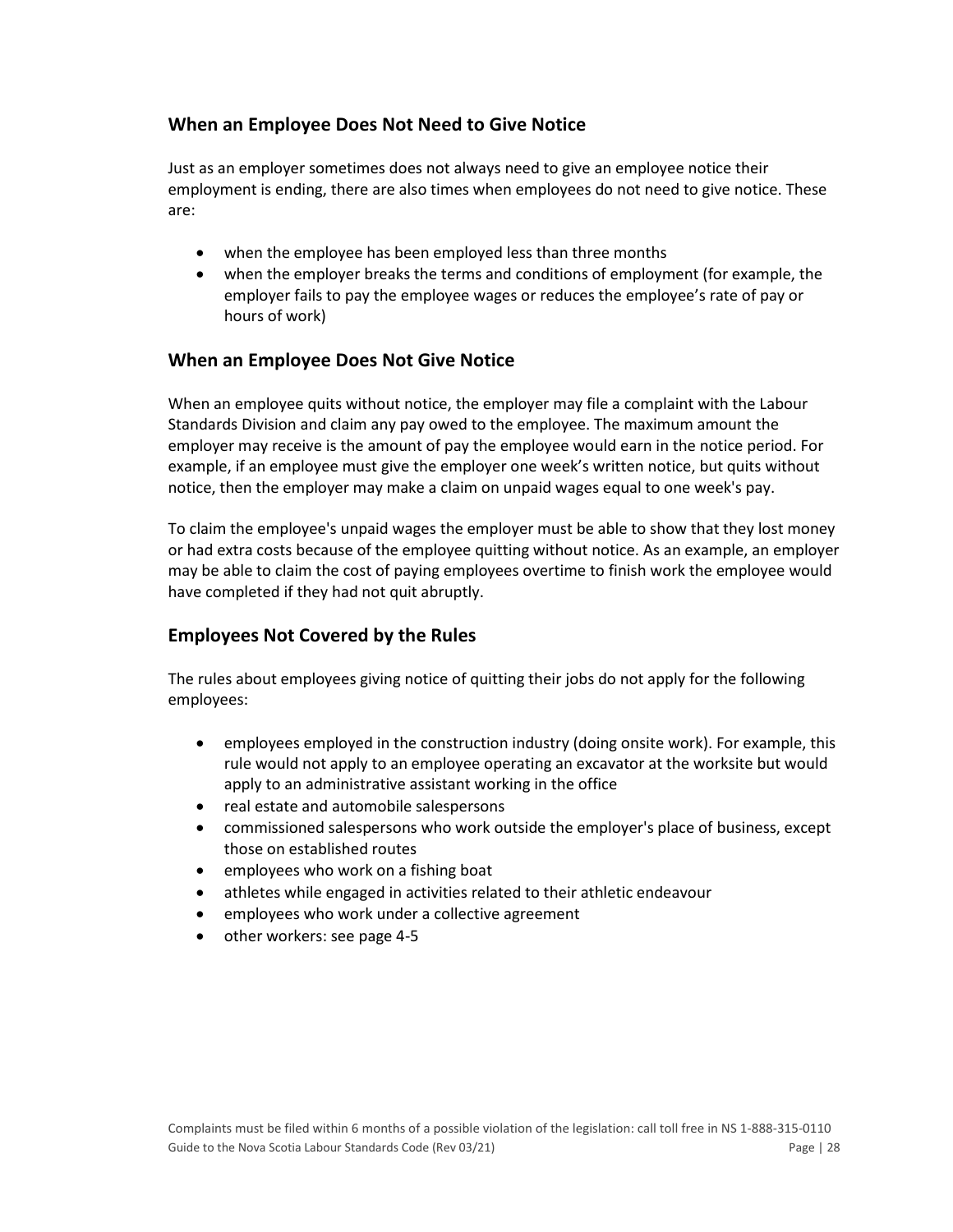# <span id="page-28-0"></span>Leaves from Work

This section is about the leaves of absence that the Labour Standards Code says employers must allow employees to take. The leaves of absence are pregnancy and parental, reservist, compassionate care, critically ill child care, critically ill adult care, domestic violence, crimerelated death or disappearance of a child, emergency, sick, bereavement, court, and citizenship ceremony.

During a leave of absence, an employee leaves the job intending to return. The intent is to provide job protection so employees can take time off from their job for the leave. Employees can qualify for multiple leaves under the Labour Standards Code.

Most of the leaves are unpaid leaves of absence, meaning that the employer does not have to pay the employee during these absences. Employment Insurance benefits may be available for some of these leaves. In the case of domestic violence leave, employees are entitled to receive pay for part of the leave.

For all protected leaves under the Labour Standards Code, the employer must:

- allow the employee to keep up, at the employee's own expense, any benefit plans to which the employee belongs - note the employer must give 10 days' written notice before the option to keep up employee benefits is no longer in effect, and
- accept the employee back to the same position held by the employee immediately before the leave began, or, where that position is not available, in a comparable position with no loss of seniority or benefits when the employee returns from the leave

In addition, employers are required to keep confidential any information they receive in relation to a protected leave of absence an employee takes. Employers must not share the information except in situations where:

- the employee has consented to the information being shared
- an agent or employee of the employer, such as a manager, needs the information to do their job, or
- the law requires that the information be disclosed

#### **Pregnancy and Parental Leaves**

Pregnancy leave is an unpaid leave for pregnant employees. It can last up to 16 weeks. An employer can require that an employee take an unpaid leave of absence if the pregnancy interferes with the employee's work. There are times when the Human Rights Act or the employee's contract prevents this.

The Labour Standards Code also allows parents to take parental leave to care for their newborn or newly adopted children. This unpaid leave is up to 77 weeks. For employees who also take pregnancy leave, they can take a total of 77 weeks combined pregnancy (16 weeks) and parental (61 weeks) leave.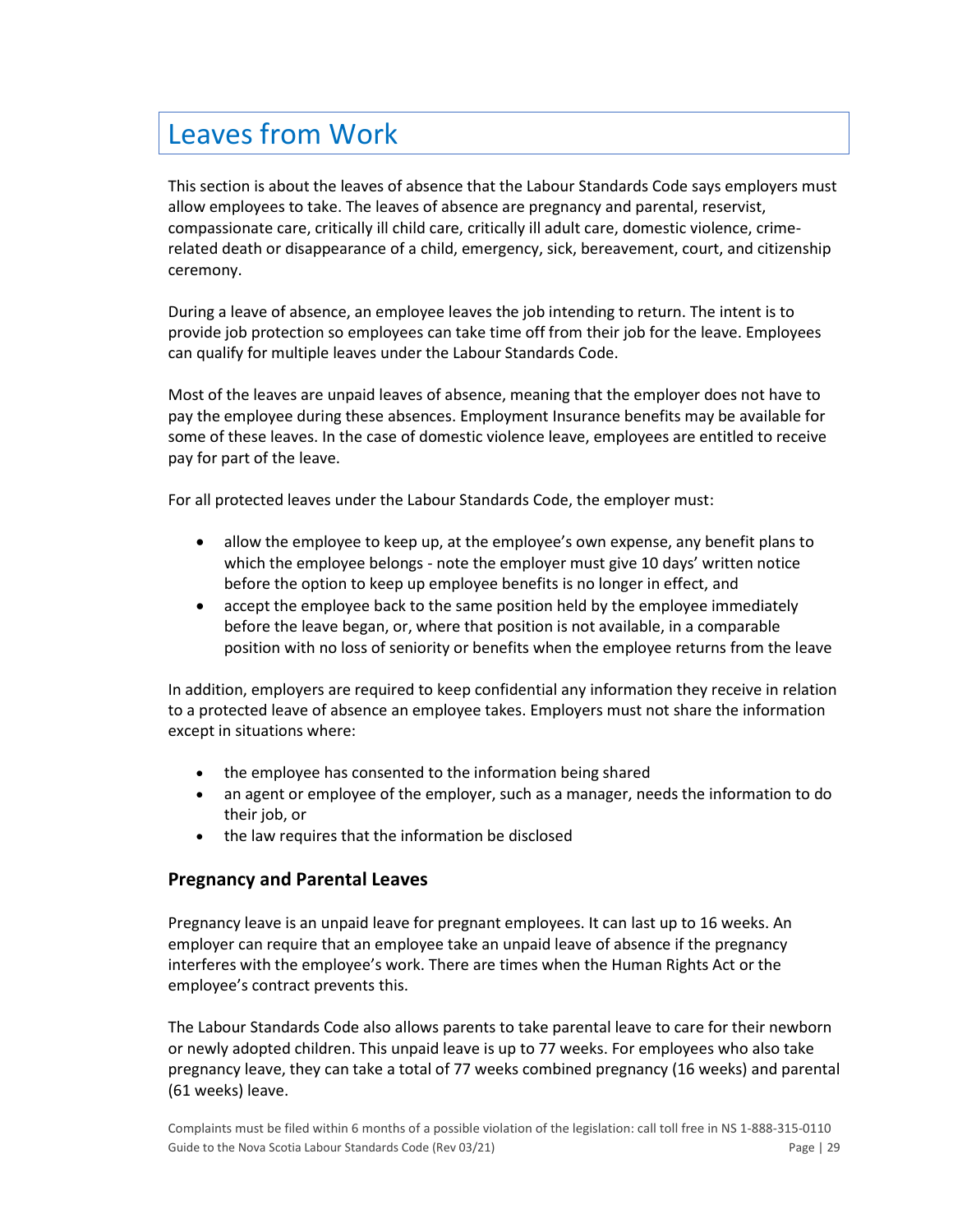Employees do not need a certain length of service to qualify for pregnancy and parental leaves. For example, an employee could take parental leave shortly after starting their employment.

#### *To Take Pregnancy or Parental Leave*

To take pregnancy or parental leave, an employee must give the employer at least four weeks' notice of both the date on which leave will start and, if the employee plans to return early, the planned date of return to work. If the employee cannot give four weeks' notice of leave because the employee has been employed for fewer than four weeks, the baby is born early, because of a medical condition, or because of an unexpected adoption placement, then the employee must give as much notice as possible.

An employer can ask for proof of entitlement for pregnancy or parental leave. This can include a certificate from a doctor or adoption worker.

If an employee is taking both pregnancy and parental leaves, the employee must take them one right after the other and not go back to work between the two leaves.

If an employee is taking parental leave but not pregnancy leave, the employee can take up to 77 weeks' leave in the time after the child is born or arrives in the home. The employee loses this right if the leave is not taken within 18 months after the child arrives in the home.

If a newly arrived child must go into hospital for more than one week, the employee can return to work and use the rest of the parental leave after the child comes out of hospital.

Employees who take pregnancy and/or parental leave may qualify for maternity benefits and/or parental leave benefits under the federal government's Employment Insurance program. For more detail on these benefits, contact Service Canada.

#### **Reservist Leave**

The Labour Standards Code includes a leave for employees who serve in the Canadian Forces reserve force and require time off from their civilian employment for the purpose of service. The leave can be taken for a deployment—inside or outside of Canada—and associated activities; training required by the Canadian Forces, including military skills training; travel related to deployment and training; and treatment, recovery or rehabilitation with respect to a physical or mental health problem resulting from deployment or training activities. To qualify for this leave, the employee must be employed with their civilian employer for a period of at least three months.

Eligible employees can take up to 24 months of reservist leave within any 60-month period. They can take more leave than this if the leave is required as a result of a national emergency under the Emergencies Act (Canada).

Employees who take reservist leave must return to work no later than four weeks after a deployment related period of service ends. Employees who take reservist leave for training that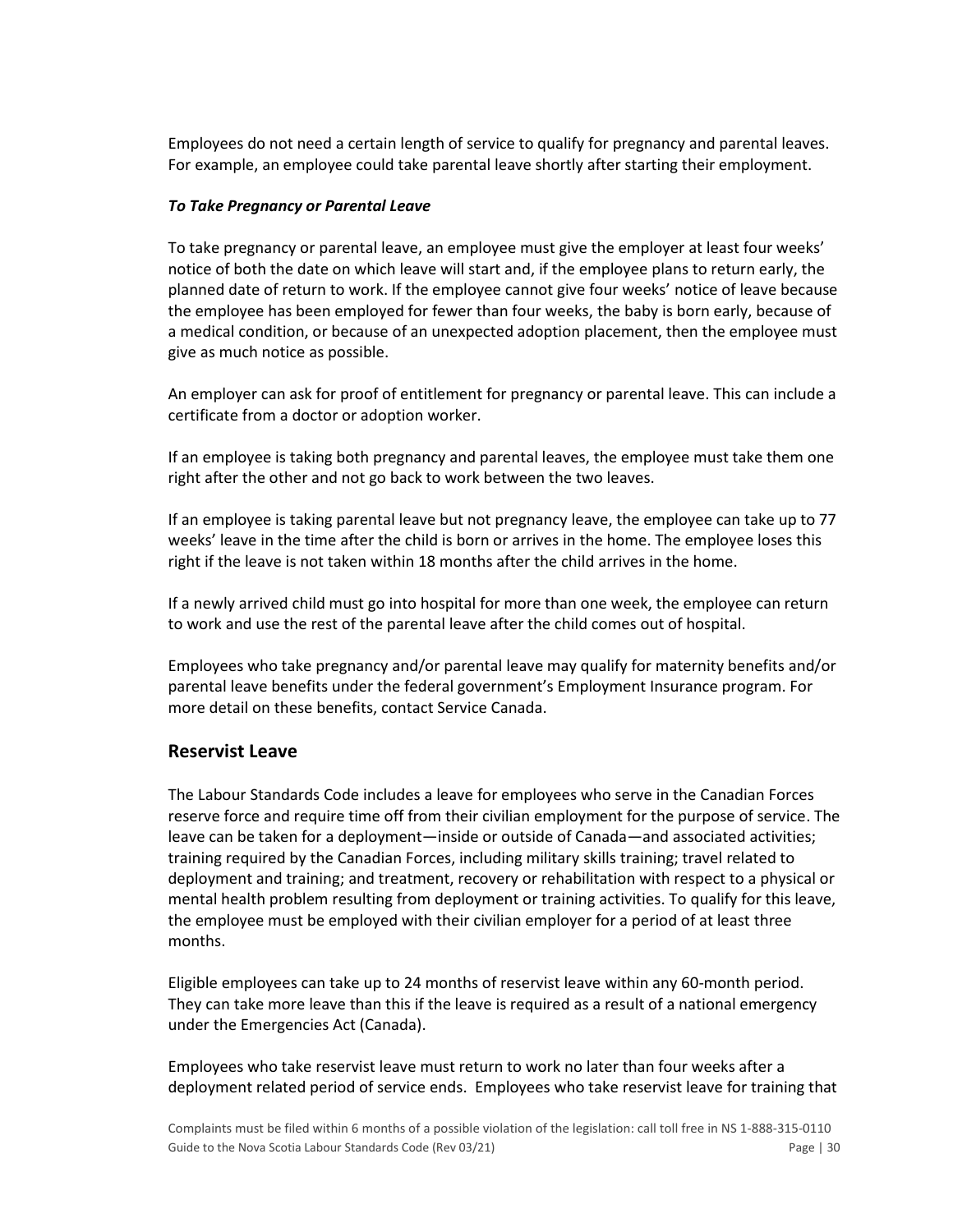is unrelated to deployment must return to work no later than the next regularly scheduled working day after the training related period of service ends.

#### *To Take Reservist Leave*

An employee must give their employer four weeks' written notice of their intention to take reservist leave, the anticipated start and end date of the leave and the anticipated date of return to work. If an employee receives less than four weeks' notice from the Canadian Forces of a requirement to participate in a period of service, they must provide their civilian employer with as much notice as reasonable in the circumstances—the notice does not need to be given in writing if it is not practicable to do so. If there are any changes to the anticipated start and end dates for the leave and the anticipated return to work date, the employee must inform the employer of these changes as soon as reasonably practicable and must do so in writing if possible.

An employer can require an employee to provide a certificate from an official with the Reserves confirming the employee is a member of the Reserves who is required for service and specifying the dates for the period of service.

# **Compassionate Care Leave**

Compassionate care leave is an unpaid, 28-week leave for employees who need to care for a seriously ill family member (or a person like family) who has a high risk of dying within 26 weeks.

To qualify for this leave, the employee must be employed with their employer for a period of at least three months. Also, they must give their employer as much notice as possible before taking the leave. An employer can ask an employee to provide a medical certificate, from a medical doctor, stating that the employee's family member is seriously ill. The employee can take up to 28 weeks' leave, which must be taken over a 52-week time frame. The leave can be broken up into several periods of at least one week in duration during the 52-week time frame. The 52 week time frame begins on the first day of the week in which the leave began.

Employees who take a compassionate care leave may qualify for a compassionate care leave benefit under the federal government's Employment Insurance program. For more detail on this benefit, contact Service Canada.

# **Critically Ill Child Care Leave**

Critically ill child care leave is an unpaid leave that allows an employee to take time off work to provide care and support to a critically ill or injured child (under the age of 18 years old) who is a family member (or a person like family). To qualify for this leave, the employee must be employed with their employer for a period of at least three months. A qualified medical practitioner must issue a medical certificate stating that the child has a critical illness and the period for which the child needs care.

The employee can take up to 37 weeks' leave, which must be taken within a 52-week time frame. The leave can be broken up into several periods of at least one week in duration during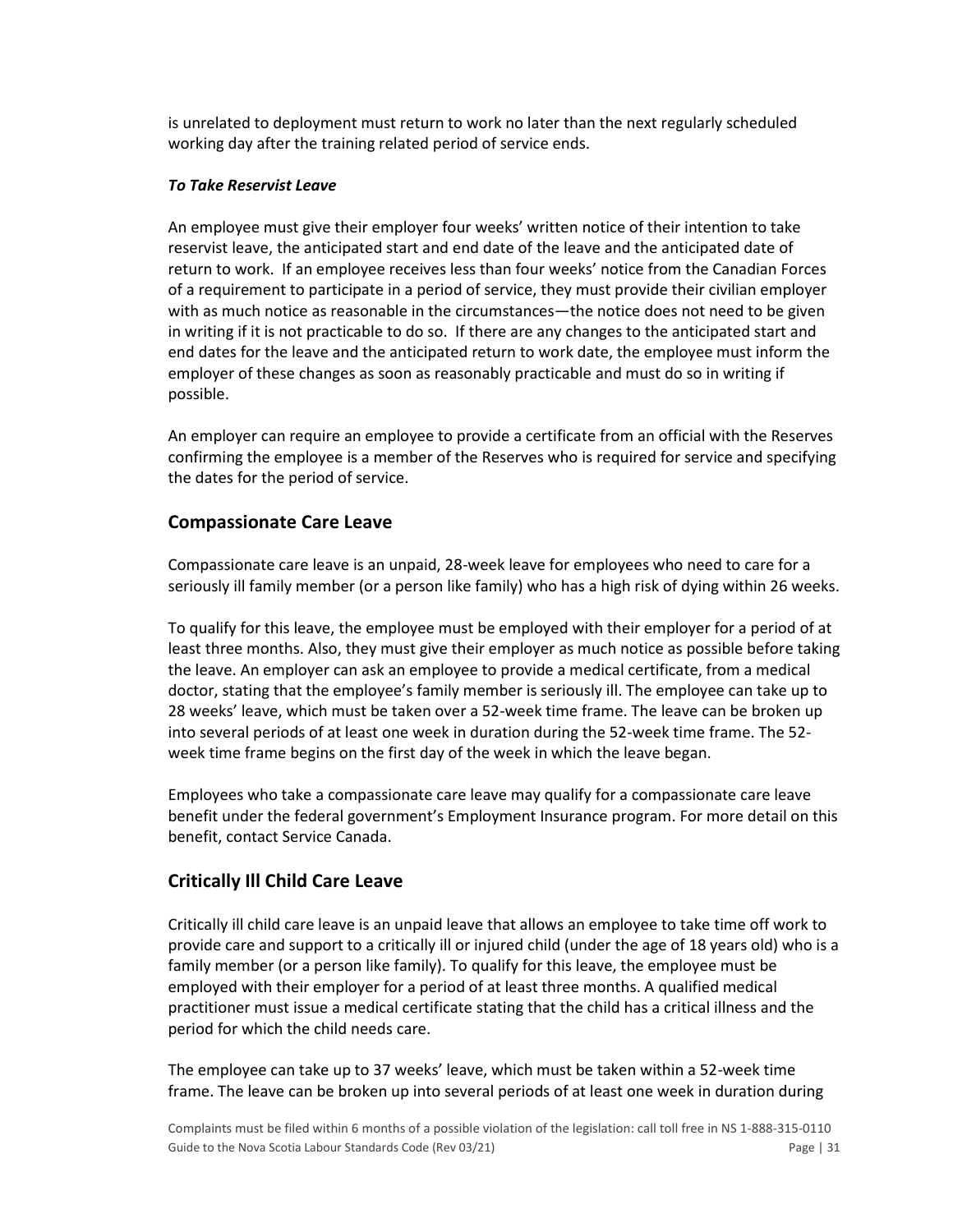this time frame. The 52-week time frame begins on the first day of the week in which the child became critically ill.

In some circumstances, an employee may need further leave, which may be taken if an additional certificate is issued—the total combined leaves must not be more than 37 weeks in the 52-week time frame.

The leave ends when the number of weeks stated in the medical certificate has been taken. If the employee stops providing care to the child, the leave ends at the end of the week in which the employee stops providing care. An employee can choose to return to work earlier by giving at least 14 days' notice.

Employees who take a critically ill child care leave may qualify for a benefit under the federal government's Employment Insurance program. For more detail on this benefit, contact Service Canada.

#### *To Take Critically Ill Child Care Leave*

The employee must let the employer know in writing as soon as possible of their intention to take the leave. Where the leave must begin before written notice can be given, the employee must advise the employer of the leave as soon as possible. The employee must also give the employer a plan setting out how the leave will be taken, since the leave can be broken up into more than one period over the 52-week time frame. This leave plan can be changed during the leave with the employer's agreement or by providing the employer with reasonable notice.

The employer can ask in writing for a copy of the medical certificate.

# **Critically Ill Adult Care Leave**

Critically ill adult care leave is an unpaid leave that allows an employee to take time off work to provide care and support to a critically ill or injured adult (18 years old or older) who is a family member (or a person like family). To qualify for this leave, the employee must be employed with their employer for a period of at least three months. A qualified medical practitioner must issue a medical certificate stating that the adult has a critical illness and the period for which the adult needs care.

The employee can take up to 16 weeks' leave, which must be taken within a 52-week time frame. The leave can be broken up into several periods of at least one week in duration during this time frame. The 52-week time frame begins on the first day of the week in which the adult became critically ill.

In some circumstances, an employee may need further leave, which may be taken if an additional certificate is issued—the total combined leaves must not be more than 16 weeks in the 52-week time frame.

The leave ends when the number of weeks stated in the medical certificate has been taken. If the employee stops providing care to the adult, the leave ends at the end of the week in which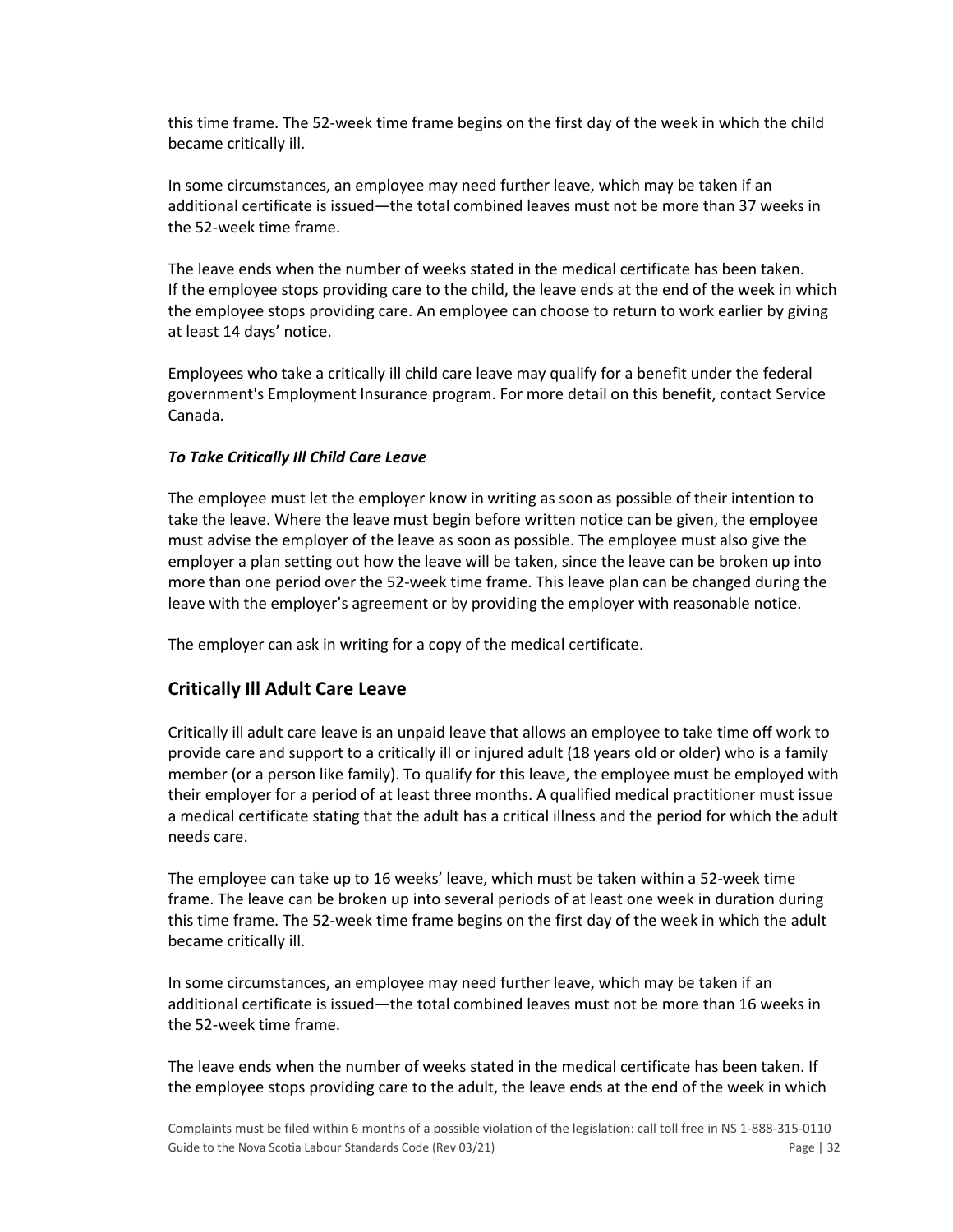the employee stops providing care. An employee can choose to return to work earlier by giving at least 14 days' notice.

Employees who take a critically ill adult leave may qualify for a benefit under the federal government's Employment Insurance program. For more detail on this benefit, contact Service Canada.

#### *To Take Critically Ill Adult Leave*

The employee must let the employer know in writing as soon as possible of their intention to take the leave. Where the leave must begin before written notice can be given, the employee must advise the employer of the leave as soon as possible. The employee must also give the employer a plan setting out how the leave will be taken, since the leave can be broken up into more than one period over the 52-week time frame. This leave plan can be changed during the leave with the employer's agreement or by providing the employer with reasonable notice.

The employer can ask in writing for a copy of the medical certificate.

# **Domestic Violence Leave**

Domestic violence leave can be taken by an employee who is experiencing domestic violence or whose child (under 18) is experiencing domestic violence. The employee may take up to ten intermittent or consecutive days per calendar year. The employee may also take up to 16 consecutive (continuous) weeks per calendar year. Up to three days of the leave must be paid by the employer. To qualify for this leave, the employee must be employed with their employer for a period of at least three months.

Under the Labour Standards Code, domestic violence is defined broadly. It is an act of abuse that can be physical, sexual, emotional, or psychological. It can include coercion, stalking, harassment, or financial control. Or it can be a threat of such abuse.

The leave applies to situations of abuse involving the following relationships:

An employee who is abused by:

- o their current or former intimate partner
- o their child
- o a person under 18 years who lives with them, or
- $\circ$  an adult who lives with them and is related to them by blood, marriage, adoption, or foster care

An employee whose child is abused by:

- o the child's current or former intimate partner, or
- $\circ$  a person who lives with the child

Domestic violence leave can be used by an employee to seek medical attention for themselves or their child; obtain services for themselves or their child from a victim services organization,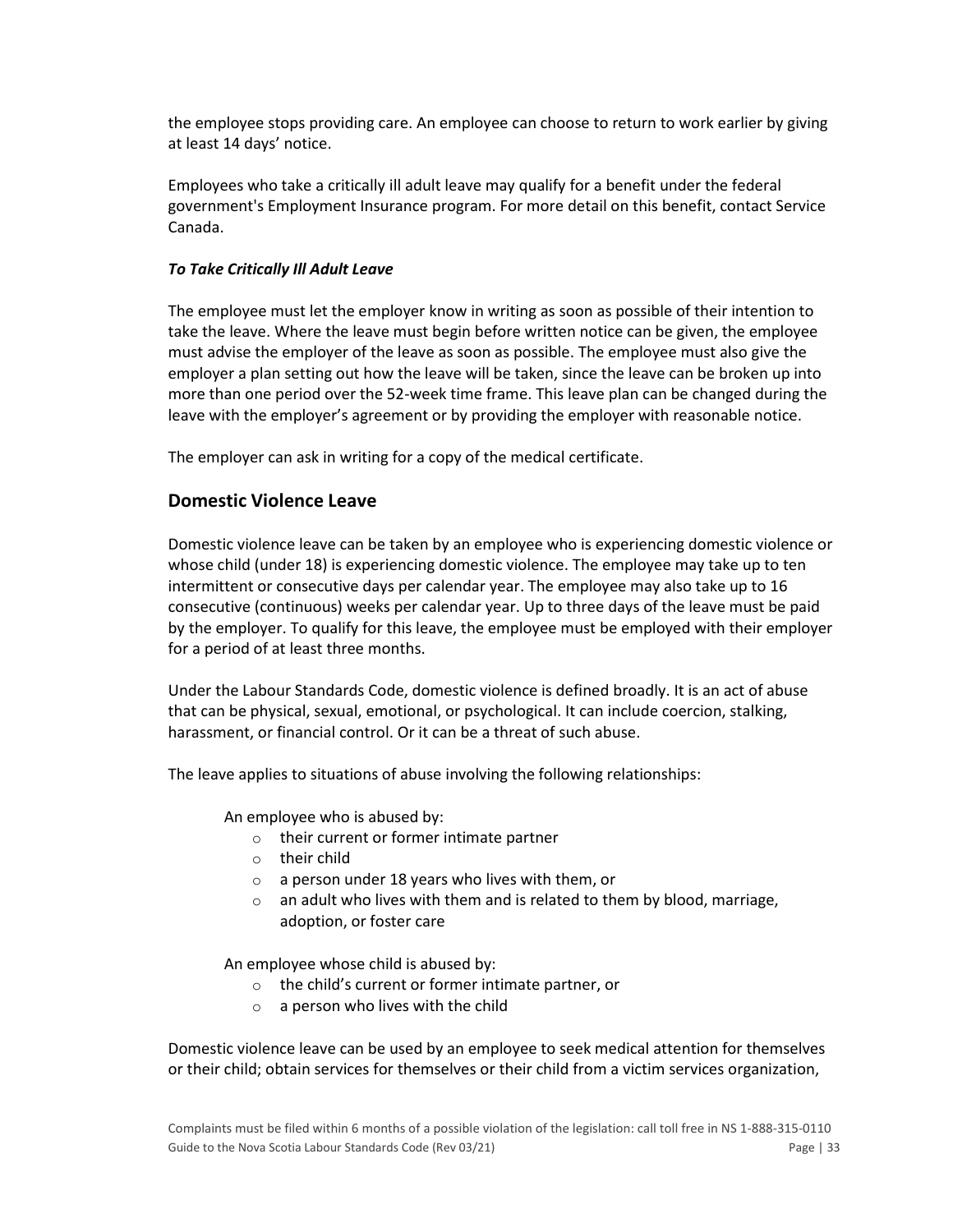psychological or other professional counselling (or certain culturally-specific services); relocate temporarily or permanently; or seek legal or law enforcement assistance.

#### *To take Domestic Violence Leave*

An employee must advise their employer in writing as soon as possible of their intention to take domestic violence leave, and the anticipated start and end date of the leave. The employer may ask the employee to provide a form developed by the Labour Standards Division to support the employee's entitlement to domestic violence leave. It is an employer's choice whether to require the employee to provide this form to the employer. An employee can obtain the form [online](https://novascotia.ca/lae/employmentrights/docs/Domestic-Violence-Leave-Notification-Form.pdf) or by [contacting the Labour Standards Division.](https://novascotia.ca/lae/labourstandards/contact.asp)

The longer part of domestic violence leave is up to 16 consecutive weeks. To end the longer leave early, the employee must give the employer written notice of at least 14 days before the employee wishes to end the leave, or as much notice as possible.

The shorter part of the leave is ten days, which can be taken at different times or all at once. An employee may end this leave early by giving as much notice as is reasonably possible.

Up to three days of domestic violence leave, per calendar year, must be paid by the employer. For the three paid days, each day must be paid at the employee's regular wage for all hours the employee would have worked that day if the leave had not been taken. The employee can choose which of the days are the three paid days by notifying the employer in writing of this. Otherwise, the employer must treat the first three days taken of the leave as paid days.

Any part of a day taken for domestic violence leave counts as a full day of leave. If an employee works a portion of a day, they must be paid for the time they worked on that day. Also, paid leave for any portion of a workday counts as one of the three paid days that an employee is entitled to under the Labour Standards Code. For example, if an employee takes domestic violence leave for three hours of a seven-hour shift, and works the remainder of the shift, that will count as one of their ten days of leave. Further, if the employee receives pay for the three hours of leave on that day, it will count as one of the three days of paid leave.

The law also requires that employees attempt to schedule appointments during non-working hours, if possible.

Learn more about domestic violence leave under the Nova Scotia Labour Standards Code by taking our free online public education course, which takes approximately 20 minutes to complete[: http://lae.velsoftlabs.com/](http://lae.velsoftlabs.com/) 

# **Crime-related Child Death or Disappearance Leave**

Crime-related death or disappearance leave is an unpaid leave for parents and guardians who are facing the death or disappearance of their child (under 18 years of age) resulting from a probable crime. To qualify for this leave, the employee must be employed with their employer for a period of at least three months. The employee is not entitled to the leave if charged with the crime.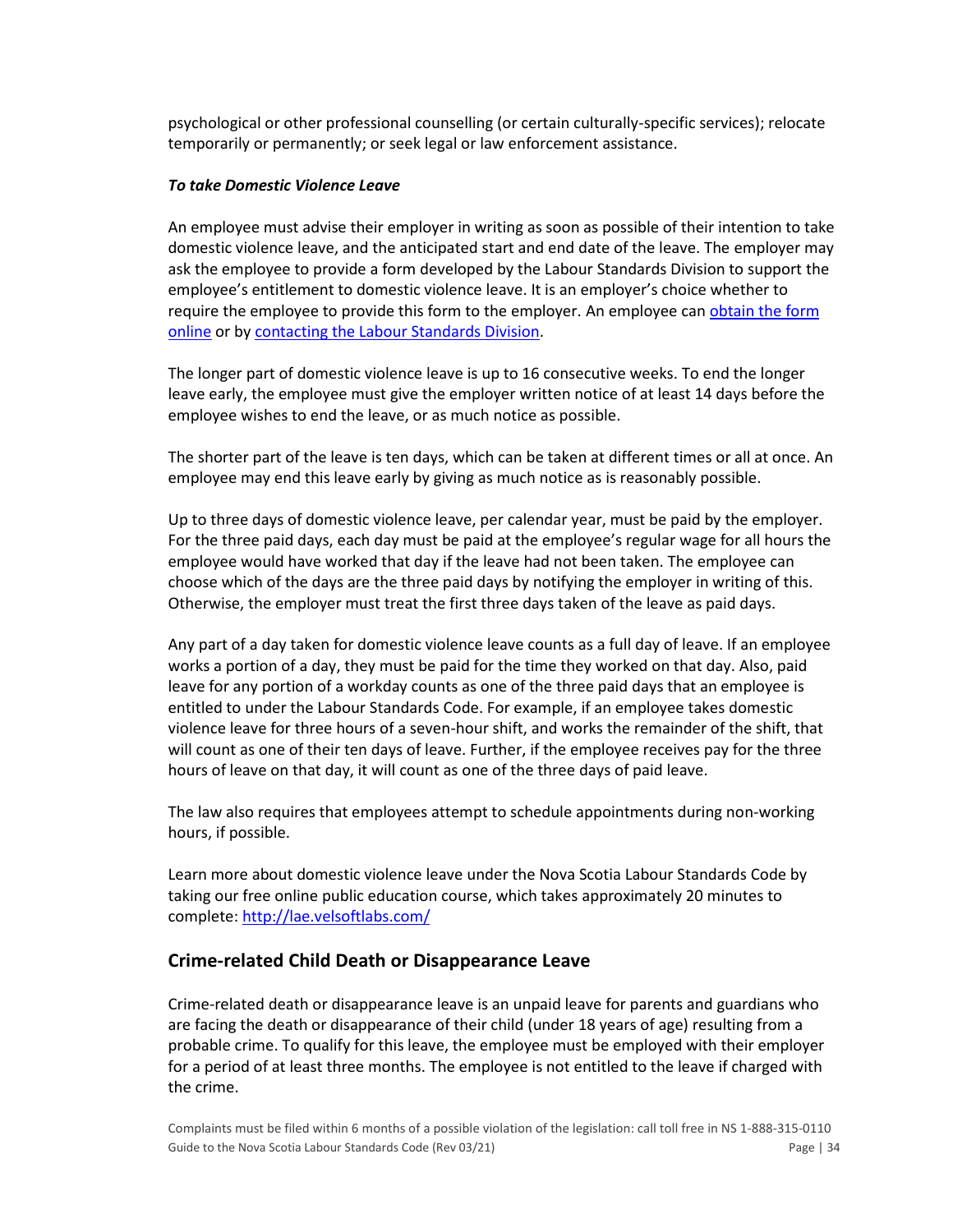An employee can take up to 52 consecutive weeks of unpaid leave if their child has disappeared and up to 104 consecutive weeks if their child has died.

Where a missing child is found alive during the 52-week leave period, the employee can continue the leave for another 14 days. If the child is found dead, the disappearance leave ends immediately, and the employee can start 104 weeks of leave related to the death of the child.

Where the death or disappearance no longer seems to be the result of a crime, the employee can continue the leave for another 14 days and the employee must give the employer notice in writing of their return to work as soon as possible.

The employee can end the leave early by giving the employer 14 days' written notice.

Employees who take a crime-related death or disappearance leave may qualify for income support through a federal government grant. For more information on this grant, contact Service Canada.

#### *To Take Crime-related Child Death or Disappearance Leave*

The employee must let the employer know in writing as soon as possible of their intention to take the leave. Where the leave must begin before written notice can be given, the employee must advise the employer of the leave as soon as possible.

The employee must also give the employer a written plan outlining the period that they will take the leave, which can be changed during the leave period with the employer's agreement or by giving the employer 4 weeks' written notice.

The employer can ask for reasonable evidence of the death or disappearance of the child and evidence showing it was likely due to a crime.

#### **Emergency Leave**

Employees are entitled to an unpaid leave if they are unable to perform their work because of:

- an emergency declared under the Emergency Management Act, or
- a direction or order of a medical officer—or a public health emergency declared—under the Health Protection Act, or
- an emergency declared under the Emergencies Act (Canada)

Employees are also eligible for the leave if they cannot perform their work because they need to care for a family member who is affected by one of the emergency situations noted above and the employee is the only person who can reasonably care for the family member in the circumstances.

Employees are eligible for the leave for as long as the emergency prevents them from being able to perform their work. For example, if an employee can perform their work remotely, the leave does not apply.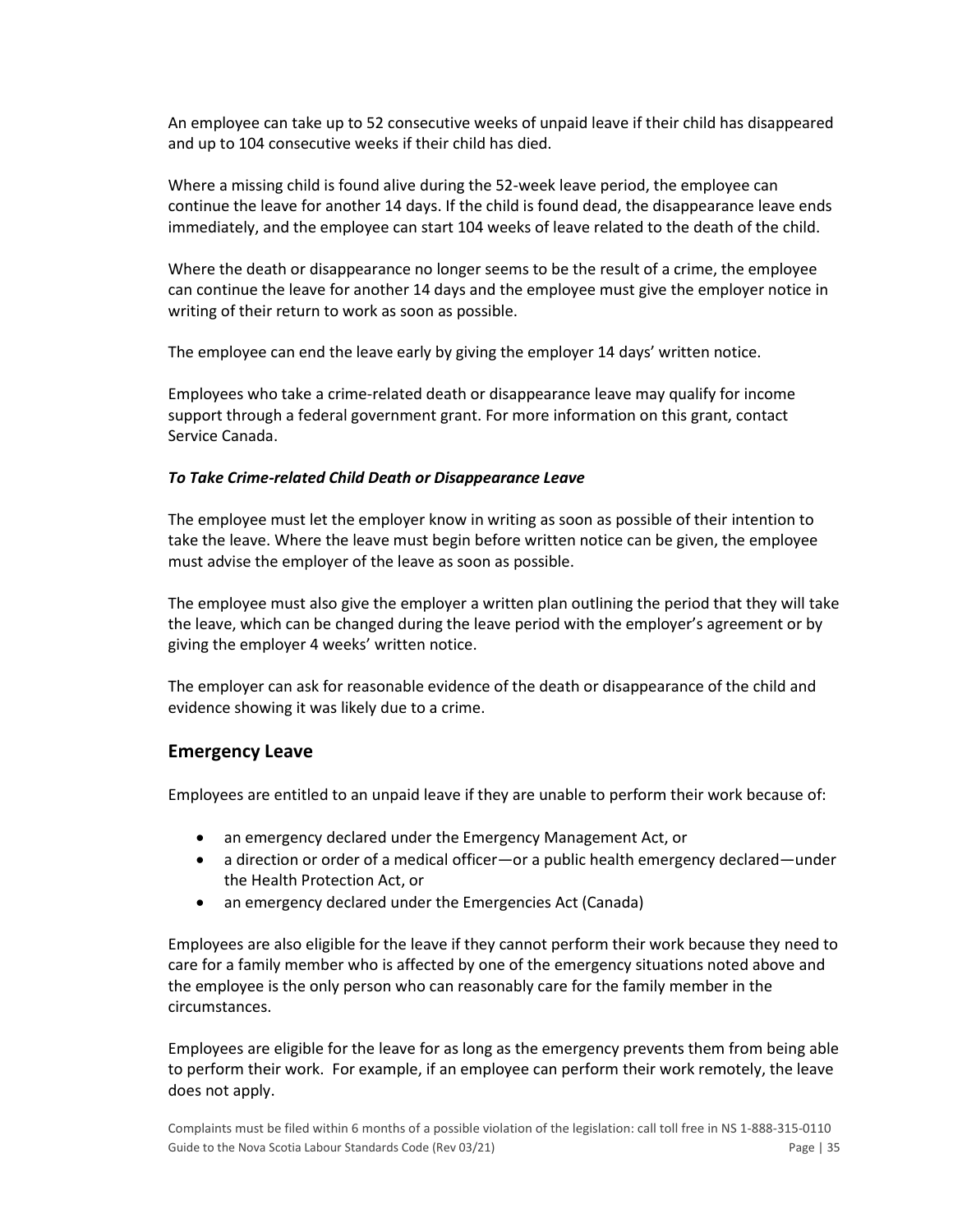# **Sick Leave**

Employees are entitled to receive up to three days of unpaid sick leave each year. This leave may be used to care for an ill parent, child, or family member. It can also be used for medical, dental, or other similar appointments for the employee or the employee's family member.

# **Bereavement Leave**

Employees can take unpaid leave of up to five working days in a row if their spouse, parent, guardian, child/child under their care, grandparent, grandchild, sister, brother, mother in-law, father in-law, daughter in-law, son-in-law, sister-in-law, or brother-in-law dies. Employees must give their employers as much notice as possible that they will take this leave.

# **Court Leave**

Employees can take unpaid leave if they must serve on a jury or the court says that they must appear as a witness. They must give their employer as much notice as possible that they will take court leave.

# **Citizenship Ceremony Leave**

Employees are entitled to take an unpaid leave of absence of up to one day, or less if the employee chooses, to attend their citizenship ceremony. If possible, employees must give their employer 14 days' notice that they plan to take the leave. If this is not possible, they must give as much notice as is reasonably possible. If the employer asks, the employee must provide evidence that they are attending their citizenship ceremony on a particular day, for example the "Notice to Appear" sent by Citizenship and Immigration Canada.

# **Discrimination against an Employee**

It is against the law to fire, lay off, or discriminate in any way against an employee who has taken or has said that they intend to take—or if the employer believes the employee may take a leave of absence that the Labour Standards Code says the employee should be able to take. If a complaint is filed Labour Standards will investigate to determine if:

- the employer has good reason to fire or suspend the employee for past behavior and can show that the behaviour has not been allowed in the past
- there is lack of work that the employer could not foresee and avoid
- the business has stopped operating or the employee's job is no longer needed and the employer is unable to provide other reasonable employment. The employer must show that they acted in good faith

If Labour Standards finds an employee has been discriminated against for having taken a leave or for intending to take a leave, the employer may be ordered to bring the employee back to the job with full back pay dating to the date the employee was fired. If the employee does not wish to go back to the job, Labour Standards may order a reasonable alternative remedy.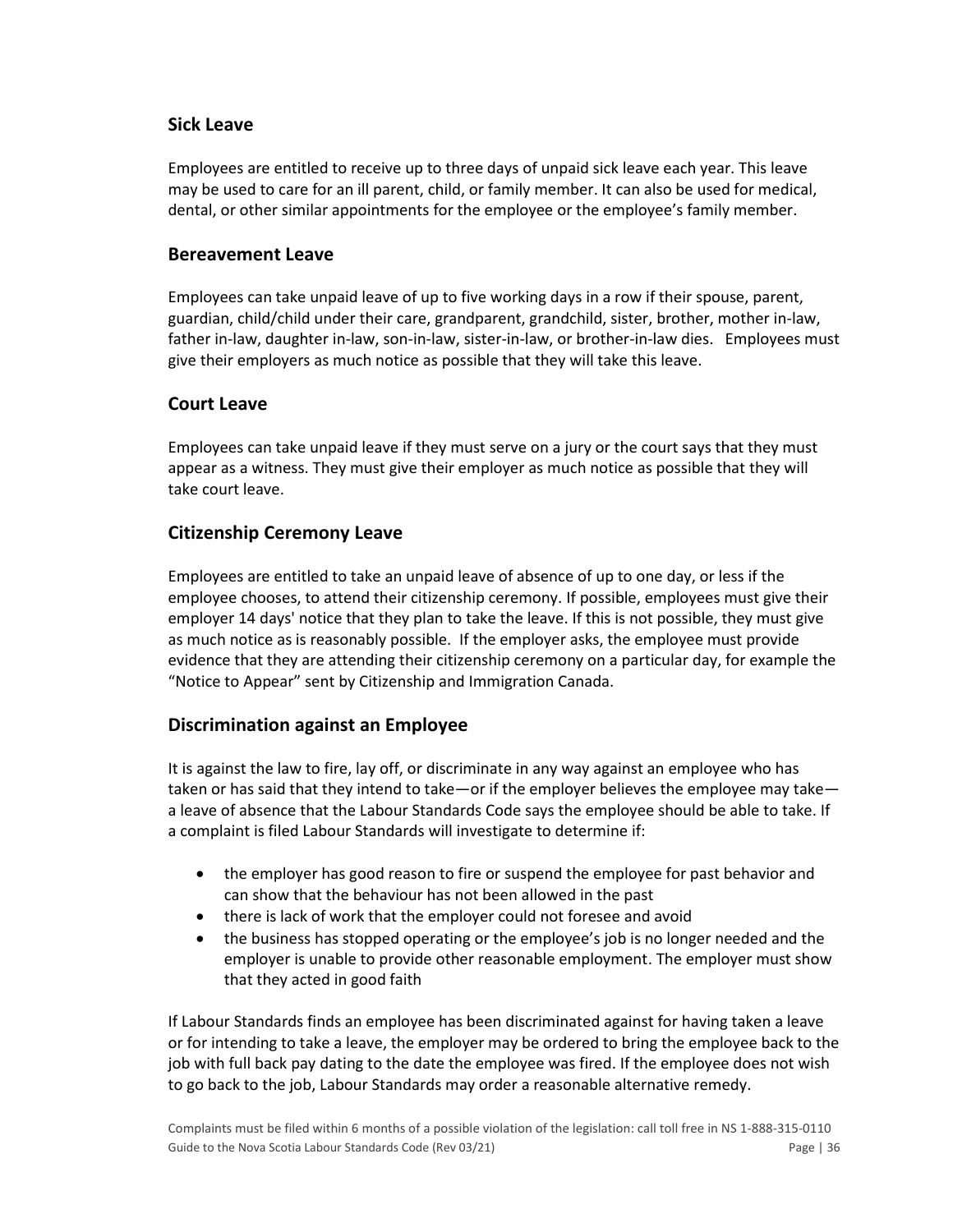# <span id="page-36-0"></span>Hours of Labour (Period of Rest, Breaks)

# **Period of Rest**

The Labour Standards Code states that under normal circumstances employers must grant employees a rest period of at least 24 consecutive hours in every 7 days.

#### *Emergency Situations*

An employer can require more than six days of work in a row if, for example, there has been an accident or if urgent work must be done to machinery or a plant. In these emergency circumstances, the employer can require only as much work as is needed to avoid serious interference with the ordinary operation of the workplace. It is important to note that the employer still must follow break and overtime rules.

#### *Requesting an Exemption to the Rules*

In limited circumstances, employers may apply to the Director of Labour Standards for a temporary exemption from the period of rest rule. This is called a variance. For example, a call centre may take on a new contract and need to provide employees with training in relation to the contract within a short period of time. The employer could apply for a variance to temporarily have employees work more than 6 days without a rest during the training period.

In determining whether to grant an exemption, Labour Standards considers several factors, such as:

- if the employer's request for an exemption is due to a special project or undertaking
- if the exemption is temporary in nature
- if the employer is proposing an alternative period of rest arrangement in which the number of rest days employees are entitled to following a work period are equal to at least 1 day off each 7-day period
- if the majority of employees support the alternative period of rest arrangement requested by the employer
- if the workplace is unionized, whether the union supports the employer's request
- health and safety considerations

It is important to note that even if a variance is granted, the employer still must follow break and overtime rules.

#### **Employees Not Covered by the Rules**

The day of rest rules do not apply to the following employees:

- most farm employees
- commissioned salespeople who work outside the employer's place of business
- employees who work on a fishing boat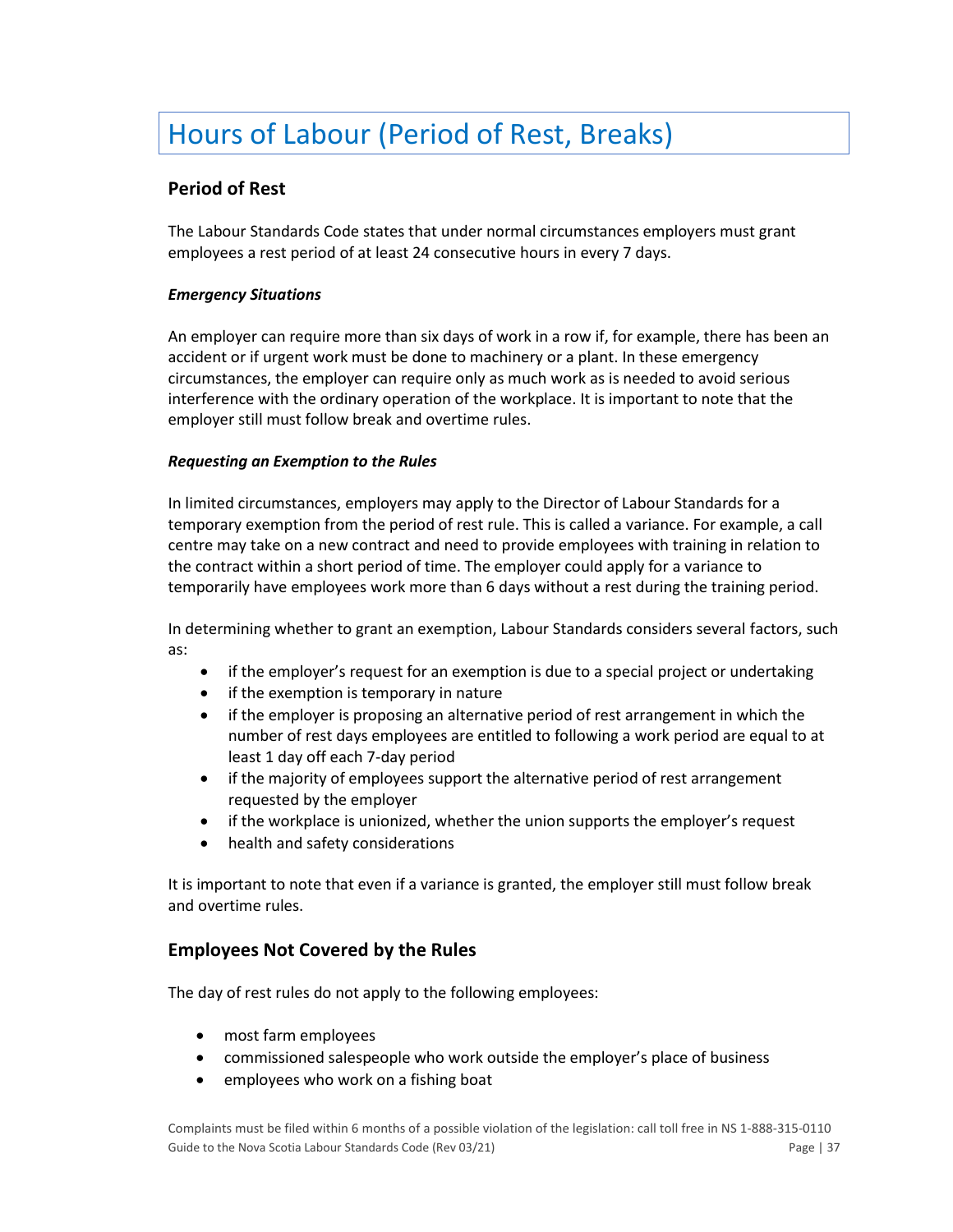- practitioners or students in training for architecture, dentistry, law, medicine, chiropody, professional engineering, public or chartered accounting, psychology, surveying, or veterinary science
- employees employed in offshore oil and gas work while under the jurisdiction of the Canada – Nova Scotia offshore Petroleum Board
- athletes while engaged in activities related to their athletic endeavour
- other workers: see page 4-5

# **Rest or Eating Breaks**

Employees are entitled to an unbroken half hour break, so the employee is never working more than 5 consecutive hours without a break. For example, if an employee works a shift of 12 consecutive hours, the employee should receive a full half hour break plus an additional 30 minutes in breaks that can be taken as a whole or split into two or more periods totalling 30 minutes.

Employers are generally not required to pay employees for breaks. However, if an employee is required to remain at the job site under the control of the employer and be available to work if necessary, during the break, then this will likely be considered work. If so, the employee must be paid for this time.

Where it is necessary for medical reasons, under the Labour Standards Code an employee is entitled to take rest or eating breaks at times other than those summarized above; also, an employee may have a right to additional breaks as an accommodation under the Human Rights Act.

#### *Exceptions to the Requirement to Provide Breaks*

An employer does not need to give a break if it is impractical because of an accident, urgent work is necessary or because of other unforeseeable or unpreventable circumstances, or because it is unreasonable for an employee to take a meal break. In these situations, an employee must be able to eat at work unless this is unsafe or unreasonable.

# **Employees Not Covered by the Rules**

The rest or eating breaks rules do not apply to the following employees:

- athletes while engaged in activities related to their athletic endeavour
- employees who work under a collective agreement
- other workers: see page 4-5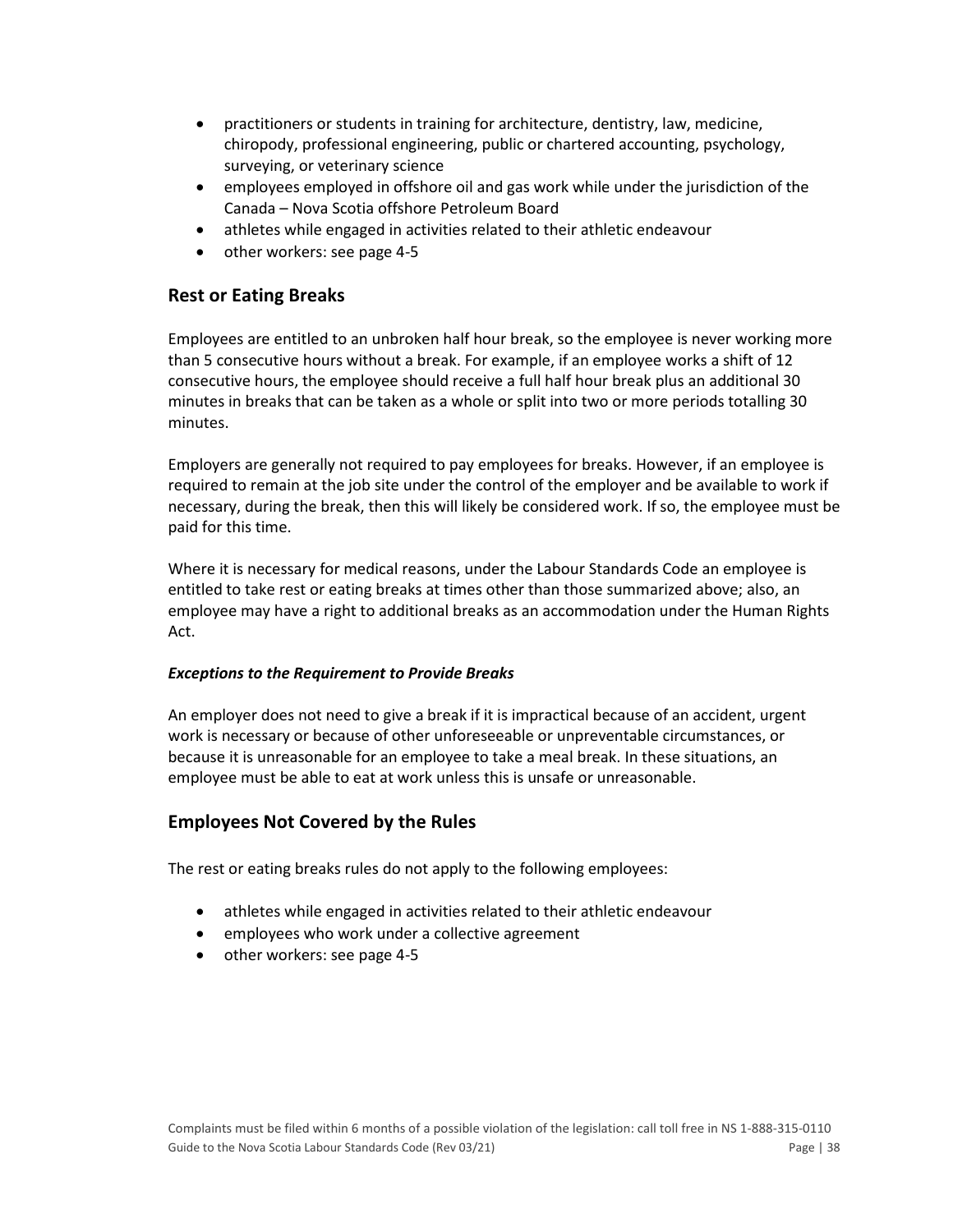# <span id="page-38-0"></span>Employment of Children

The Labour Standards Code has rules about when children may be employed in Nova Scotia. The laws about the employment of children do not apply to people who are 16 years and over.

The law generally divides children into two groups: those under 14 and those under 16.

# **Children Under 14**

It is against the law to pay wages to a child under the age of 14 to do work that:

- is likely to be unwholesome or harmful to the child's health or normal development
- is likely to keep the child out of school or make it hard for the child to learn at school

It is against the law to employ a child under 14 to do work:

- for more than 8 hours a day
- for more than 3 hours on a school day unless a certificate has been issued under the Education Act to allow the child to work
- for any time during the day when that time plus the time the child is in school adds up to more than 8 hours
- between the hours of 10 pm of any day and 6 am of the next day

# **Children Under 16**

The Labour Standards Code says that no one is to employ a child under the age of 16 in certain types of work, such as:

- mining
- manufacturing
- construction
- forestry
- work in garages and automobile service stations
- work in hotels
- work in billiard rooms, pool rooms, bowling-alleys or theatres

#### **Children Working in Restaurants**

Employers may employ children aged 14 and 15 to work in restaurants provided they make sure these employees:

- are not operating cooking equipment
- are provided with safety training on all equipment and
- are provided with adequate supervision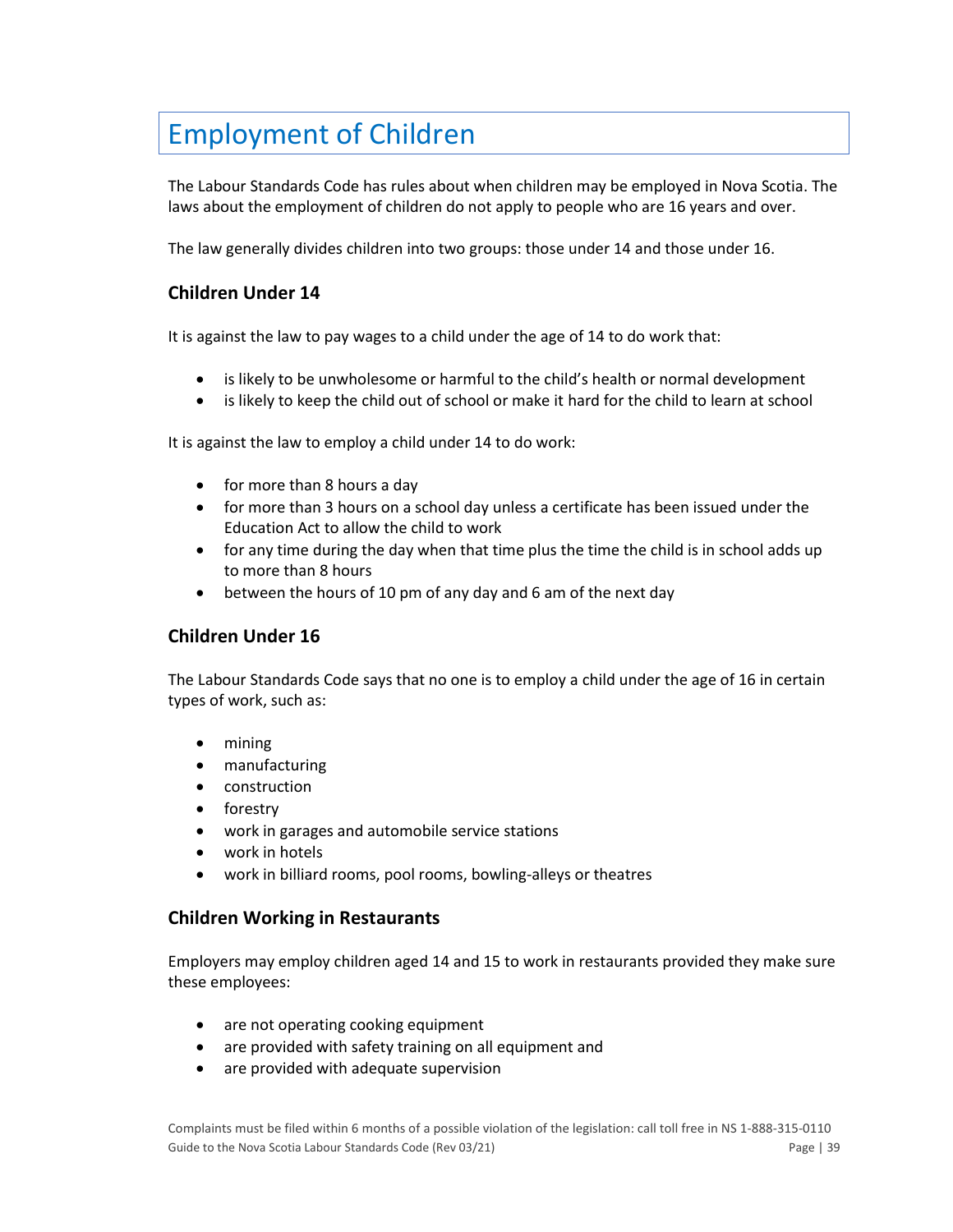# **Exception**

The rules regarding children not being allowed to work in the types of businesses identified previously do not apply to a situation where an employer employs a 14 or 15-year-old member of their own family.

# **Liability of a Parent or Guardian**

Any parent or guardian of a child whose employment violates the Labour Standards Code can be fined unless the parent/guardian can prove that the child worked without their knowledge.

#### **Making a Complaint**

Complaints about employers hiring under aged children are treated as priority complaints by Labour Standards. If you have concerns about the employment of under aged children, contact Labour Standards immediately.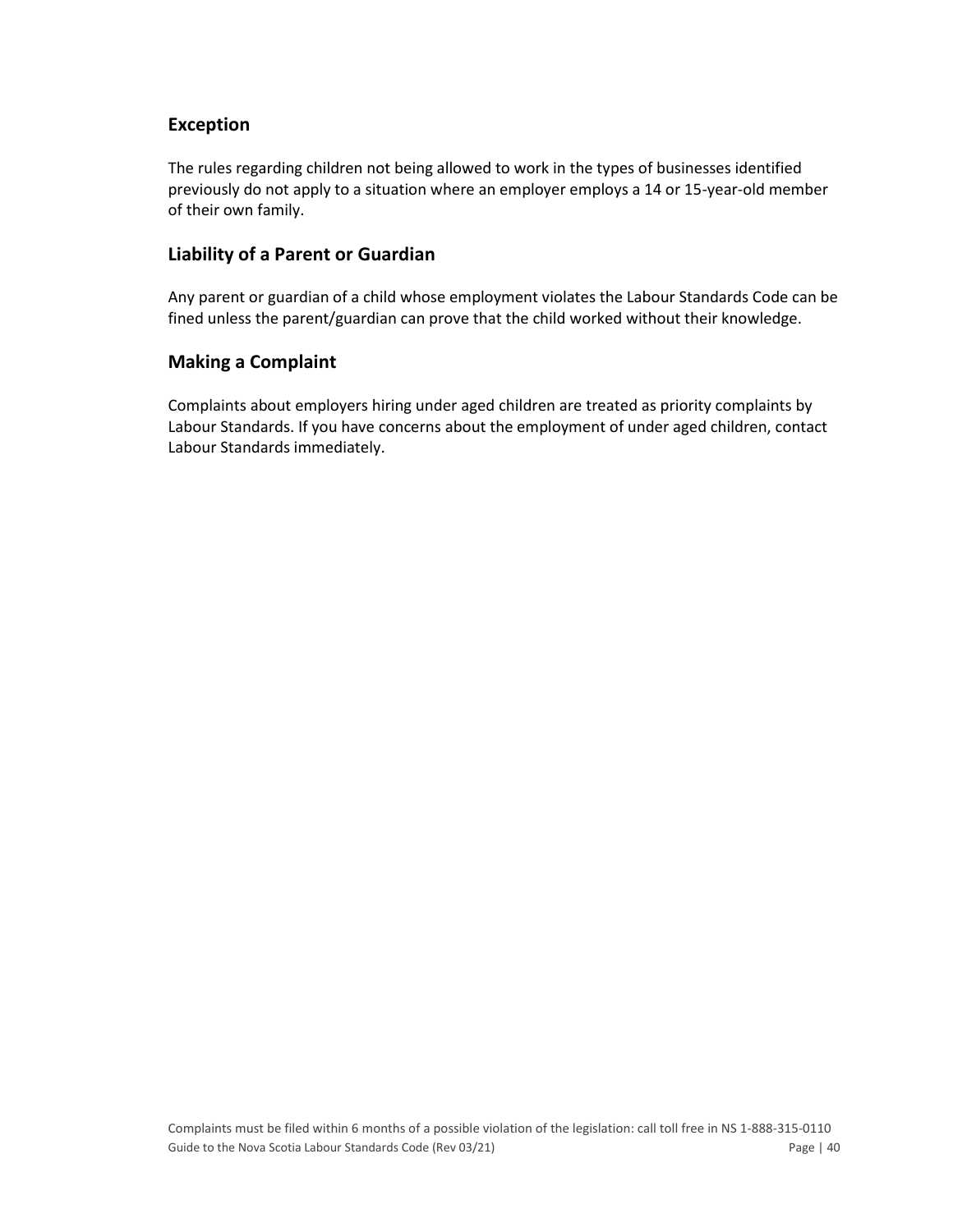# <span id="page-40-0"></span>Foreign Worker Recruitment and Employment

The Labour Standards Code provides employment protections for most employees in Nova Scotia. Some of the protections are specific to foreign workers who are especially vulnerable to unscrupulous recruitment and hiring practices. Below is information on Labour Standards rules in place to protect foreign workers. These rules apply to workers who are recruited for employment in Nova Scotia and are not Canadian citizens or permanent residents of Canada.

# **The Foreign Worker Rules**

#### *Changes to Terms and Conditions of Employment*

Employers cannot eliminate or reduce a foreign worker's wages, benefits or other terms or conditions of employment (e.g., hours). Also, a foreign worker cannot agree to an elimination or reduction in wages, benefits or other terms or conditions of employment. There are narrow exceptions to this rule.

#### *Withholding of Property*

Employers and recruiters cannot take or keep a foreign worker's property (e.g. passport, work permit).

#### *Recovery of Recruitment Costs*

Recruiters cannot charge workers a fee for recruitment-related services. Employers cannot make deductions, directly or indirectly, from workers' pay to cover the costs of recruiting. These rules apply to all workers, not only foreign workers.

#### *Recruiter Licensing*

Most individuals who wish to provide foreign worker recruitment-related services in Nova Scotia must be licensed with Labour Standards.

If an employer wants to use a third-party recruiter to hire foreign workers, the employer generally must use a recruiter who is licensed. A list of licensed recruiters is available on the Labour Standards website.

#### *Employer Registration*

Most employers who wish to recruit and hire foreign workers for employment in Nova Scotia must obtain a Foreign Worker Employer Registration Certificate from Labour Standards.

#### *Records*

Employers must keep employment records of all employees, including foreign workers. Employers must also keep records related to the recruitment of employees. These records must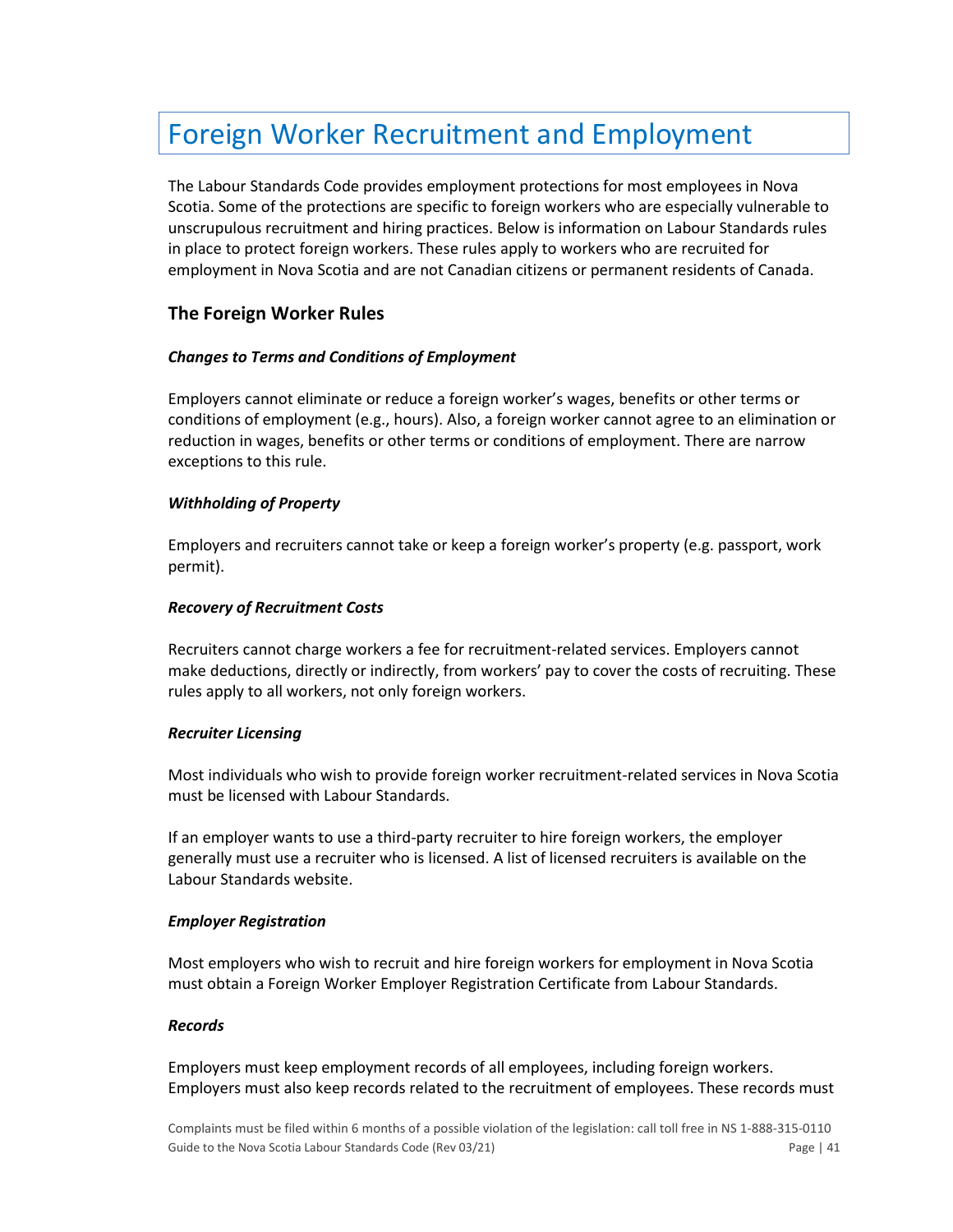be kept for at least 36 months after the work has been performed. Recruiters must keep records related to the recruitment of foreign workers for at least three years after performing recruitment services (see also section on *Records*).

# **Workers Not Covered by the Foreign Worker Rules**

There are three categories of foreign workers who are exempt from the foreign worker rules:

- 1. International Students Students whose main reason for being in Nova Scotia is to study.
- 2. Specialized Service Providers Individuals brought into the province for short periods of time to provide specialized services. For example, an individual employed by a company in Germany who is sent to Nova Scotia for three days to service equipment their employer sold to a company in Nova Scotia.
- 3. Independent Contractors Individuals who are recruited from other countries to perform work in Nova Scotia as independent contractors (i.e. self-employed workers).

Note: International students are covered by the rest of the *Labour Standards Code*.

# **Exceptions to the Requirement to be Licensed**

The following types of recruiters do not need to be licensed to provide foreign worker recruitment-related services:

- those who recruit foreign workers for jobs with provincial government reporting entities, for example provincial government departments, Nova Scotia Health Authority (hospitals), Nova Scotia Community College and school boards; municipalities; and universities
- those who recruit foreign workers for jobs that fall under National Occupational Classification (NOC) Codes "0", for example senior management jobs, and "A", for example physicians, university professors and creative performing artists (e.g., actors)

Important note: If you are recruiting foreign workers for one of the organizations or types of jobs listed above and are also recruiting foreign workers for organizations or jobs that do not fall within the exemptions, you must be licensed.

Employers do not need to be licensed to recruit foreign workers to work for the employer's own business.

# **Exceptions to the Requirement to be Registered**

The following types of employers do not need a Foreign Worker Employer Registration Certificate to recruit and hire foreign workers:

• provincial government reporting entities, for example provincial government departments, Nova Scotia Health Authority (hospitals), Nova Scotia Community College and school boards; municipalities and universities

Complaints must be filed within 6 months of a possible violation of the legislation: call toll free in NS 1-888-315-0110 Guide to the Nova Scotia Labour Standards Code (Rev 03/21) Code Property Controller and Magnetic Page | 42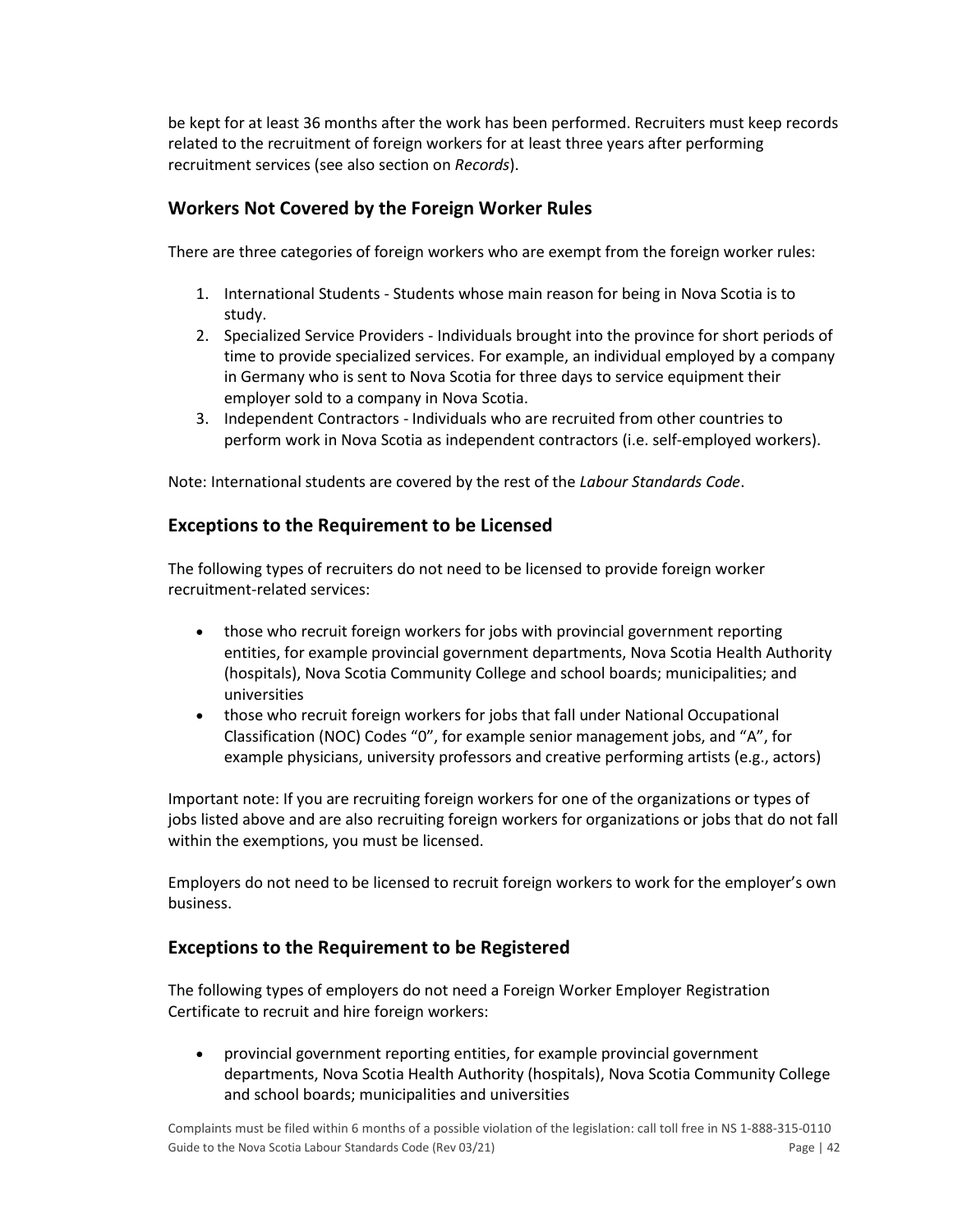• employers who seek foreign workers for jobs that fall under National Occupational Classification (NOC) Codes "0", for example senior management jobs, and "A", for example physicians, university professors and creative performing artists (e.g., actors)

Important note:

If you are an employer using a third-party recruiter to find foreign workers and you fall under these registration exemptions, you are also exempt from the requirement to use a licensed recruiter.

# **Making a Complaint**

Complaints must be filed with the Labour Standards Division within six months of a violation of the Labour Standards Code. For example, a worker who is charged recruitment fees has 6 months from the date the fees are charged to file a complaint.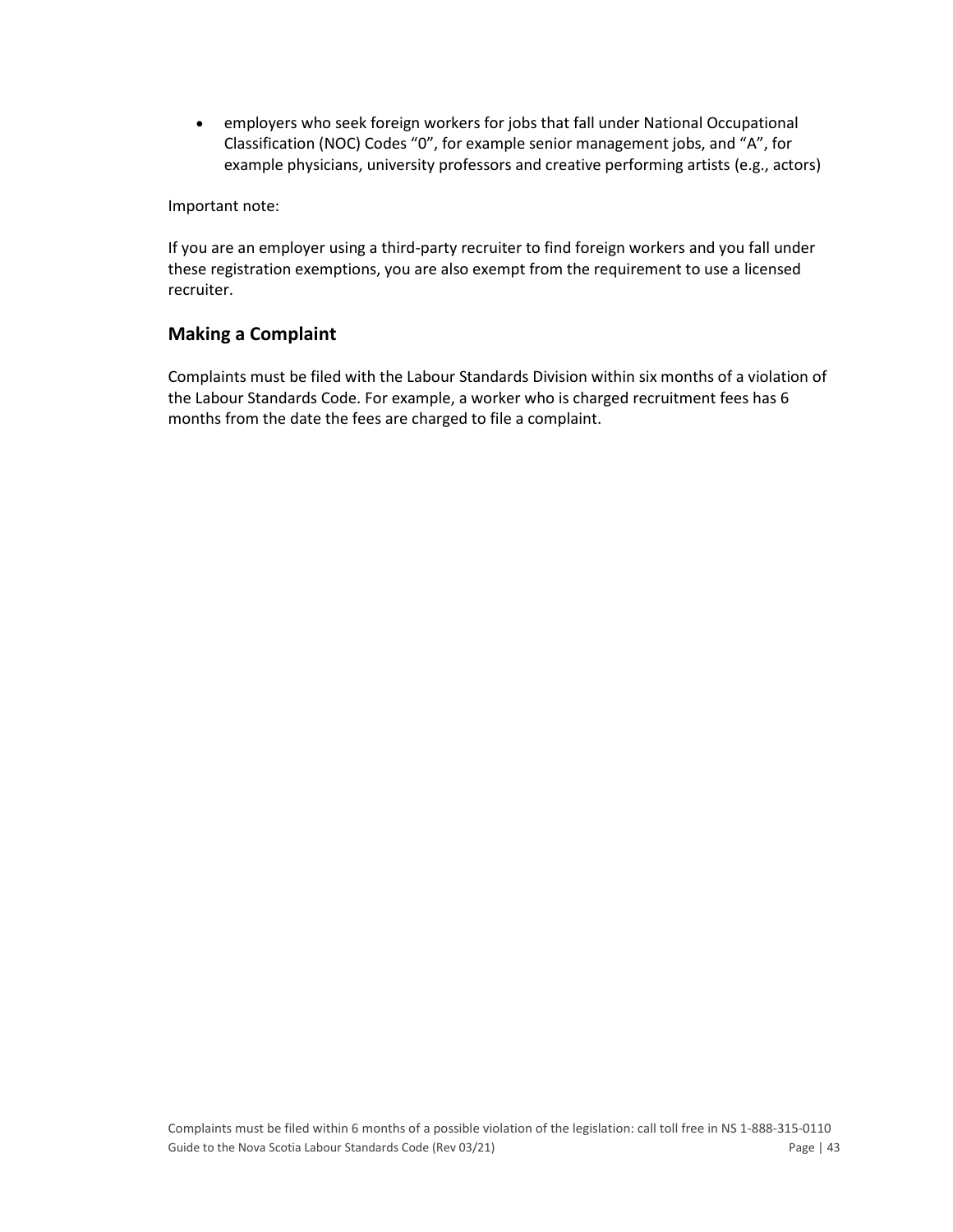# <span id="page-43-0"></span>Records

Employers and recruiters are required to keep and maintain records relating to the employment and recruitment of employees and individuals.

# **Employers**

Employers must keep employment records to show that employees receive at least the benefits they are entitled to under the Labour Standards Code. These records must be kept at the employer's main place of business and must be kept for at least 36 months after the work has been performed. As well, employers must be prepared to show that all outstanding pay has been paid.

Employers must keep the following information:

- a list of the names of all employees, showing the employees' age, sex, and last known address
- a record of the rates of wages, hours of work, vacation periods, leaves of absence, pay, and vacation pay each employee received
- a record of the date each employee began work and, if the employee no longer works for that employer, the last day the employee was employed
- a record of when employees were laid off or fired and the dates when those employees received notice of the end of their jobs
- a record of how much each employee has been paid

Employers who use a recruiter to recruit employees for employment must also keep the following information for 36 months after the work has been performed:

• the name and address of any person the employer paid a recruitment fee to and the date and amount of the payment

#### *Pay Stubs*

Employers must give employees pay stubs when paying their wages. The pay stub must show:

- the pay period the employee is being paid for
- the number of hours the employee is being paid for
- the wage rate (for example, \$15.00 per hour)
- all the deductions made from the employee's pay
- how much the employee is being paid after deductions are made

Employers can provide electronic pay stubs if employees are able to access them confidentially and print them.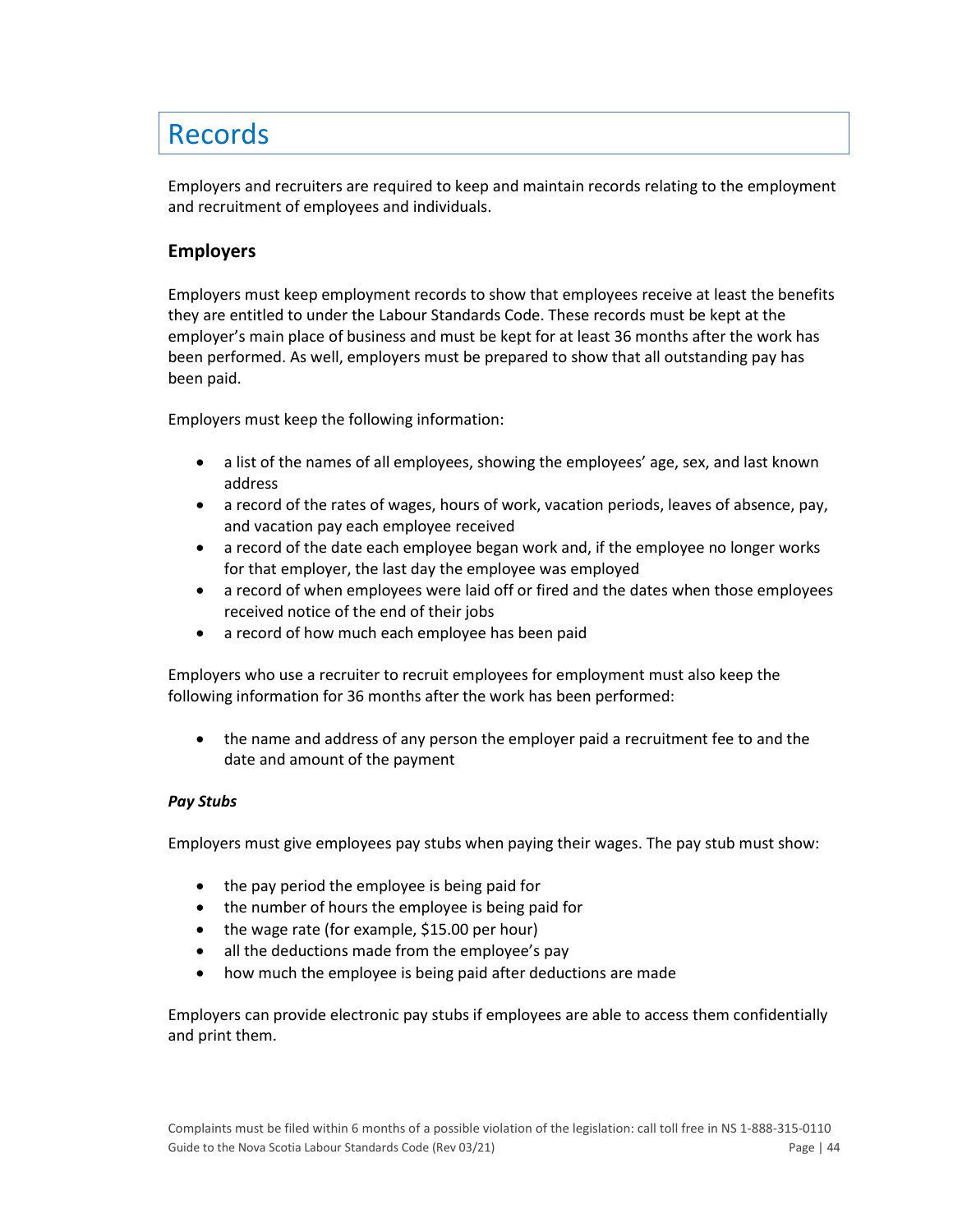# **Recruiters of Foreign Workers**

Recruiters of foreign workers must keep and maintain the following records for at least three years after the records are made:

- accurate financial records of the recruiter's operations in Nova Scotia
- a copy of each agreement the recruiter has entered into respecting the recruitment of a foreign worker
- a list of every foreign worker recruited by the recruiter for employment in Nova Scotia

# **Method of Keeping Records**

Employers and recruiters may keep records using any method (from a manual system using a payroll book from a stationery store to a computerized bookkeeping/payroll program). The records must be organized, easy to read, accurate, and up to date.

# **Inspection of Records**

Labour Standards officers can inspect all records of employers and recruiters that in any way relate to the recruitment and employment of individuals, including foreign workers.

They also have the right, at any reasonable time, to enter any work place or office to:

- inspect any place where people might work or where any individual was or is being recruited
- talk to any employee or any individual who was or is being recruited during or outside working hours

Employers and recruiters who fail to keep records, or to keep them up to date, and who fail to give information to the Director of Labour Standards or a Labour Standards officer may be guilty of a violation under the Labour Standards Code.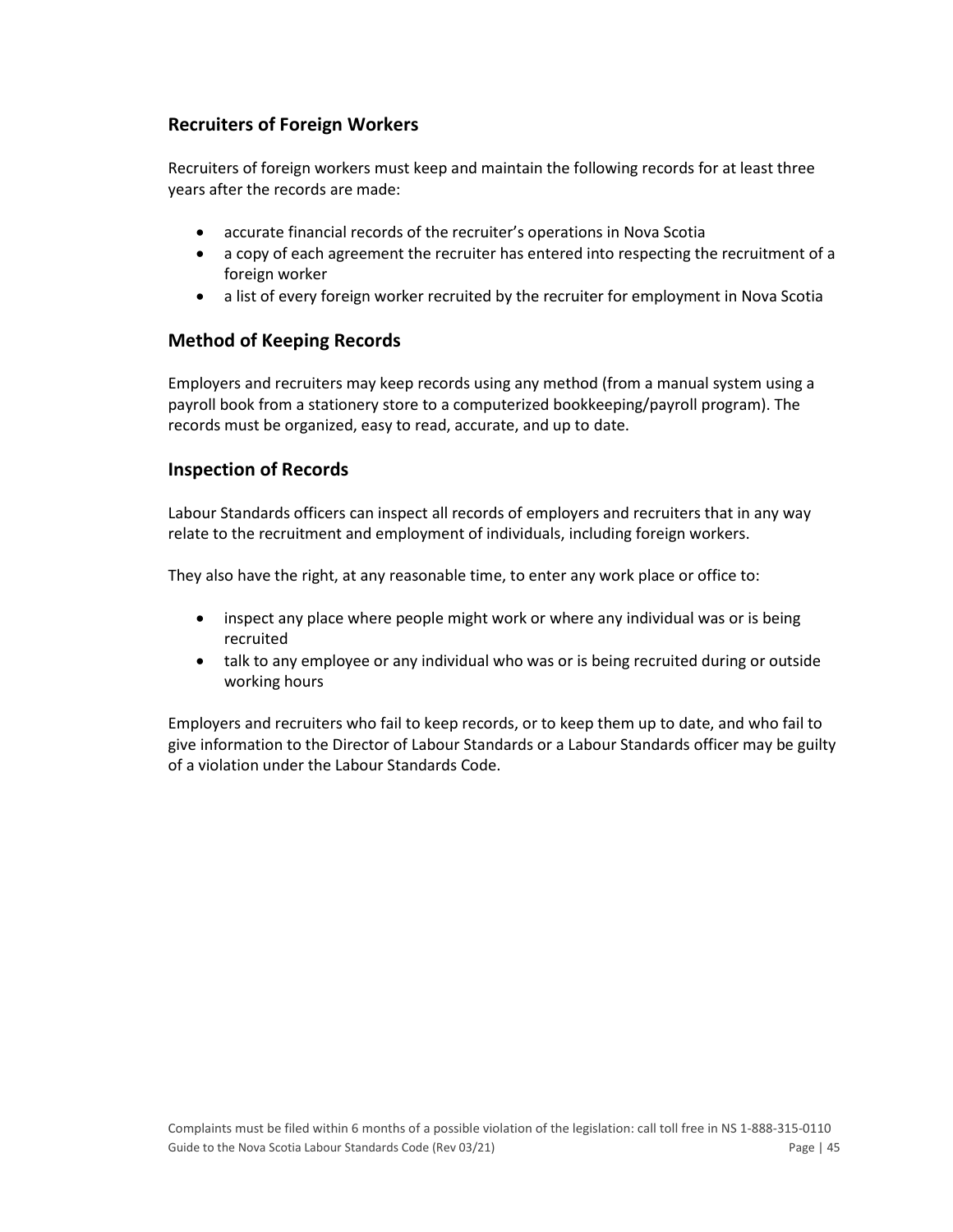# <span id="page-45-0"></span>Labour Standards Complaint Process

# **Contacting Us**

To ask a question or file a complaint, call Labour Standards (1-888-315-0110, toll-free in NS) or view our full contact information on ou[r website.](https://novascotia.ca/lae/labourstandards/contact.asp)

When Labour Standards receives a complaint, we first decide if we have the authority to address the concerns raised by the complainant. A complaint will not move forward if, for example, the complainant's concerns do not fall under Labour Standards legislation or if the complaint is filed more than 6 months after a possible violation of the legislation occurred. If we have the authority to deal with the complaint, it will be assigned to a Labour Standards Officer for processing.

# **Processing Complaints**

The officer will handle the complaint in a fair, impartial and objective way. The officer's role is to ensure compliance with the minimum standards set out in the legislation. The officer does not represent the parties to the complaint. "Parties" to the complaint include the person or business making the complaint (complainant) and the person or business against whom the complaint is made (respondent).

#### *Settlement of Complaints*

The officer will first try to resolve the complaint by asking the parties if they want to settle the matter. If the parties are interested in settling, the officer will facilitate settlement discussions. Settlement allows the parties to decide what they think would be a fair resolution to the complaint. If the parties do not want to settle, or if settlement discussions do not lead to an agreement, the officer will investigate the complaint. In some cases, the complaint may be reassigned to another officer for further investigation.

#### *Investigation*

During the investigation, the officer will collect information from the parties. As part of the investigation, the respondent may need to give the officer information such as payroll records, pay stubs, time sheets, records of disciplinary action taken against an employee and workplace policies. The officer may need to interview witnesses who have information about the complaint. At any point in the investigation, a respondent may decide to settle the complaint, or a complainant may decide to withdraw the complaint. A complainant may withdraw the complaint if, for example, the complainant feels the evidence does not support it.

#### *Making a Decision*

If the complaint is not resolved during the investigation, the officer will complete the investigation and make a decision based on the best evidence available.